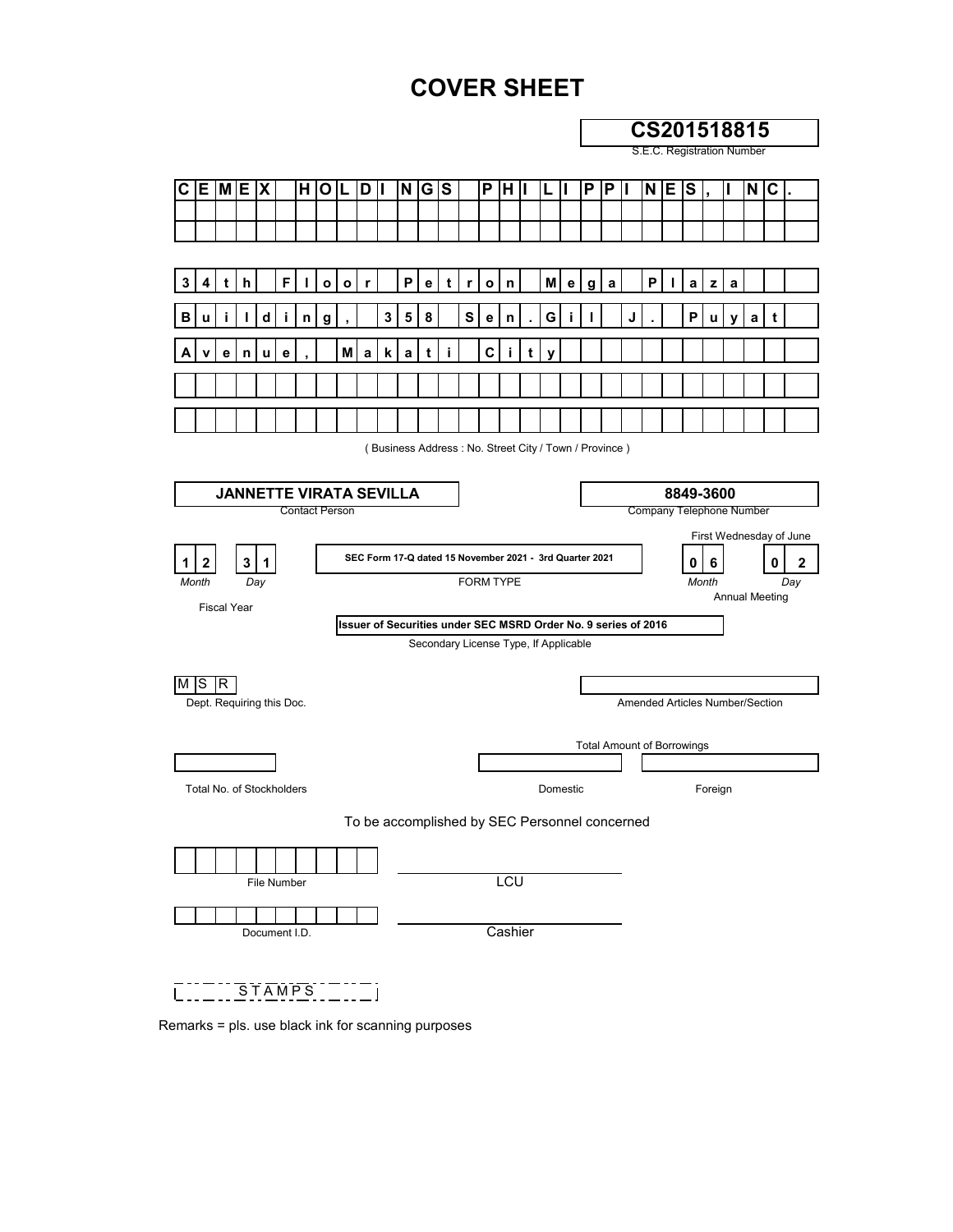# **SECURITIES AND EXCHANGE COMMISSION**

# **SEC FORM 17-Q**

# **QUARTERLY REPORT PURSUANT TO SECTION 17 OF THE SECURITIES REGULATION CODE AND SRC RULE 17(2)(b) THEREUNDER**

- 1. For the quarterly period ended **September 30, 2021**
- 2. SEC Identification Number. **CS201518815**
- 3. BIR Tax Identification No. **009-133-917-000**
- 4. Exact name of registrant as specified in its charter. **CEMEX HOLDINGS PHILIPPINES, INC.**
- 5. Province, country or other jurisdiction of incorporation or organization **Metro Manila, Philippines**
- 6. Industry Classification Code:  $\begin{bmatrix} 1 & 1 \\ 1 & 1 \end{bmatrix}$  (SEC Use Only)
- 7. Address of issuer's principal office and postal code **34th Floor, Petron Mega Plaza Building, 358 Sen. Gil J. Puyat Avenue, Makati City 1200**
- 8. Issuer's telephone number, including area code **(02) 8849-3600**
- 9. Former name, former address and former fiscal year, if changed since last report **– Not Applicable**
- 10. Securities registered pursuant to Sections 8 and 12 of the Code, or Sections 4 and 8 of the RSA

|                     | Number of shares of common stock           |
|---------------------|--------------------------------------------|
| Title of each Class | outstanding and amount of debt outstanding |
| Common Shares       | 13,489,226,623                             |

- 11. Are any or all of the securities listed on a Stock Exchange?
	- Yes [X] No [ ]

**Stock Exchange:** Philippine Stock Exchange **Securities Listed:** Common Shares

- 12. Indicate by check mark whether the registrant:
	- (a) has filed all reports required to be filed by Section 17 of the Code and SRC Rule 17 thereunder or Sections 11 of the RSA and RSA Rule 11(a)-1 thereunder, and Sections 26 and 141 of the Corporation Code of the Philippines, during the preceding twelve (12) months (or for such shorter period the registrant was required to file such reports)

 $Yes [X] No [ ]$ 

(b) has been subject to such filing requirements for the past ninety (90) days. Yes [ X] No [ ]

 $1$  Includes 8,293,831,169 common shares which were the subject of the stock rights offering conducted in January 2020 pursuant to a Notice of Confirmation of Exempt Transaction of the SEC which was issued on December 11, 2019, confirming that the stock rights offering is exempt from the registration requirements of the Securities Regulation Code (SRC) under SRC Section 10.1 (e) and (i).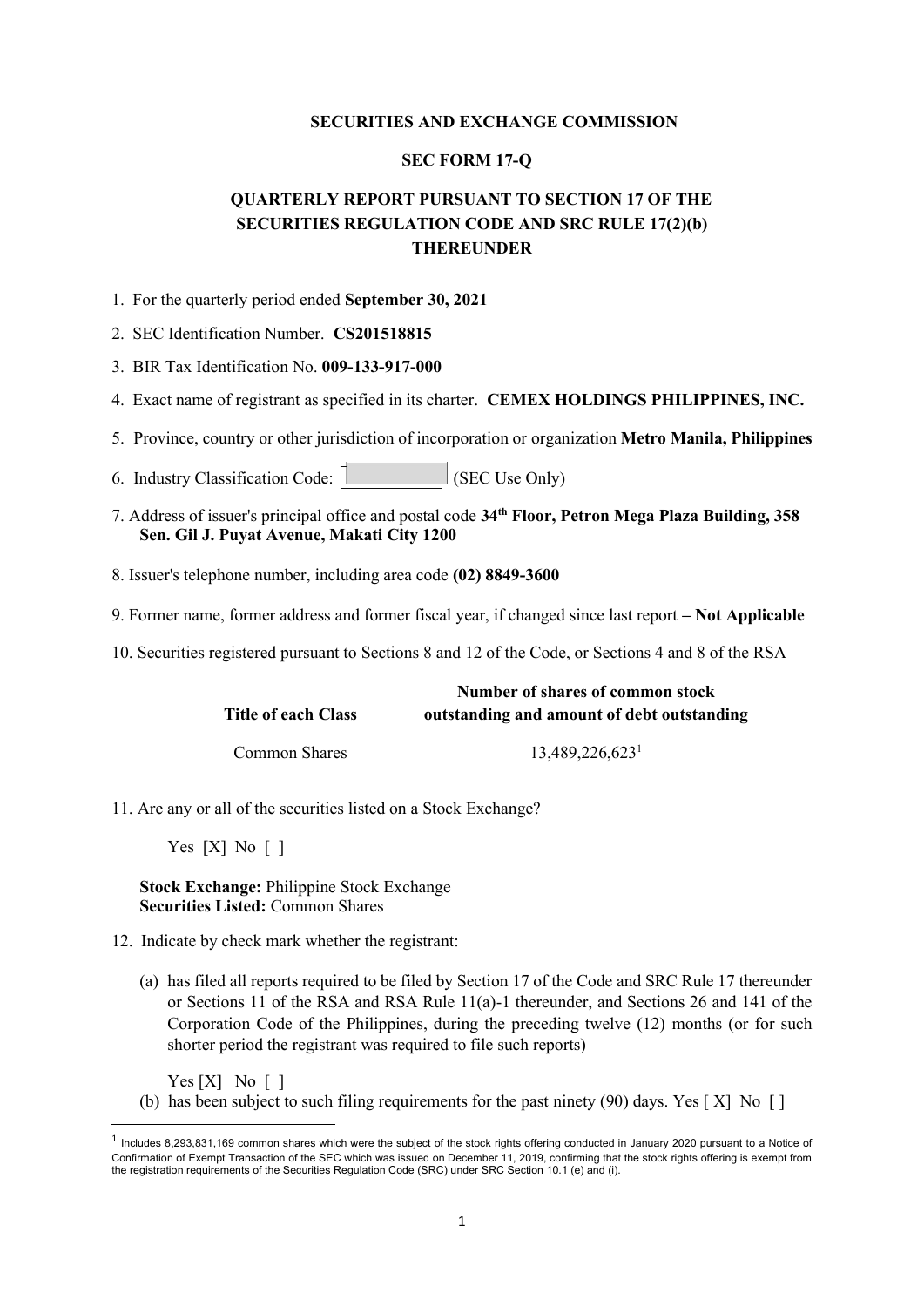# **PART I - FINANCIAL INFORMATION**

# **Item 1. Financial Statements**

The unaudited condensed consolidated interim financial statements as at September 30, 2021, (with comparative audited consolidated statement of financial position as at December 31, 2020), and for the nine months ended September 30, 2021 and 2020, and the accompanying notes to the unaudited condensed consolidated interim financial statements of CEMEX Holdings Philippines, Inc. and its Subsidiaries are filed as part of this Form 17-Q as Appendix I.

The term "Parent Company" used in this report refers to CEMEX Holdings Philippines, Inc. without its Subsidiaries. The term "Company" refers to the Parent Company together with its consolidated Subsidiaries.

On a consolidated group basis, the Parent Company is an indirect subsidiary of CEMEX, S.A.B. de C.V. ("CEMEX"), a company incorporated in Mexico with address of its principal executive office at Avenida Ricardo Margáin Zozaya #325, Colonia Valle del Campestre, Garza García, Nuevo León 6625, México.

On January 1, 2016 the Parent Company acquired, directly and indirectly through intermediate holding companies, a 100% equity interest in each of Solid Cement Corporation ("Solid Cement") and APO Cement Corporation ("APO Cement"). Solid has several subsidiaries. The Company also includes CEMEX Asia Research AG ("CAR"), a wholly-owned subsidiary incorporated in December 2015 under the laws of Switzerland. Pursuant to license agreements that CAR entered into with CEMEX Research Group AG ("CRG") and CEMEX, respectively, CAR became a licensee for certain trademarks, including the CEMEX trademark, and other intangible assets forming part of the intellectual property portfolio owned and developed by CRG and CEMEX. CAR is engaged primarily in the development, maintenance and customization of these intangible assets for the Asia Region and it in turn provides non-exclusive licenses to Solid Cement and APO Cement to use the CEMEX trademark and other trademarks and intangible assets of CEMEX.

In May 2016, the Parent Company incorporated a wholly-owned subsidiary named Falcon Re Ltd. ("Falcon") under the Companies Act of Barbados. Falcon is registered to conduct general insurance business, all risk property insurance, political risks insurance and non-damage business interruption insurance, and received its license to operate as an insurance company in July 2016. Falcon acts as a reinsurer to the extent of 10% of the risks associated with property insurance coverage and 100% of the risks associated with political violence and non-damage business interruption programs, professional liability program and cyber risks for the operating subsidiaries of the Parent Company.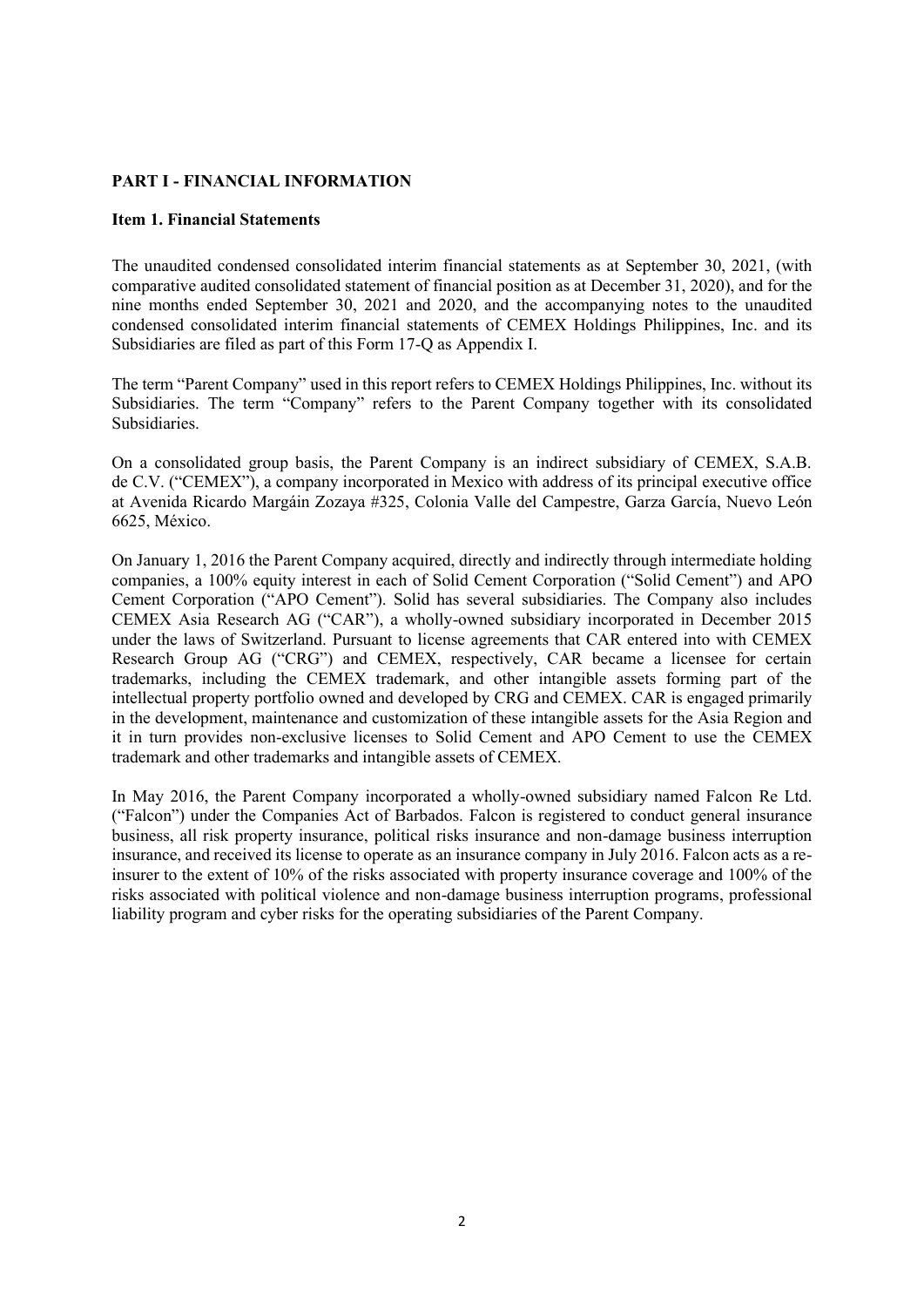The following diagram provides a summary of the Company's organizational and ownership structure as of September 30, 2021:



On July 18, 2016, the Parent Company's initial public offering ('IPO') of 2,337,927,954 common shares at P10.75 per share culminated with the listing and trading under the Main Board of the Philippine Stock Exchange ("PSE") of all of the outstanding shares of capital stock of the Parent Company consisting of 5,195,395,454 common shares.

During the first quarter of 2017, the remaining balance of the proceeds from the IPO were used in the first quarter of 2017 to partially repay amounts outstanding under the long-term loan with New Sunward Holding B.V. ("NSH Long-term Loan"). New Sunward Holding B.V. is a subsidiary of CEMEX.

On February 1, 2017, the Parent Company signed a senior unsecured peso term loan facility agreement with BDO Unibank, Inc. for an amount of up to the Philippine Peso equivalent of US\$280 Million ("BDO Refinancing Loan"), to refinance a majority of the Parent Company's outstanding balance due under the NSH Long-term Loan. Following its availment of the BDO Refinancing Loan, the Parent Company completely repaid the NSH Long-term Loan.

On April 2, 2019, the Board of Directors approved the increase in the Parent Company's authorized capital stock ("ACS") from P5,195,395,454 divided into 5,195,395,454 Common Shares with par value P1.00 per share, of which 5,195,395,454 Common Shares are issued and fully paid-up, to P18,310,395,454 divided into 18,310,395,454 Common Shares with a par value of P1.00 per share. This increase was authorized by the Parent Company's shareholders owning more than 2/3 of the total issued and outstanding capital during a special meeting of stockholders held on October 16, 2019. Following said special stockholders' meeting, the Parent Company initiated the corresponding processes with the SEC and the PSE for a stock rights offering ("Stock Rights Offering") for the purpose of raising the equivalent in Philippine Peso of up to US\$250 million.

On December 11, 2019, the SEC issued a Notice of Confirmation of Exempt Transaction, confirming that the Stock Rights Offering is exempt from the registration requirements of the Securities Regulation Code of the Philippines and the board of directors of the PSE approved the Parent Company's application for listing of the shares to be offered in the Stock Rights Offering, subject to the fulfillment of certain listing conditions, such as but not limited to the Parent Company having obtained the SEC's approval of the increase in the company's authorized capital stock.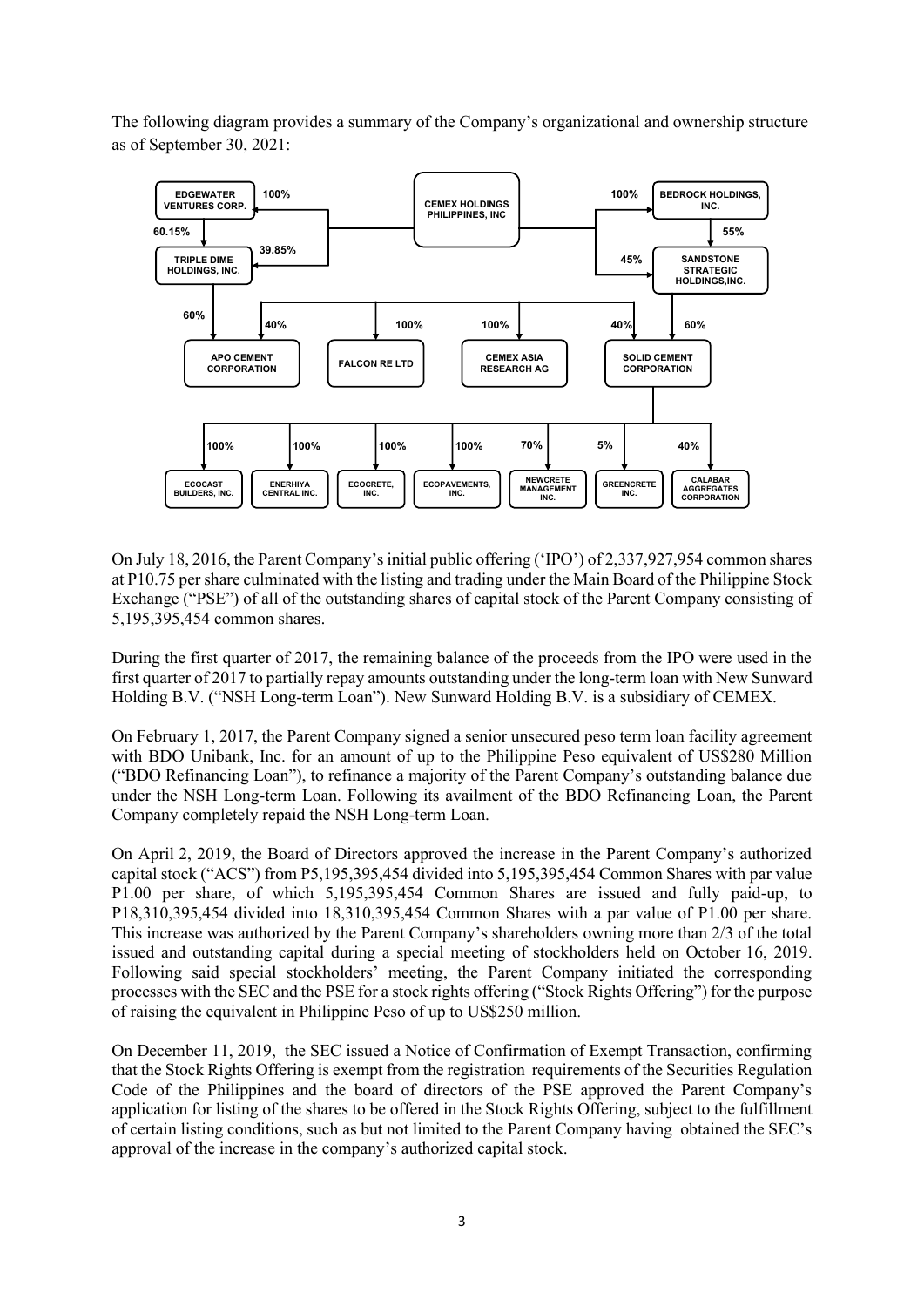On January 6, 2020, the Parent Company announced that the Stock Rights Offering would involve the offer of 8,293,831,169 common shares with a par value of par value P1.00 per share (the "Rights Shares") at an offer price of P1.54 per Rights Share that would be issued from the Parent Company's increased ACS. The proceeds from the Stock Rights Offering would be used primarily to fund the expansion of Solid Cement's plant in Antipolo City (the "Solid Expansion Project"), including (i) to pay outstanding amounts owed by Solid Cement under a revolving credit facility agreement dated November 21, 2018, as amended and restated from time to time, between Solid Cement, as the borrower, and Cemex Asia B.V. ("CABV"), as the lender (the "Solid Expansion Facility Agreement"), which facility agreement has been used primarily but not exclusively to fund the Solid Expansion Project, including (ii) to pay outstanding amounts owed by APO Cement under a master loan agreement dated October 1, 2014, as amended and restated from time to time, between APO Cement, as borrower, and CABV, as lender (the successor to CEMEX Hungary KFT) (the "APO Operational Facility Agreement"), and for other general corporate purposes.<sup>2</sup>

The offer period for the Stock Rights Offering was concluded on January 24, 2020. The total proceeds raised from the Stock Rights Offering amounted to P12,772,500,000.26.

On 27 February 2020, the SEC approved the Parent Company's application for increase of ACS and on March 4, 2020, the 8,293,831,169 common shares comprising the Rights Shares were listed under the Main Board of the PSE. After the Stock Rights Offering and the approval by the SEC of the Parent Company's application for increase in authorized capital stock, the Parent Company's issued and outstanding shares totaled 13,489,226,623 common shares at P1 par value per share or total par value of P13,489,227.

As at December 31, 2020, the shareholdings in the Parent Company owned by Cemex Asian South East Corporation ("CASEC") increased to 10,500,624,662 common shares at P1 par value per share. As at September 30, 2021, CASEC owns 10,500,624,662 common shares which correspond to approximately 77.84% of the total issued and outstanding capital stock of the Parent Company

# **Item 2. Management's Discussion and Analysis of Financial Condition and Results of Operations**

The following is a discussion and analysis on the unaudited condensed consolidated interim financial statements as at September 30, 2021 (with comparative audited consolidated statement of financial position as at December 31, 2020) and for the nine months ended September 30, 2021 and 2020, and included herein, and should be read in conjunction with appendix I of this report.

# Financial Performance

For the nine months ended September 30, 2021 and 2020:

# *Revenues*

Revenues for the nine months ended September 30, 2021 and 2020 amounted to P16.3 billion and P15.1 billion, respectively. Revenues were generated mainly from sale of cement products as a result of the Company's ordinary activities. Revenues increased by P1.2 billion or 7.7% mainly due to a 11% increase in domestic cement volumes year-over-year, amidst the ongoing COVID-19 pandemic and its impact to economic activity. Furthermore, domestic cement prices decreased by 4% mainly driven by higher proportion of pick-up sales. Net of freight charges, our domestic cement prices decreased by 1% year-over-year due to competitive market dynamics and the impact of COVID-19 on business activity.

<sup>&</sup>lt;sup>2</sup> Following the completion of the Stock Rights Offering, the outstanding balances under the Solid Expansion Facility Agreement and APO Operational Facility Agreement, which amounted to P6,784 million and P1,090 million, respectively, were fully paid and settled on March 5, 2020.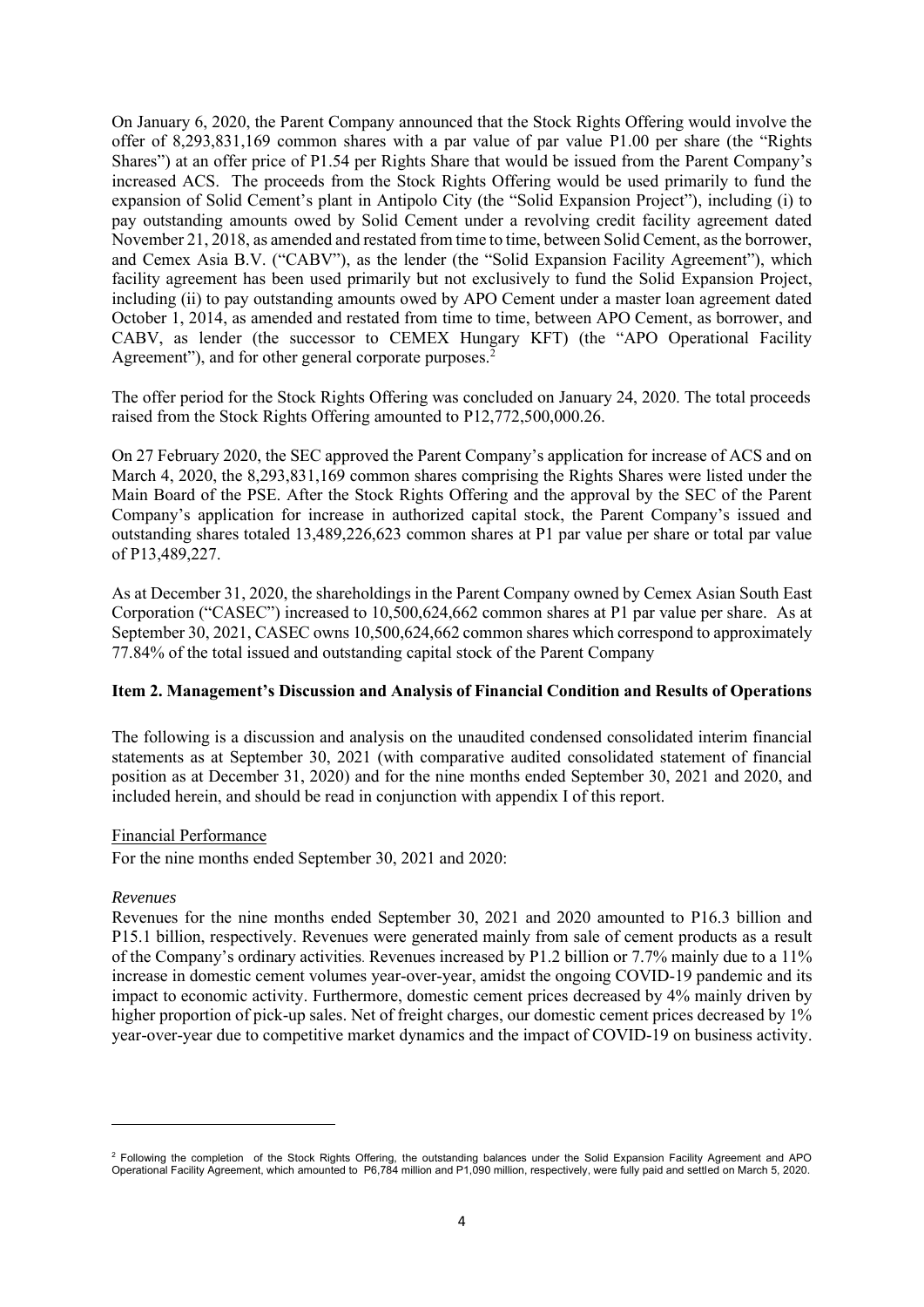The breakdown of revenues after elimination of transactions between consolidated entities is as follows:

| 2021                 |           |         |                                         |  |  |  |
|----------------------|-----------|---------|-----------------------------------------|--|--|--|
| Amount*              | $%$ Sales | Amount* | % Sales                                 |  |  |  |
| P <sub>16</sub> ,251 | 99.6%     | 15,140  | 100.0%                                  |  |  |  |
| 57                   | $0.4\%$   |         | $0.0\%$                                 |  |  |  |
| P <sub>16</sub> ,308 | 100.0%    | 15,142  | 100.0%                                  |  |  |  |
|                      |           |         | For the nine months ended September 30, |  |  |  |

*\*Amounts in millions*

# *Cost of Sales*

Cost of sales for the nine months ended September 30, 2021 and 2020 amounted to P9.8 billion and P8.8 billion, and accounted for 60.1% and 58.3% of revenues for the relevant periods, respectively. Cost of sales represents the production cost of goods sold. Costs arose mainly from power and fuel consumption, raw materials and supplies used during production, depreciation, and other expenses directly attributable to the manufacturing of finished goods. The increase of P978.9 million or 11.1% is mainly attributable to the purchase of additional clinker on a one-off basis during the third quarter of 2021 to support production requirements. Additionally, APO Cement executed its scheduled major kiln shutdown towards the end of third quarter 2021.

# *Gross Profit*

As a result of the above conditions, gross profit for the nine months ended September 30, 2021 and 2020 reached P6.5 billion and P6.3 billion, and accounted for 39.9% and 41.7% of revenues for the relevant periods, respectively.

# *Operating Expenses*

Operating expenses for the nine months ended September 30, 2021 and 2020 amounted to P4.7 billion and P4.8 billion, respectively. Operating expenses pertain to administrative, selling, and distribution expenses. Operating expenses decreased by P168.9 million or 3.5% and the movement was due to the following items:

- Administrative and selling expenses for the nine months ended September 30, 2021 and 2020 amounted to P2.2 billion and P2.1 million, and accounted for 13.4% and 14.1% of revenues for the relevant periods, respectively. The increase of P60.2 million or 2.8% was primarily due to the higher central service and license fees due to the increase in revenues.
- Distribution expenses for the nine months ended September 30, 2021 and 2020 amounted to P2.5 billion and P2.7 billion, and accounted for 15.1% and 17.8% of revenues for the relevant periods, respectively. The decrease of P229.1 million or 8.5% was driven by lower delivered volumes and initiatives to increase efficiency.

# *Operating income before other income (expenses) - net*

For the reasons discussed above, operating income before other income (expenses) - net for the nine months ended September 30, 2021 and 2020 amounted to P1.8 billion and P1.5 billion, and accounted for 11.3% and 9.9% of revenues for the relevant periods, respectively.

# *Other income (expenses) - net*

Other income (expenses), net for the nine months ended September 30, 2021 and 2020 amounted to P27.3 million and (P4.3 million), and accounted for 0.2% and as less than 0.0% of the revenues for the relevant periods, respectively. The movement of P31.6 million or more than 100.0% was mainly from the recovery of the previously written-off receivable from a related party in the first quarter of 2021.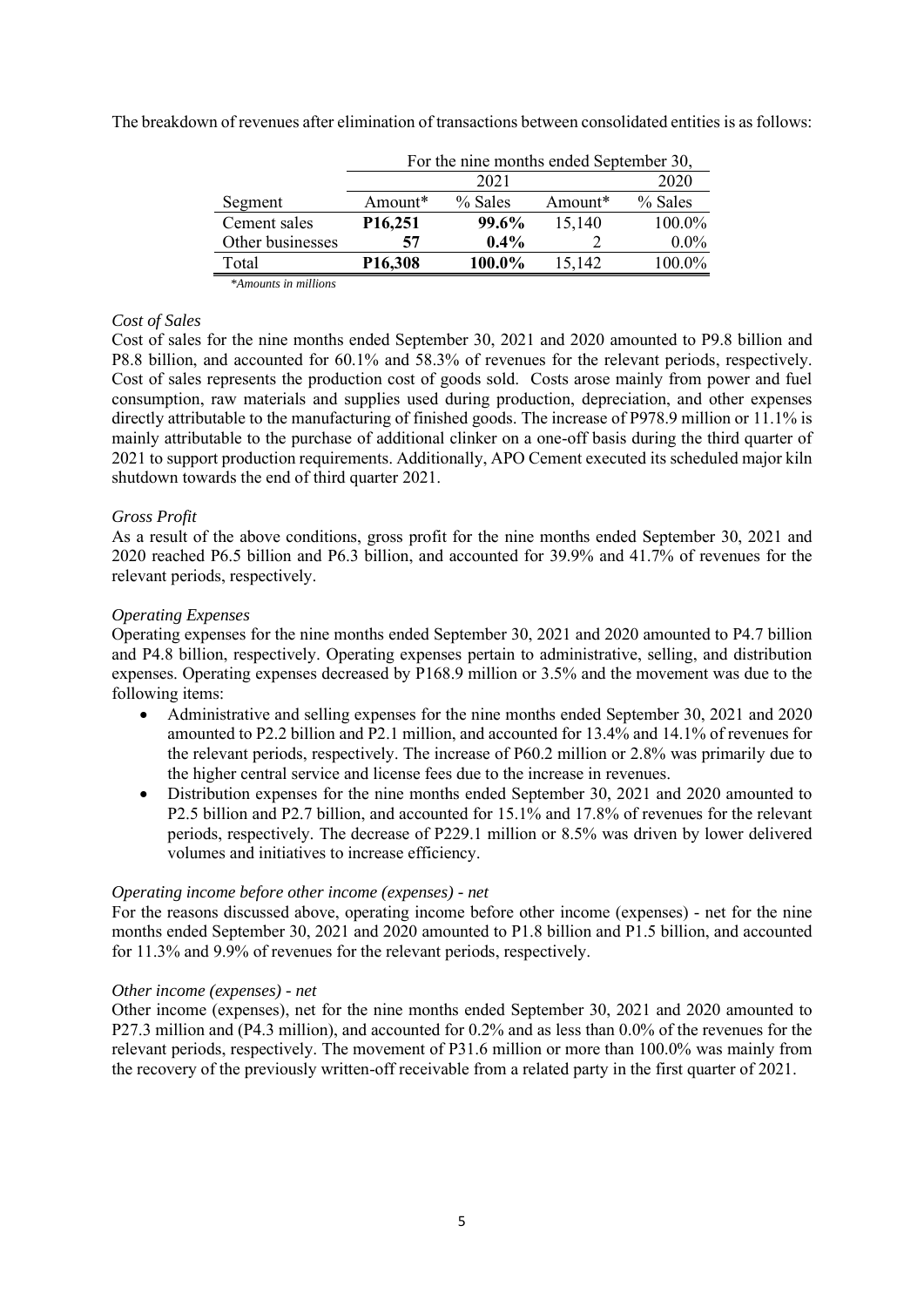### *Financial and Other Financial Expenses - net*

Financial and other financial expenses - net for the nine months ended September 30, 2021 and 2020 amounted to P194.6 million and P707.2 million, and accounted for 1.2% and 4.7% of the revenues for the relevant periods, respectively. This mainly pertains to the costs incurred by the Company from borrowings. The decrease of P512.6 million or 72.5% reflects lower debt balances and declining interest rates.

### *Foreign Exchange Gain (Loss) - net*

Foreign exchange gain (loss) - net for the nine months ended September 30, 2021 and 2020 amounted to (P447.0) million and P133.0 million, and accounted for 2.7% and 0.9% of the revenues for the relevant periods, respectively. The decrease of P580.1 million or more than 100% was the result of declining Philippine Peso to United States Dollar exchange rate.

### *Provision for Income Tax*

The provision for income tax for the nine months ended September 30, 2021 and 2020 amounted to P336.7 million and P155.5 million, and accounted for 2.1% and 1.0% of the revenues for relevant periods, respectively. Income tax expense was higher by of P181.2 million or more than 100%. and was mainly due to the enactment of the Corporate Recovery and Tax Incentives for Enterprises (CREATE) Act which was approved into law on March 26, 2021. Pursuant to the CREATE Act, the corporate income tax rate was reduced from 30% to 25% effective July 1, 2021 and the minimum corporate income tax was reduced from 2% to 1% from July 1, 2020 until June 30, 2023. The retroactive application of the new income tax rates also resulted in a one-time adjustment to current income tax and to account for the revaluation of the deferred income tax account. The impact of the CREATE Act are disclosed in Note 18 to the condensed consolidated interim financial statements.

### *Profit*

As a result of the abovementioned concepts, profit for the nine months ended September 30, 2021 and 2020 amounted to P897.2 million and P758.1 million, and accounted for 5.5% and 5.0% of the revenues for the relevant periods, respectively.

# Financial Position

As at September 30, 2021 and December 31, 2020:

### *Cash and Cash Equivalents*

Cash and cash equivalents as at September 30, 2021 and December 31, 2020, amounted to P6.4 billion and P6.1 billion, and accounted for 9.9% and 9.6% of the total assets for the relevant periods, respectively. The cash and cash equivalents pertain to cash in bank and short-term investments of the Company with banks and related parties. Below is the breakdown of P215.6 million or 3.5% increase in cash and cash equivalents:

|                                                              | Amount*             |
|--------------------------------------------------------------|---------------------|
| Net cash generated from operating activities                 | P3,627.6            |
| Net cash used in investing activities                        | (1,171.1)           |
| Net cash used in financing activities                        | (2,244.0)           |
| Effect of exchange rate changes on cash and cash equivalents | 3.1                 |
| Total movement                                               | P <sub>2</sub> 15.6 |

*\*Amounts in millions*

For the nine months ended September 30, 2021, the Company has a profit of P897.2 million. After considering the adjustments to reconcile profit to net cash flows, the operating profit before working capital changes amounted to P3.2 billion. Thereafter considering the working capital changes, interest paid/received, taxes paid, and benefits paid to employees the net cash provided by operating activities amounted to P3.6 billion. The net cash used in investing activities amounted P1.2 billion mainly from the addition to property, machinery, and equipment. The net cash used in financing activities amounted to P2.2 billion mainly for the payment made for bank loans.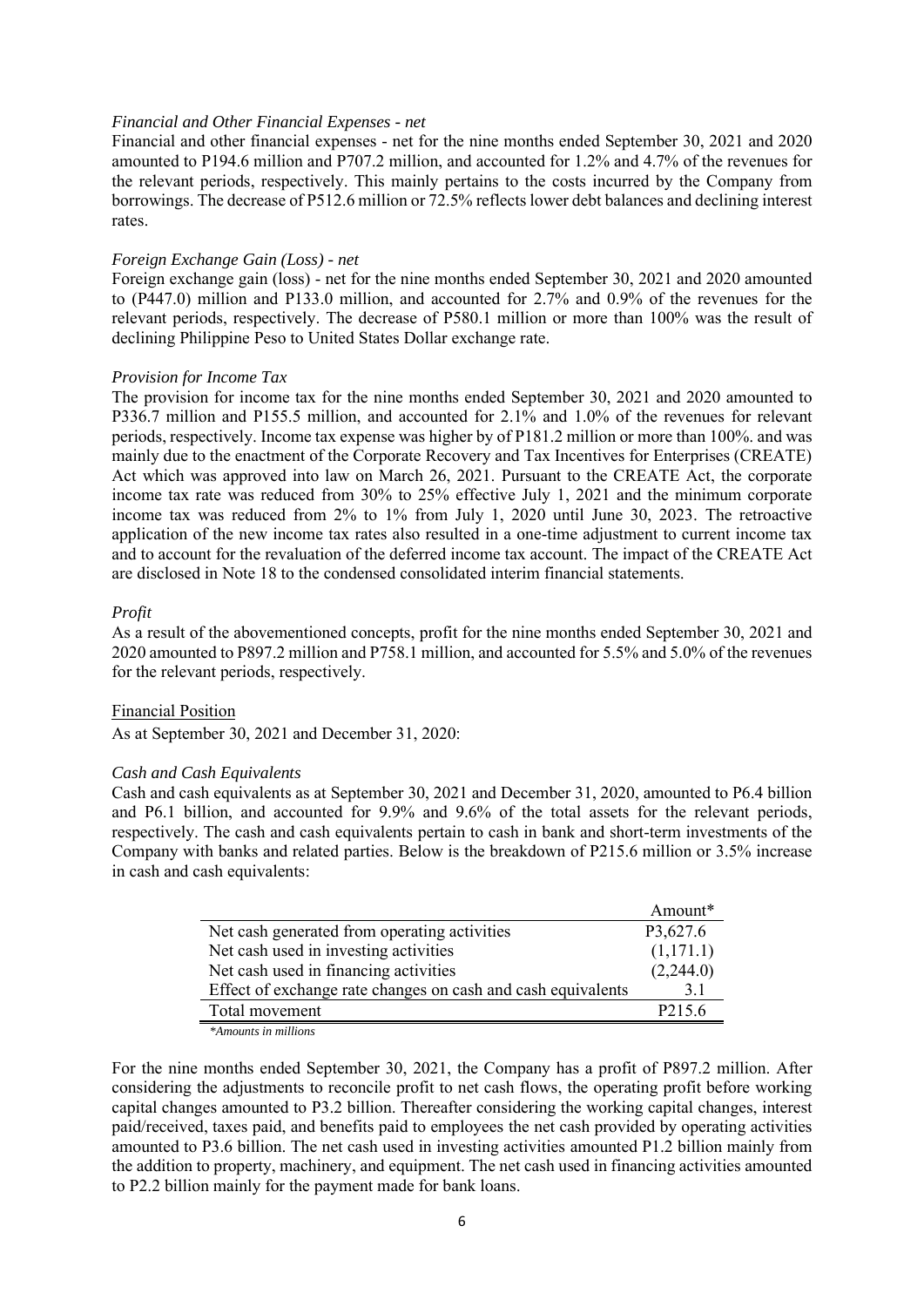# *Related party balances*

Due from related parties as at September 30, 2021 and December 31, 2020 amounted to P14.8 million and P3.8 million, and accounted for as less than 0.1% of the total assets for the relevant periods, respectively. The due to related parties as at September 30, 2021 and December 31, 2020 amounted to P2.3 billion and P1.5 billion, and accounted for 11.7% and 7.3% of the total liabilities for the relevant periods, respectively. The related party balances pertain to service fees, advances between related parties, sale/purchase of goods, central service and license fees, among others.

The due from related parties increased by P11.1 million or more than 100% and this was mainly because of the gain on settlements on the derivative asset. The due to related parties increased by P834.0 million or 55.2% was due to the increase in trade related transactions and decrease in central service and license fees payable.

# *Insurance Claims and Premiums Receivable*

Insurance premiums receivable as at September 30, 2021 and December 31, 2020 amounted to P183.6 million and P86.4 million, and accounted for 0.3% and 0.1% of the total assets for the relevant periods, respectively. This is mainly related to insurance receivable from a third-party insurance company. The insurance premiums receivable represents premiums on written policies which are collectible within the Company's credit term. Claims from insurance as at September 30, 2021 and December 31, 2020 amounted to nil and P1.1 million, respectively. The increase of P96.0 million or more than 100% was mainly from the renewal of policies last April 2021 less the collections received.

# *Other Current Accounts Receivable*

Other current accounts receivable at September 30, 2021 and December 31, 2020, which pertains to receivable from contractors and employees, short-term deposits, and others, amounted to P46.4 million and P43.7 million, and accounted for as less than 0.1% of the total assets for the relevant periods, respectively. The increase of P2.6 million or 6% was mainly due to net receivable for nontrade transactions.

# *Inventories*

Inventories as at September 30, 2021, and December 31, 2020 amounted to P2.9 billion and P2.3 billion, and accounted for 4.6% and 3.7% of the total assets for the relevant periods, respectively. Inventories consisting of raw materials, cement and work-in-process amounted to P1.9 billion and P1.4 billion as at September 30, 2021, and December 31, 2020, respectively, and the remaining balance pertains to materials and spare parts. The increase of P579.9 million or 24.7% was mainly due to purchases of coal, clinker and spare parts.

# *Derivative Assets*

Derivative assets as at September 30, 2021, and December 31, 2020 amounted to P35.1 million and P24.0 million, and accounted for as less than 0.1% of the total assets for the relevant periods, respectively. The Company has a commodity swap agreement with CEMEX in order to hedge the price of diesel fuel over a certain volume representing a portion of the estimated consumption of diesel fuel by the operations in 2021. The increase of P11.0 million or 45.8% was due to the changes in fair value.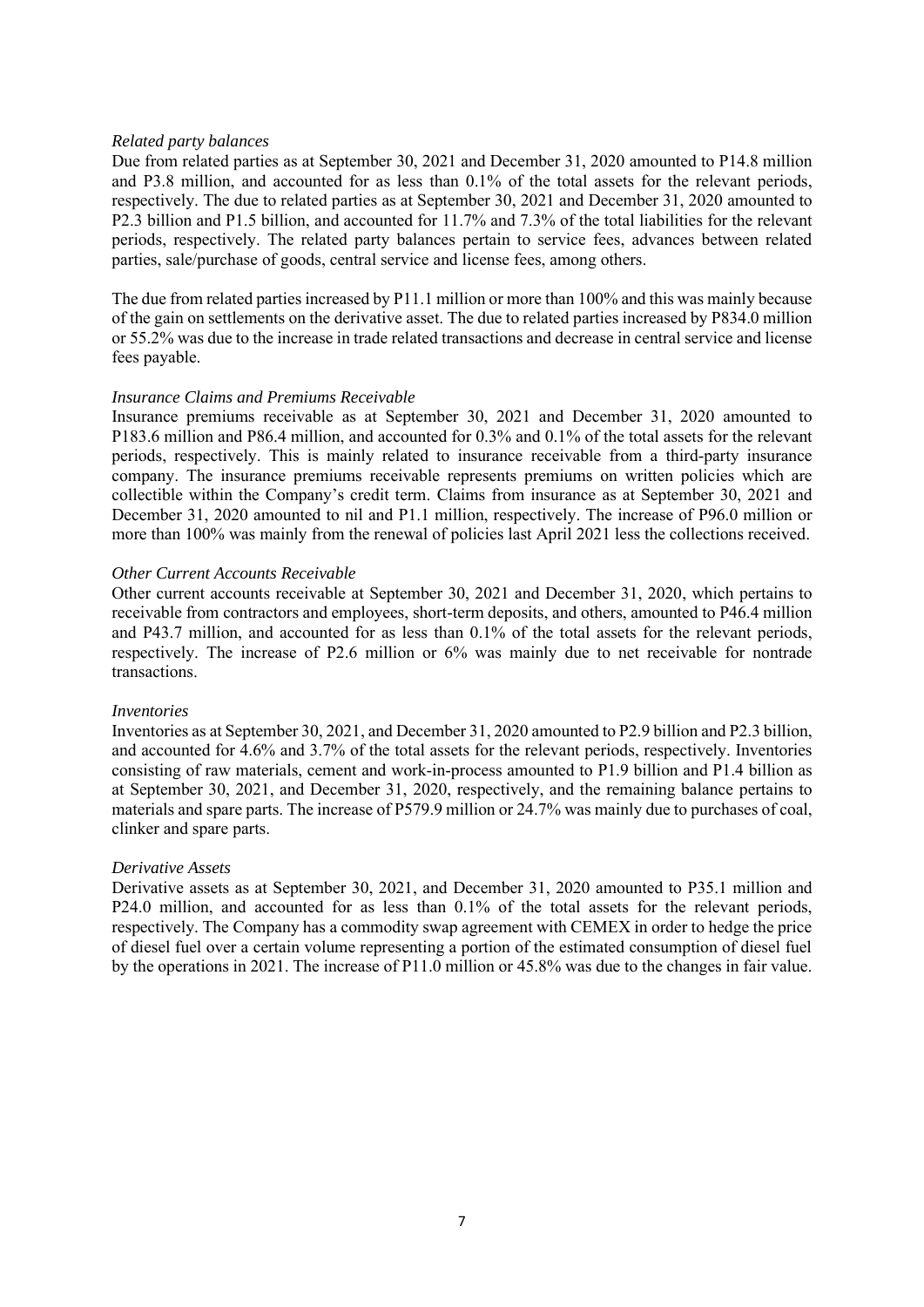# *Advances to Contractors*

In November 2018, the Company made a down payment amounting to P2.1 billion to a third party for the construction and installation of Solid Cement's new production line and is presented under noncurrent assets in the consolidated statements of financial position. As at September 30, 2021 and December 31, 2020, the balance of this account amounted to P0.9 billion and P1.1 billion, and accounted for 1.4% and 1.8% of the total assets for the relevant periods, respectively. The decrease of P234.1 million or 20.5% was due to the depletion of advances in line with the progress of the Solid Expansion Project.

# *Other assets and noncurrent accounts receivable*

Other assets and noncurrent accounts receivable as at September 30, 2021, and December 31, 2020, which pertains mainly to long term deposits, amounted to P444.3 million and P782.4 million, and accounted for 0.7% and 1.2% of the total assets for the relevant periods, respectively. The decrease of P338.1 million or 43.2% was due to the release of long-term time deposits that are considered as restricted cash. The following are the released restricted cash (1) debt service reserve account from the bank loan and (2) cash for related party tax cases.

# *Property, Machinery, Equipment and Assets for the Right-of-Use - net*

Property, machinery and equipment - net as at September 30, 2021 and December 31, 2020 had a balance of P20.7 billion and P19.9 billion, and accounted for 32.2% and 31.2% of the total assets of the relevant periods, respectively. The increase of P820.8 million or 4.1% was due to the additions for construction in progress relating to the Solid Expansion Project and depreciation for the nine months ended September 30, 2021. Furthermore, for the nine months ended September 30, 2021 and for year ended December 31, 2020, P163.6 million and P274.5 million, respectively, were incurred for maintenance capital expenditures, while P1.7 billion and P3.3 billion, respectively, were incurred for strategic capital expenditures.

Assets for the right-of-use, net as at September 30, 2021 and December 31, 2020 amounted to P1.4 billion and P1.8 billion, and accounted for 2.4% and 2.8% of the total assets for the relevant periods, respectively. The decrease of P272.3 million or 15.2% was mainly due to the shortening of the lease term for one of the vessels and depreciation for the nine months ended September 30, 2021.

# *Deferred Income Taxes*

Deferred income tax assets -net (DTA) as at September 30, 2021 and December 31, 2020 amounted to P0.9 billion and P1.1 billion, and accounted for 1.4% and 1.7% of the total assets for the relevant periods, respectively. Deferred income tax liabilities - net (DTL) as at September 30, 2021 and December 31, 2020 amounted to P1.4 million and P0.9 million, and accounted for as less than 0.1% of the total liabilities for the relevant periods, respectively.

The decrease in DTA of P157.5 million or 14.5% was mainly because of the retroactive application of CREATE Act with lower income tax rates resulting to a one-time adjustment in the deferred income tax account. While the increase in DTL of P594.6 thousand pertains to the unrealized foreign exchange gain.

# *Goodwill*

Goodwill as at September 30, 2021 and December 31, 2020 amounted to P27.9 billion, and accounted for 43.3% and 43.7% of the total assets for the relevant periods, respectively. The Company's goodwill arose from the business combinations when the Parent Company acquired its subsidiaries. As of September 30, 2021, no impairment of goodwill is recognized.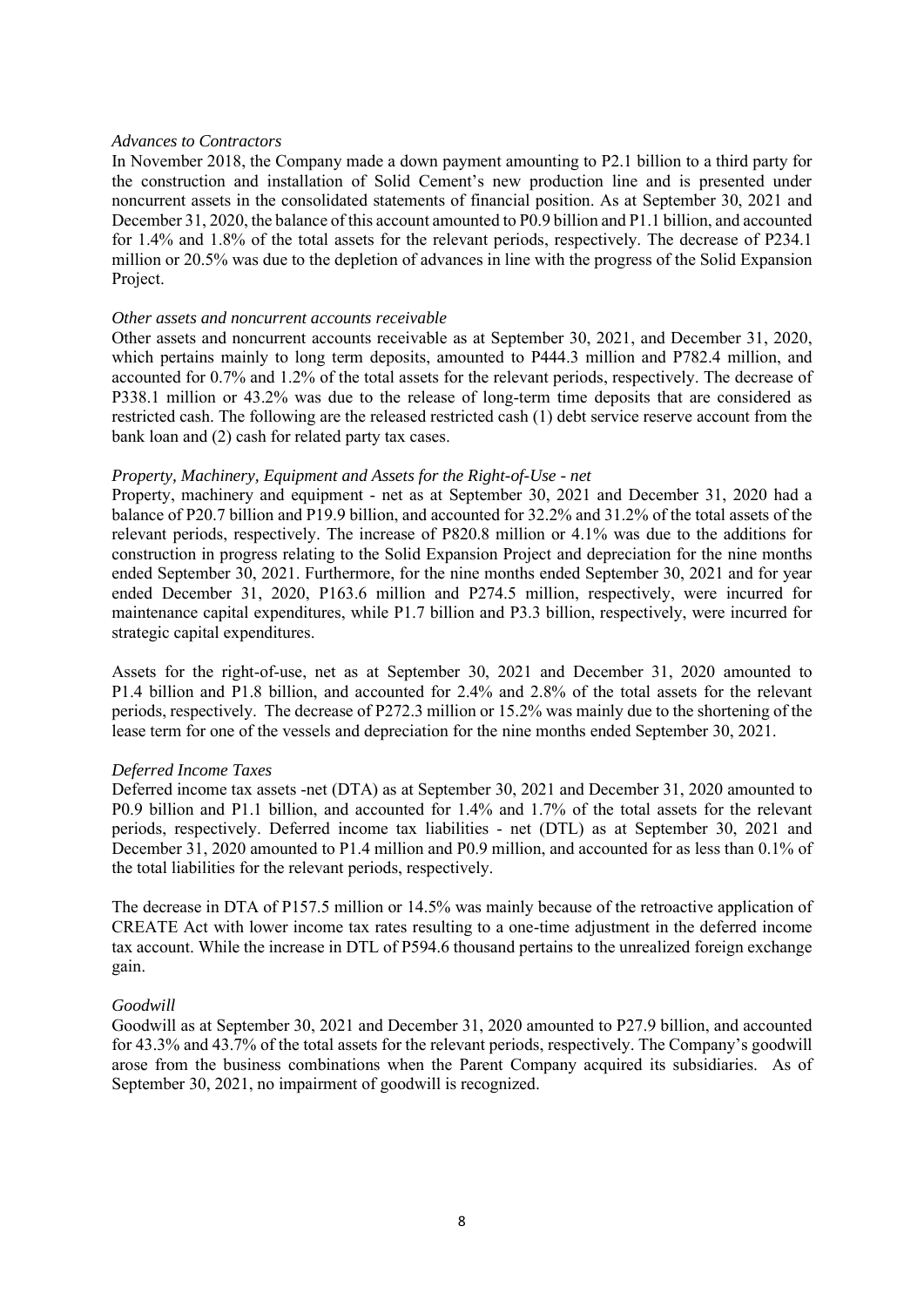# *Trade Payables*

Trade payables amounted as at September 30, 2021 and December 31, 2020 to P4.9 billion and P4.3 billion, and accounted for 24.5% and 20.5% of the total liabilities for the relevant periods, respectively. The increase of P614.7 million or 14.4% was mainly due to the increase in payablesrelated to the purchase of hauling, port charges, power, raw materials and the like.

# *Unearned Income, Other Accounts Payable, and Accrued Expenses*

The unearned income, other accounts payable and accrued expenses as at September 30, 2021 and December 31, 2020 amounted to P1.0 billion and P1.3 billion, and accounted for 5.0% and 6.1% of the total liabilities for the relevant periods, respectively. This account pertains to the unearned income from reinsurance premium, accruals, taxes payable and others. The decrease of P277.8 million or 21.7% was mainly due to the policies issued last April 2021 less the recognition of earned reinsurance premiums for the nine months ended September 30, 2021.

# *Lease Liabilities*

As at September 30, 2021 and December 31, 2020 the current portion of finance lease liabilities amounted to P375.7 million and P628.3 million, respectively, and the noncurrent portion of finance lease liabilities amounted to P1.4 billion for each of the relevant periods. Total lease liabilities as a percentage of total liabilities were at 8.7% and 9.9% as at September 30, 2021 and December 31, 2020, respectively. The decrease of P330.0 million or 16.0% was mainly due to the net movement of payments made for the nine months ended September 30, 2021and new capitalized leases.

# *Bank Loans*

The total outstanding balance of the BDO Refinancing Loan amounted to P9.0 billion and P10.8 billion as at September 30, 2021 and December 31, 2020, respectively. As at September 30, 2021 and December 31, 2020, the current portion of the bank loan amounted to P2.3 billion and P0.1 billion, respectively, and the unamortized debt issuance cost of this bank loan amounting to P60.6 million and P80.1 million for the relevant periods, respectively, was deducted from the total bank loan liability. The outstanding bank loan net of the unamortized debt issuance cost as a percentage of total liabilities were at 44.6% and 51.4%, as at September 30, 2021 and December 31, 2020, respectively. The decrease of P1.8 billion or 16.7% was mainly due to the payments made for the nine months ended September 30, 2021.

# *Contract Liabilities*

Contract liabilities as at September 30, 2021 and December 31, 2020 amounted to P381.7 million and P305.1 million, and accounted for 1.9% and 1.5% of the total liabilities for the relevant periods, respectively. This account pertains to the advances from customers and unredeemed customer loyalty program. The increase of P76.5 million or 25.1% was mainly due to the receipt of advances from customers.

# *Income Tax Payable*

Income tax payable as at September30, 2021 and December 31, 2020 amounted to nil and P21.3 million, and accounted for nil and 0.1% of total liabilities for the relevant periods, respectively. The movement in the account was mainly due to the enactment of the CREATE Act with salient features of lower income tax rates and the Company has enough available tax credits to apply against the computed income tax payable. Hence, resulting in a nil balance as at September 30, 2021.

# *Retirement Benefits Liability*

Retirement benefits liability as at September 30, 2021 and December 31, 2020 amounted to P700.5 million and P653.9 million, and accounted for 3.5% and 3.1% of the total liabilities for the relevant periods, respectively. The Company has a funded, noncontributory, defined benefit retirement plan covering substantially all its regular and permanent employee. The increase of P46.5 million or 7.1% was due to the provision on service cost, the related interest less the benefits paid.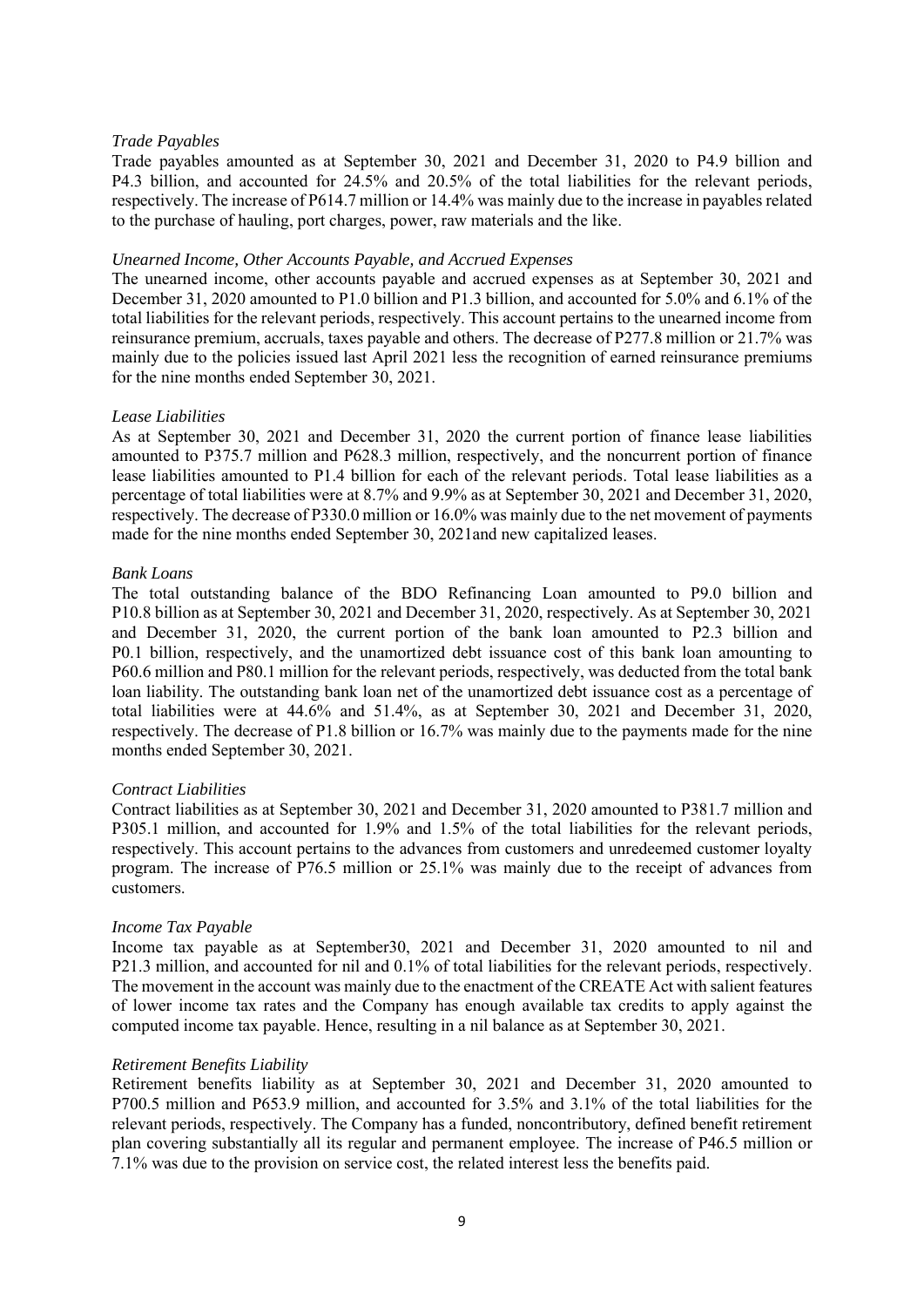# *Common Stock*

As at September 30, 2021 and December 31, 2020, the total authorized common stock of the Equity Attributable to Equity Holders of the Parent Company consisted of 18,810,395,454 shares at a par value of P1 per share and the total issued and outstanding common stock was 13,489,226,623 shares. This is accounted for as 30.4% and 31.4% of the total equity as at September 30, 2021 and December 31, 2020, respectively.

# *Additional Paid-in Capital*

As at September 30, 2021 and December 31, 2020, the additional paid-in capital amounted to P26.2 billion and accounted for 59.1% and 61.1% of the total equity for the relevant periods, respectively. The considerations received in excess of the par value of shares issued are recognized in this account.

# *Other Equity Reserves*

As at September 30, 2021 and December 31, 2020, the other equity reserves amounted to P486.6 million and (P42.6 million), and accounted for 1.1% and as less than 0.1% of the total equity for the relevant periods, respectively*.* The amount referred to the cumulative effects of items and transactions that were, temporarily or permanently, recognized directly to equity and includes the elements presented in the other comprehensive income (or loss) and certain changes in equity during the period not resulting from the investments by owners and distributions to owners. The increase of P529.2 million or more than a 100% was mainly due to the currency translation of foreign subsidiaries.

# *Retained Earnings*

Retained earnings as at September 30, 2021 and December 31, 2020 amounted to P4.1 billion and P3.2 billion, and accounted for 9.3% and 7.6% of the total equity for the relevant periods, respectively. It is included here the Company's cumulative net results of operations. The increase of P897.2 million or 27.6% pertains to the consolidated profit for the nine months ended September 30, 2021.

# *Non-controlling interest*

As at September 30, 2021 and December 31, 2020, non-controlling interest amounted to P130.8 thousand and P149.7 thousand, and accounted for as less than 0.1% of the total equity for the relevant periods, respectively. The 12.6% decrease was from the portion of loss of the subsidiary not held by the Parent Company.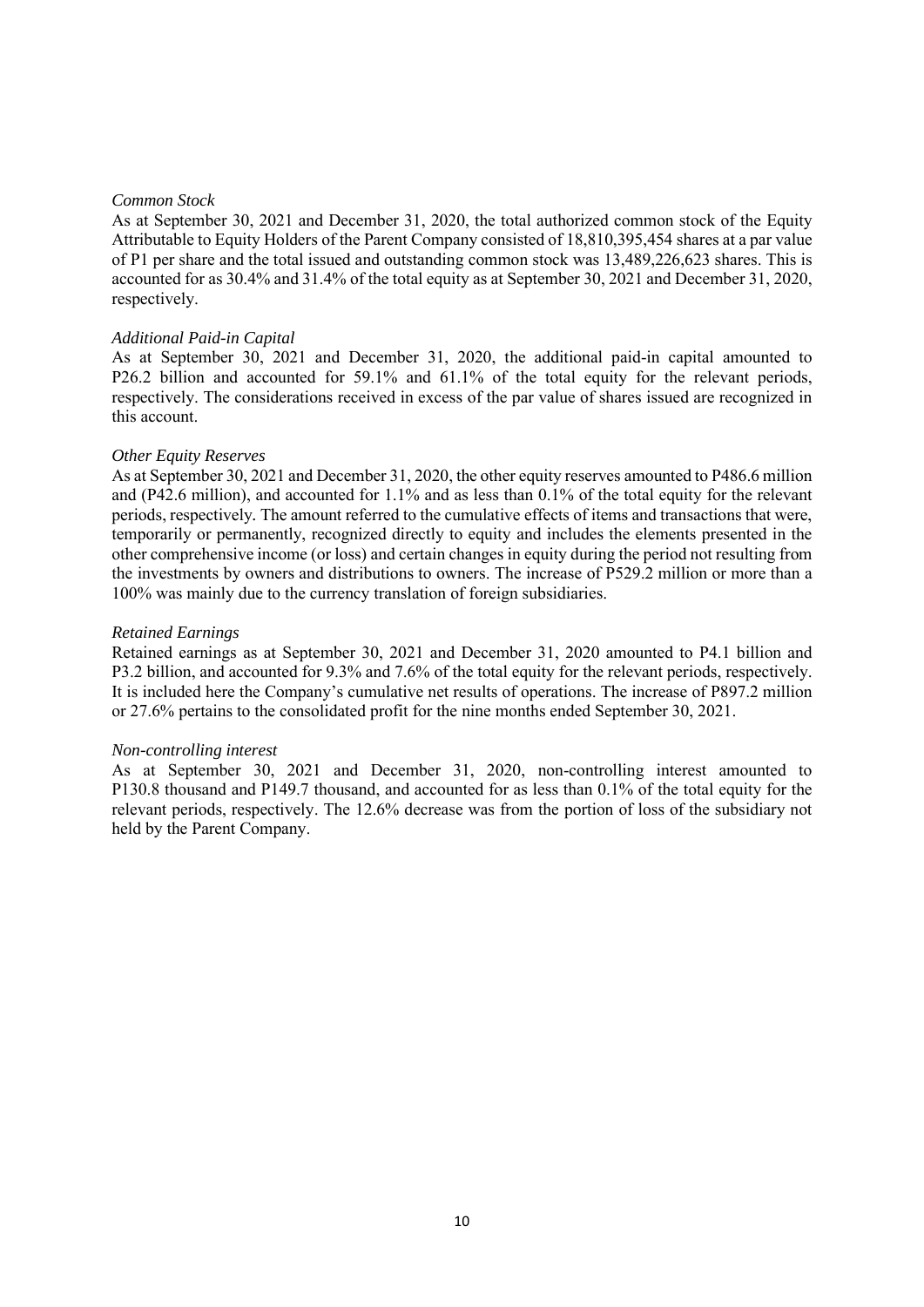# Key Performance Indicators

The Company sets certain performance measures to gauge its operating performance periodically and to assess its overall state of corporate health. Listed below are the major performance measures, which the Company has identified as reliable performance indicators. Analyses are employed by comparisons and measurements on a consolidated basis based on the financial data as at the relevant periods indicated in the tables below.

| Key Financial            |                                                                            | For the nine months<br>ended September 30, | For the year ended<br>December 31, |
|--------------------------|----------------------------------------------------------------------------|--------------------------------------------|------------------------------------|
| Indicators               | Formula                                                                    | 2021                                       | 2020                               |
|                          | Current Assets / Current                                                   |                                            |                                    |
| Current Ratio            | Liabilities                                                                | 1.06:1                                     | 1.37:1                             |
|                          | Profit $(Loss)$ + Depreciation and                                         |                                            |                                    |
| Solvency Ratio           | Amortization / Total Liabilities                                           | 0.12:1                                     | 0.16:1                             |
| Net debt <sup>*</sup> to |                                                                            |                                            |                                    |
| <b>Equity Ratio</b>      | Net debt* / Total Equity                                                   | 0.31:1                                     | 0.34:1                             |
| Asset to Equity          |                                                                            |                                            |                                    |
| Ratio                    | Total Assets / Total Equity                                                | 1.45:1                                     | 1.49:1                             |
|                          | *Net debt is computed as total liabilities less cash and cash equivalents. |                                            |                                    |

\**Net debt is computed as total liabilities less cash and cash equivalents.*

| Key Financial        |                               | For the nine months ended September 30, |        |
|----------------------|-------------------------------|-----------------------------------------|--------|
| Indicators           | Formula                       | 2021                                    | 2020   |
|                      | Operating income before other |                                         |        |
| <b>Interest Rate</b> | income (expenses) - net /     |                                         |        |
| Coverage Ratio       | Interest                      | 15.07:1                                 | 2.53:1 |
|                      | Operating income before other |                                         |        |
| Profitability        | income (expenses) - net /     |                                         |        |
| Ratio                | Revenue                       | 0.11:1                                  | 0.10:1 |
|                      |                               |                                         |        |

# Aging of Accounts Receivables

The following table provides information about the exposure to credit risk and ECLs for trade receivables as at September 30, 2021:

|                         |         |         |            | More      |         |
|-------------------------|---------|---------|------------|-----------|---------|
|                         |         | 1 to 30 | $31$ to 60 | than $60$ |         |
|                         | Current | days    | davs       | davs      | Total   |
| Average ECL rates       | $0.1\%$ | $2.0\%$ | 3.21%      | 92.0%     | 3.7%    |
| Trade receivables       |         |         |            |           |         |
| - gross carrying amount | 618,395 | 43,243  | 28,469     | 26,540    | 716,647 |
| Allowance for ECL       | 646     | 845     | 913        | 24,419    | 26,823  |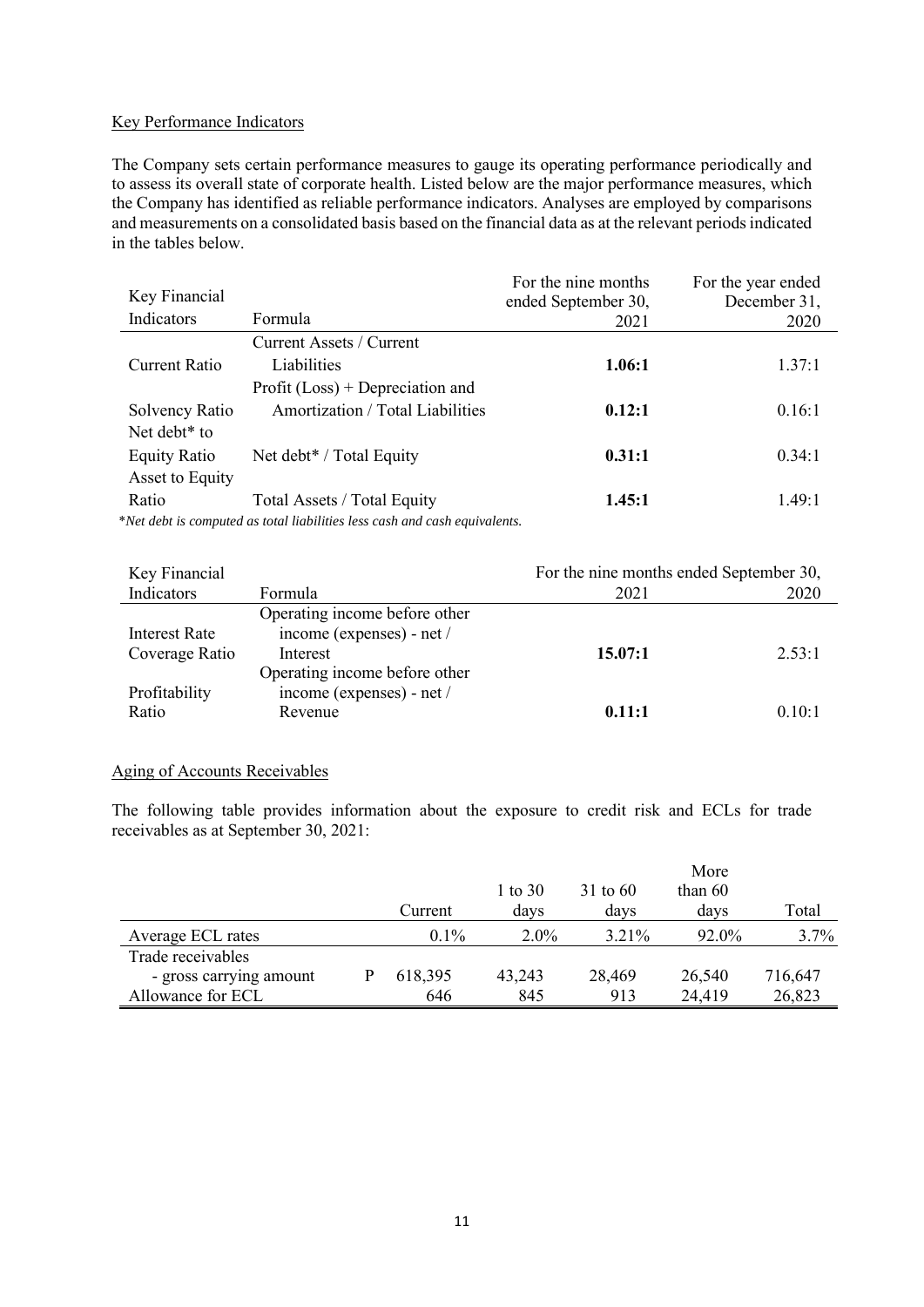# **PART II - OTHER INFORMATION**

*The values presented in the other information are stated in thousands.*

# *Insurance claims*

On September 20, 2018, a landslide occurred in Sitio Sindulan, Barangay Tina-an, Naga City, Cebu, Philippines (the "Landslide"), a site located within an area covered by the mining rights of APO Land & Quarry Corporation ("ALQC") who is a principal raw material supplier of APO Cement. The Parent Company does not own any equity stake (directly or indirectly) in ALQC or its parent company, Impact Assets Corporation. Cemex Asian South East Corporation, an indirect subsidiary of CEMEX, S.A.B. de C.V. which is a majority shareholder of the Parent Company, owns a minority 40% stake in Impact Assets Corporation.

The Landslide prompted local and national authorities to order the suspension of the mining operations of ALQC<sup>3</sup>. Business continuity plans were put in place by APO Cement and implemented to address the disruption in the supply arrangement with ALQC. As a result, the Company incurred incremental costs of raw materials in production and other expenses. In addition, the Company incurred losses amounting to P83,844 on inventories which were buried during the incident. However, substantial portion of such incremental costs and losses were offset by the insurance claims recognized amounting to P662,210. Other losses as result of the landslide amounting to P71,716 were not covered by the insurance. Such loss was recognized under "Other income (expenses) - net" account in the statements of comprehensive income in 2018. As at June 30, 2021 and December 31, 2020, the outstanding claims amounted to nil and P1,126, respectively.

In 2019, the Company received the outstanding amount of its insurance claims amounting to P447,053 which includes the additional claims made during the year amounting to P123,136. The collection and recognition of additional insurance claims were offset against "Costs of Sales" account in the consolidated statements of comprehensive income for the year ended December 31, 2019.

On November 19, 2018, the Parent Company and APO Cement were served summons concerning an environmental class action lawsuit filed by 40 individuals and one legal entity (on behalf of 8,000 individuals allegedly affected by the Landslide) at the Regional Trial Court of Talisay, Cebu<sup>4</sup>, against the Parent Company, APO Cement, ALQC, the Mines and Geosciences Bureau of the Department of Environment and Natural Resources, the City Government of Naga, and the Province of Cebu, for "Restitution of Damage of the Natural and Human Environment, Application for the Issuance of Environmental Protection Order against Quarry Operations in Cebu Island with Prayer for Temporary Protection Order, Writ of Continuing Mandamus for Determination of the Carrying Capacity of Cebu Island and Rehabilitation and Restoration of the Damaged Ecosystems". In the complaint, among other allegations, plaintiffs (i) claim that the Naga Landslide occurred as a result of the defendants' gross negligence; and (ii) seek, among other reliefs, (a) monetary damages in the amount of approximately 4.3 billion Philippine Pesos, (b) the establishment of a 500 million Philippine Pesos rehabilitation fund, and (c) the issuance of a Temporary Environment Protection Order against ALQC while the case is still pending. In the complaint, ALQC, APO Cement and the Parent Company are made solidarily liable for payment of monetary damages and establishment of a rehabilitation fund.

<sup>&</sup>lt;sup>3</sup> In third quarter of 2020, local and national authorities allowed ALQC to resume its mining operations in the affected areas.

 $^4$  The records of the case were subsequently transferred to the Regional Trial Court of Cebu City Branch 23.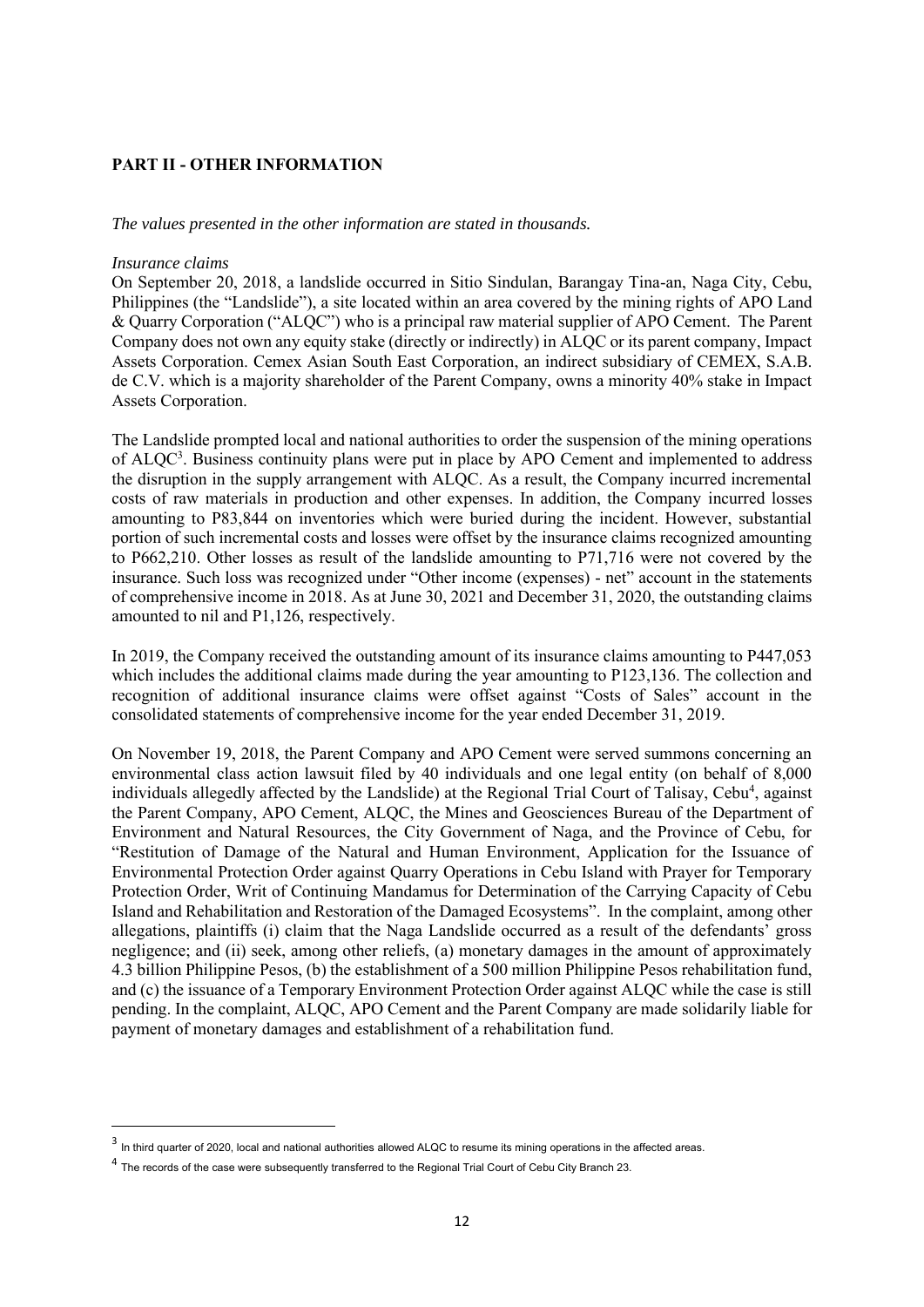Among other defenses and based on a report by the Mines and Geosciences Bureau of the Department of Environment and Natural Resources, the Parent Company, ALQC and APO Cement hold the position that the landslide occurred due to natural causes and deny liability, fault and negligence. In the event a final adverse resolution is issued in this matter, plaintiffs will have the option to proceed against any one of ALQC, APO Cement or the Parent Company for satisfaction of the entirety of the potential judgement award, without the need to proceed against any other private defendant beforehand. Thus, ALQC's, APO Cement's or the Parent Company's assets alone could be exposed to execution proceedings.

In an order dated August 16, 2019, the Regional Trial Court denied plaintiffs' Application for Temporary Environment Protection Order. By denying such application, the Regional Trial Court found that the applicants did not sufficiently establish that they will suffer grave injustice and irreparable injury by the continued operations of ALQC while the proceedings are pending. Plaintiffs moved for reconsideration, but the Court also denied plaintiffs' motion in an Order dated September 30, 2019. Plaintiffs did not appeal this ruling, which became final as of December 5, 2020.

In an order dated September 30, 2019, the Regional Trial Court partially granted the affirmative defenses of the private defendants and ruled, among others, that the subject case against the Parent Company and APO Cement is dismissed for failure to state a cause of action. The court also ruled that: (i) the 22 plaintiffs who failed to sign the verification and certification against forum shopping are dropped as party-plaintiffs; (ii) the subject case is not a proper class suit, and that the remaining 17 plaintiffs can only sue for their respective claims, but not as representatives of the more than 8,000 alleged victims of the landslide incident; (iii) plaintiffs' cause of action against ALQC for violation of Section 19(a) of Republic Act No. 10121 is dismissed; (iv) there is a misjoinder of causes of action between the environmental suit and the damage suit; and (v) the damage suit of the remaining plaintiffs will proceed separately upon payment of the required docket fees within 30 days from receipt of order, otherwise, the case for damages will be dismissed. The plaintiffs filed a motion for reconsideration of the court's order dated September 30, 2019, which remains pending as of the date of this report. Meanwhile, during the hearing of plaintiffs' motion for reconsideration on September 11, 2020, the Province of Cebu was officially dropped as a party-defendant in the case.

As at September 30, 2021, at this stage of the overall proceedings and considering all possible defenses that could be available, while the Company cannot assess with certainty the likelihood of an adverse result in the overall proceedings, the Company believes that a final adverse resolution in the overall proceeding is not probable, and, in turn, because the Company is not able to assess the outcome of the reconsiderations filed against the court's order, the Company is not able to determine if a final adverse resolution, if any, would have a material adverse impact on the Company's consolidated results of operations, liquidity and financial condition.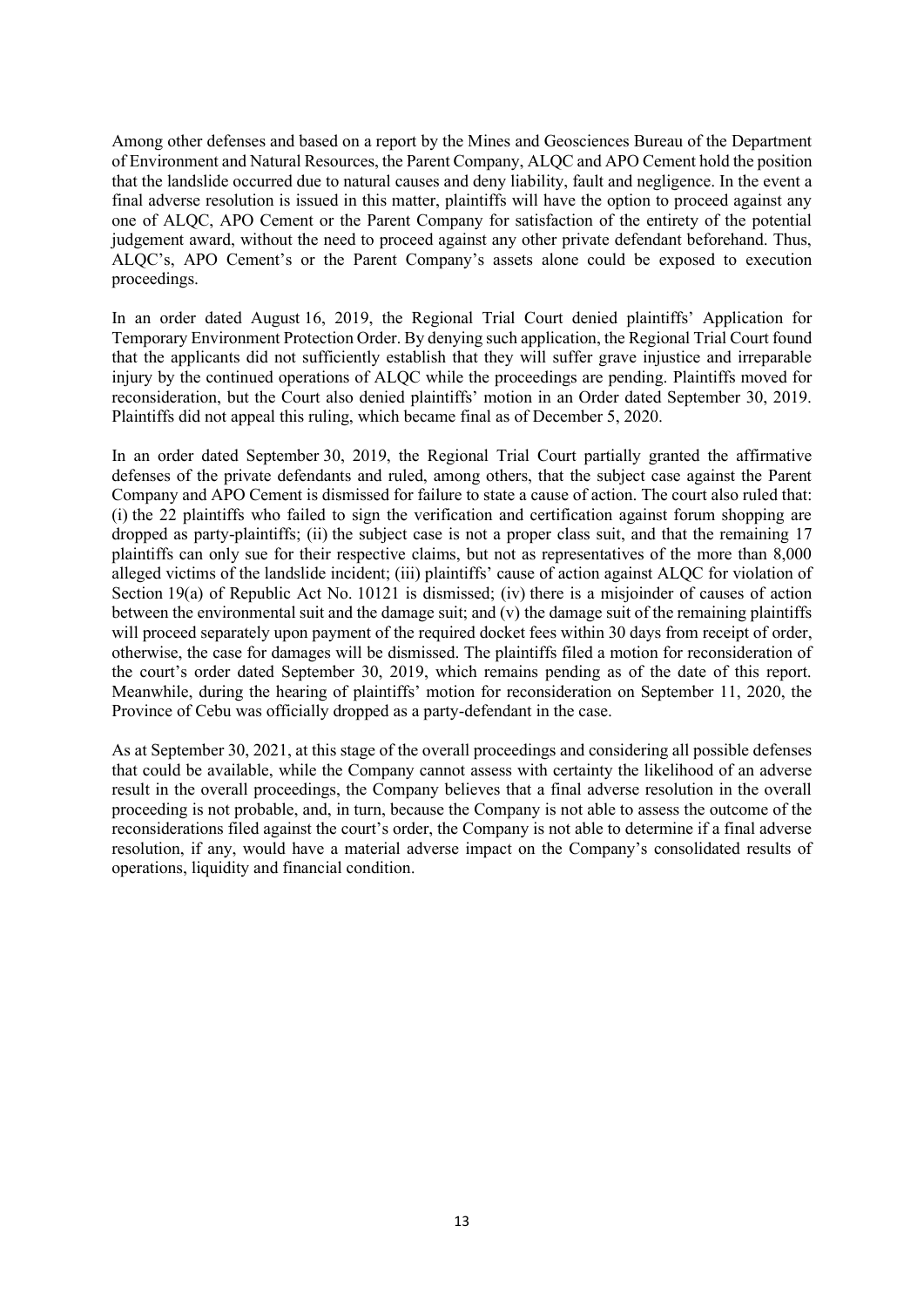# *Impact of COVID-19*

On March 11, 2020, the World Health Organization declared a pandemic the outbreak of the Coronavirus Disease 2019 (the "COVID-19 pandemic"), due to its rapid spread throughout the world, having affected as of such date more than 150 countries. In response to that, on March 16, 2020, the President of the Philippines issued Proclamation No. 929 declaring a state of calamity throughout the Philippines due to the COVID-19 Pandemic which resulted in the imposition of an Enhanced Community Quarantine ("ECQ") throughout Luzon starting midnight of March 16, 2020. The President announced several social distancing measures which were implemented including extension of suspension of classes in all levels in Metro Manila, prohibition of mass gatherings or events, imposition of community quarantine measures as necessary, restriction of mass public transport system (MRT, LRT, etc.), and suspension of land, domestic air and domestic sea travel to and from Metro Manila beginning March 16, 2020. On March 26, 2020, the Governor of Cebu Province announced the implementation of ECQ measures for the entire island of Cebu, effective March 30, 2020.

Beginning May 16, 2020, several cities and provinces (which included Metro Manila and Cebu City) were placed under modified enhanced community quarantine, while other cities and provinces (which included the Province of Rizal and other cities in the Province of Cebu) were placed under general community quarantine. Since then, provinces and cities have been placed from time to time under different community quarantine levels with corresponding restrictions, respectively. As of September 30, 2021, Metro Manila and Cebu City were under GCQ, the Provinces of Rizal (including Antipolo City), Laguna and Bulacan were under MECQ, and Province of Cebu (including Naga City) was under GCQ with heightened restrictions.

Considering the implementation of the first ECQ in Luzon, Solid Cement temporarily suspended the production and delivery of cement products in the third week of March 2020 and in May 2020 resumed operations while in compliance with government regulations. APO Cement has remained operational while also complying with all government regulations and the necessary hygiene and safety measures.

The consequences of COVID-19 Pandemic negatively affected the Company's results of operations. During the year ended December 31, 2020, consolidated revenues decreased by 16% against the previous year, caused mainly by the decrease in sales volumes from reduced operations. This decrease in revenues was partially offset by a reduction in cost of sales and operating costs and expenses, which decreased 17% and 14%, respectively, during the same period, because of reduced operations but also considering the strict control of expenditures. For the period ended September 30, 2021 and December 31, 2020, additional expenses were incurred by the Company associated with measures designed to address the adverse impact of COVID-19 pandemic amounting to P32,913 and P49,766, respectively. These additional expenses were presented under the "Cost of sales and Operating expenses" and "Other income (expenses) - net" account in the condensed consolidated interim statements comprehensive income (loss) for period ended September 30, 2021 and December 31, 2020, respectively.

Even prior to the imposition of ECQ, the Company implemented, and has continued to implement, strict hygiene protocols in all its operations and modified its manufacturing, sales, and delivery processes to implement physical distancing, so as to protect the health and safety of its employees and their families, customers and suppliers; and drastically reduce the possibility of contagion of the COVID-19 pandemic. The Company has undertaken and continues to explore temporary measures to address the adverse impact of the COVID-19 pandemic on its workforce and operations with the objective of re-aligning the organization's resources with the evolving conditions in the different markets in which the Company operates. The Company will continue to focus its efforts on managing the impact of the COVID-19 pandemic on its production, commercial, and financial activities. It will continue to carefully monitor this overall situation and expects to take additional steps, as could be required.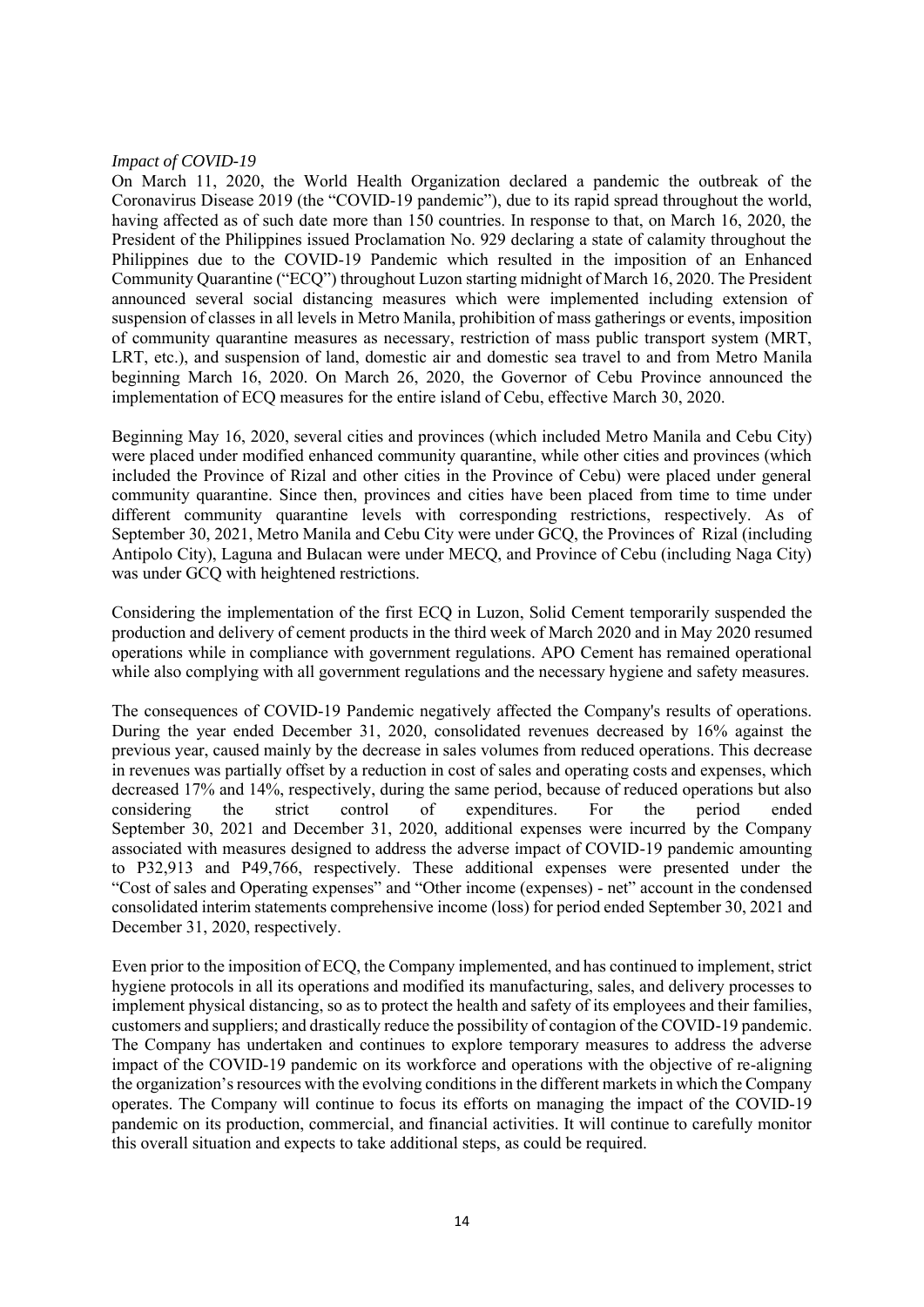The degree to which the COVID-19 pandemic continues to affect the Company's liquidity, financial condition and results of operations will depend on future developments, some of which are highly uncertain and cannot be predicted, including, but not limited to, the duration and continued spread of the outbreak, its severity, the actions to contain the virus or treat its impact, and to how fast and to which extent the economic and operational conditions can return, within a new normality with limited activities, until medicines, vaccines and other treatments against the virus are authorized, produced, distributed and accessible to the general public in the Philippines, and also to a degree, how much of the population is willing to receive the vaccines.

In addition to risks to the health and safety of the Company's employees, customers, contractors and suppliers, the impact of pandemics, epidemics or outbreaks of infectious diseases may result in governmental measures to be implemented to attempt to contain and mitigate the effects of the disease. These measures, and the adverse effects of the pandemic, epidemic or outbreaks of infectious diseases may result, in: (i) temporary restrictions on, or suspended access to, or shutdown, or suspension or the halt of, the Company's manufacturing plants and other facilities; (ii) staffing shortages, production slowdowns or stoppages and disruptions in our delivery systems; (iii) disruptions or delays in our supply chains, including shortages of materials, products and services on which the Company and its businesses depend; (iv) reduced availability of land and sea transport methods to deliver our products, including labor shortages, logistics constraints and increased border controls or closures; (v) increased cost of materials, products and services on which the Company and its businesses depend; (vi) reduced investor confidence and consumer spending where the Company operates; (vii) a general slowdown in economic activity, including construction, and a decrease in demand for the Company's products and industry demand generally; (viii) constraints on the availability of financing in the financial markets, if available at all, including constraints on access to credit lines and working capital facilities from financial institutions; or (ix) the Company's inability to, if required, refinance existing indebtedness on desired terms, if at all.

The Company dealt with liquidity risks during the deepest phase of suspension of activities within the COVID-19 pandemic, maintaining sufficient cash and meeting current maturing obligations. Among the initiatives taken by the Company to manage the impact of COVID-19 were: (i) the optimization of plant production and inventory levels, (ii) the suspension, deferment or reduction in capital expenditures and budgeted operating expenses (including sales and administration expenses), and installing other cost control measures to reduce discretionary expenses and capital expenditures, (iii) implementation of changes in work-deployment schedules, (iv) further emphasis on the use of the CEMEX Go platform for a digital and low-touch experience for customers, and (v) enabled additional online channels to promote engagement, manage communications and facilitate transactions with customers.

The Company projects that it will continue to generate sufficient cash flows from operations, which would enable the Company to meet its currently maturing obligations.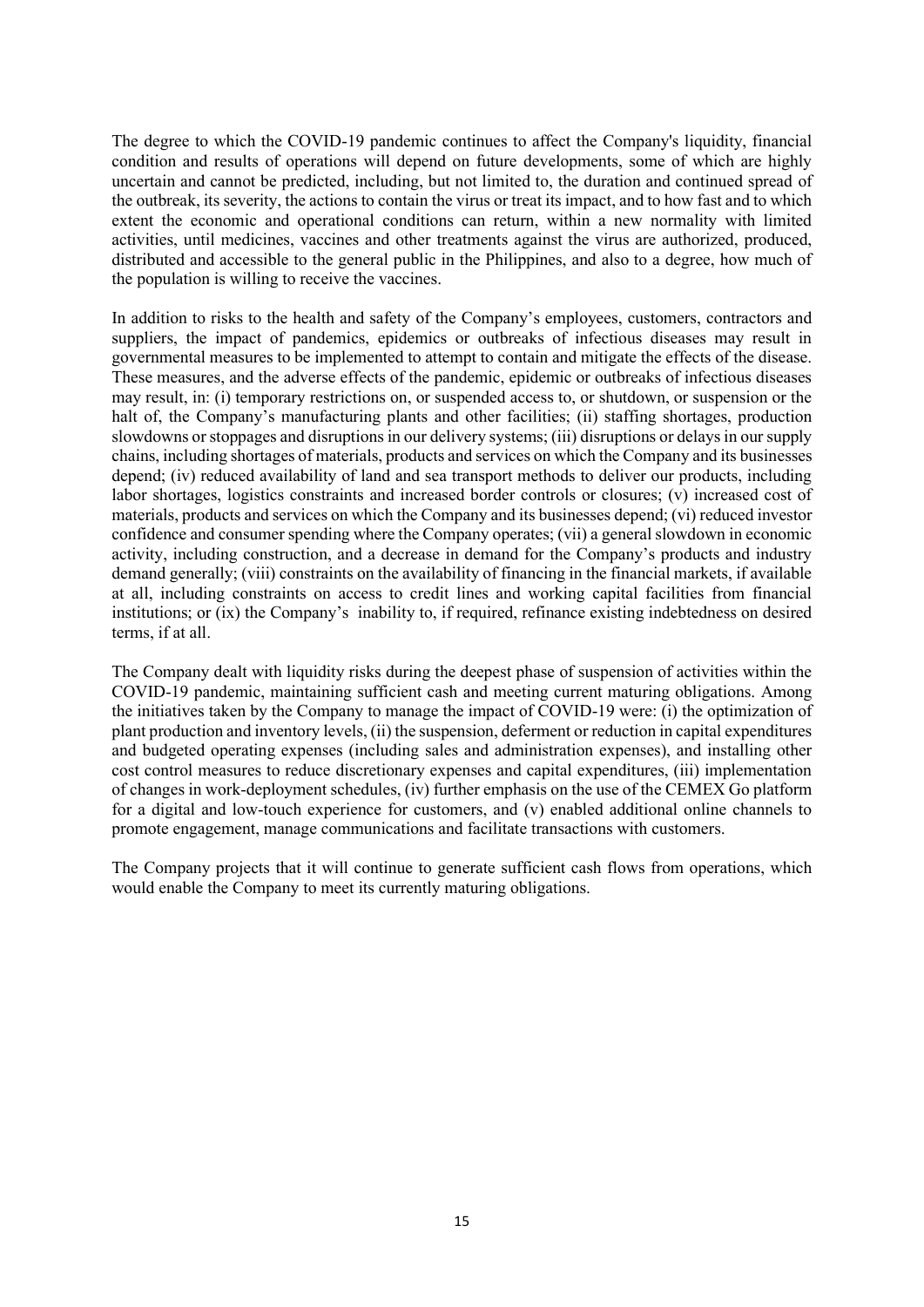# **SIGNATURES**

Pursuant to the requirements of the Securities Regulation Code, the Issuer has duly caused this report to be signed on its behalf by the undersigned thereunto duly authorized.

CEMEX HOLDINGS PHILIPPINES, INC.

By:

IGNACIO ALEXADRO MIJARES ELIZONDO<br>President & Chief Executive Officer Date: 15 November 2021

STEVE KUANSHENG WU Treasurer Date: 15 November 2021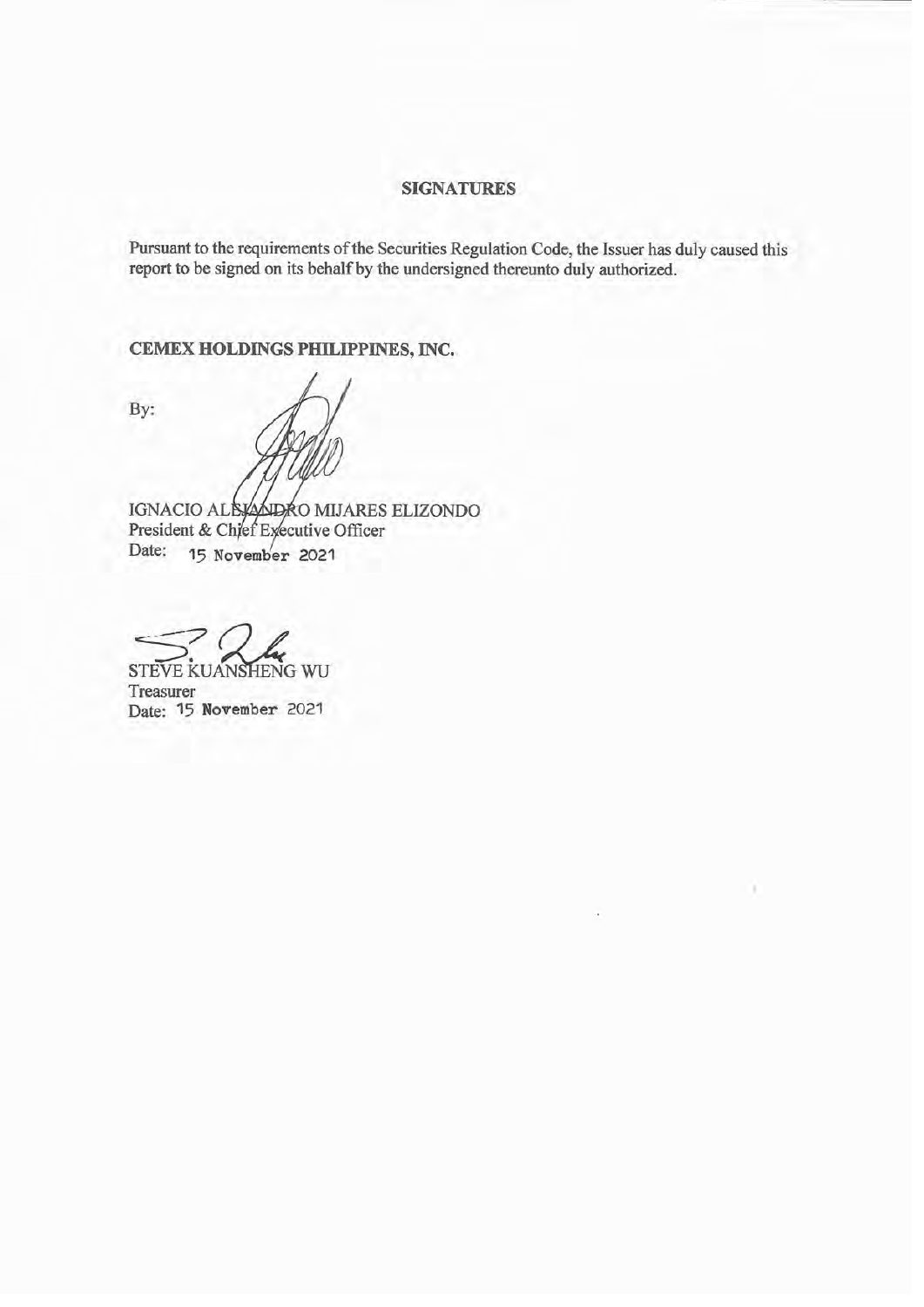**Item 1. Financial Statements.**

# **CEMEX HOLDINGS PHILIPPINES, INC. AND SUBSIDIARIES CONDENSED CONSOLIDATED INTERIM STATEMENTS OF FINANCIAL POSITION**

(Amounts in Thousands)

|                                                                 |                | September 30, | December 31, |
|-----------------------------------------------------------------|----------------|---------------|--------------|
|                                                                 |                | 2021          | 2020         |
|                                                                 | <b>Notes</b>   | (Unaudited)   | (Audited)    |
| <b>ASSETS</b>                                                   |                |               |              |
| <b>Current Assets</b>                                           |                |               |              |
| Cash and cash equivalents                                       | 6.13           | P6,355,034    | P6,139,411   |
| Trade receivables - net                                         | 4, 13          | 689,824       | 700,162      |
| Due from related parties                                        | 10, 13         | 14,848        | 3,795        |
| Insurance claims and premiums receivable                        | 13             | 183,600       | 87,569       |
| Other current accounts receivable                               | 13             | 46,361        | 43,717       |
| Inventories                                                     |                | 2,929,904     | 2,349,966    |
| Derivative asset                                                | 13.14          | 35,050        | 24,039       |
| Prepayments and other current assets                            |                | 1,754,148     | 1,825,209    |
| <b>Total Current Assets</b>                                     |                | 12,008,769    | 11,173,868   |
| <b>Noncurrent Assets</b>                                        |                |               |              |
| Investment in an associate and other investments                |                | 14,097        | 14,097       |
| Advances to contractors                                         |                | 908,543       | 1,142,685    |
| Other assets and noncurrent accounts receivable                 |                | 444,299       | 782,399      |
| Property, machinery and equipment and assets for                |                |               |              |
| the right-of-use - net                                          | $\overline{7}$ | 22,178,296    | 21,699,377   |
| Deferred income tax assets - net                                |                | 930,697       | 1,088,227    |
| Goodwill                                                        |                | 27,859,694    | 27,859,694   |
| <b>Total Noncurrent Assets</b>                                  |                | 52,335,626    | 52,586,479   |
|                                                                 |                | P64,344,395   | P63,760,347  |
|                                                                 |                |               |              |
| <b>LIABILITIES AND EQUITY</b>                                   |                |               |              |
| <b>Current Liabilities</b>                                      |                |               |              |
| Trade payables                                                  | 13             | P4,896,410    | P4,281,750   |
| Due to related parties                                          | 10, 13         | 2,346,049     | 1,512,086    |
| Unearned income, other accounts payable and<br>accrued expenses | 13             | 1,003,435     | 1,281,211    |
| Current portion of:                                             |                |               |              |
| Lease liabilities                                               | 8,13           | 375,701       | 628,298      |
| Long-term bank loan                                             | 12, 13, 14     | 2,297,978     | 140,123      |
| <b>Contract liabilities</b>                                     | 4              | 381,680       | 305,131      |
| Income tax payable                                              |                |               | 21,295       |
| <b>Total Current Liabilities</b>                                |                | 11,301,253    | 8,169,894    |
| Forward                                                         |                |               |              |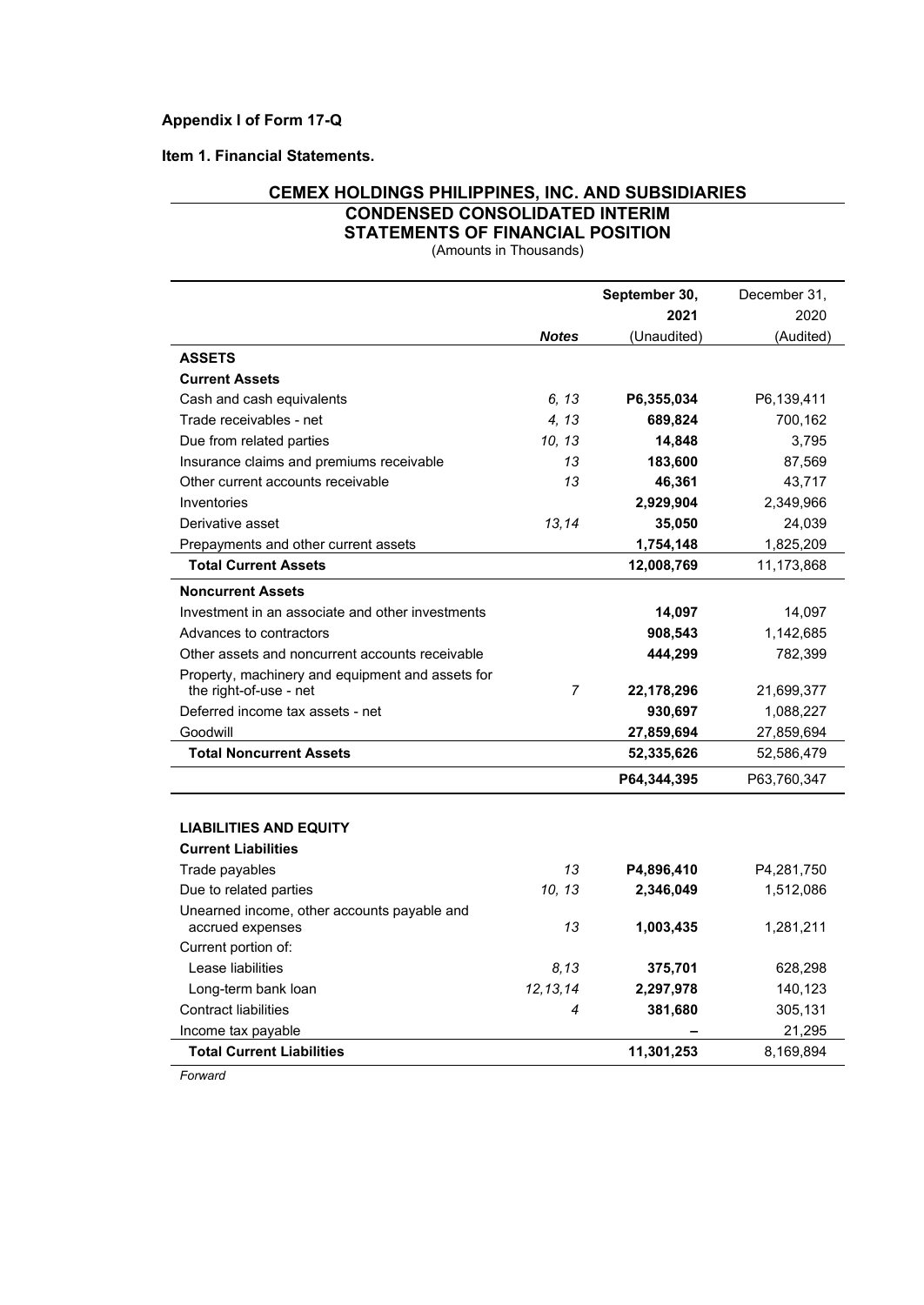|                                              |              | September 30,<br>2021 | December 31,<br>2020 |
|----------------------------------------------|--------------|-----------------------|----------------------|
|                                              | <b>Notes</b> | (Unaudited)           | (Audited)            |
| <b>Noncurrent Liabilities</b>                |              |                       |                      |
| Long-term bank loan - net of current portion | 12, 13, 14   | P6,623,167            | P10,566,642          |
| Lease liabilities - net of current portion   | 8,13         | 1,360,436             | 1,437,814            |
| Retirement benefits liability                |              | 700,457               | 653,946              |
| Deferred income tax liabilities - net        |              | 1,448                 | 853                  |
| Other noncurrent liabilities                 |              | 20,610                | 20,610               |
| <b>Total Noncurrent Liabilities</b>          |              | 8,706,118             | 12,679,865           |
| <b>Total Liabilities</b>                     |              | 20,007,371            | 20,849,759           |
| <b>Equity</b>                                |              |                       |                      |
| Common stock                                 | 9            | 13,489,227            | 13,489,227           |
| Additional paid-in capital                   |              | 26,217,799            | 26,217,799           |
| Other equity reserves                        | 9            | 486,606               | (42, 613)            |
| Retained earnings                            |              | 4,143,261             | 3,246,025            |
| Equity Attributable to Equity Holders of the |              |                       |                      |
| Parent Company                               |              | 44,336,893            | 42,910,438           |
| Non-controlling interest                     | 2            | 131                   | 150                  |
| <b>Total Equity</b>                          |              | 44,337,024            | 42,910,588           |
|                                              |              | P64,344,395           | P63,760,347          |

*The accompanying notes are part of these condensed consolidated interim financial statements.*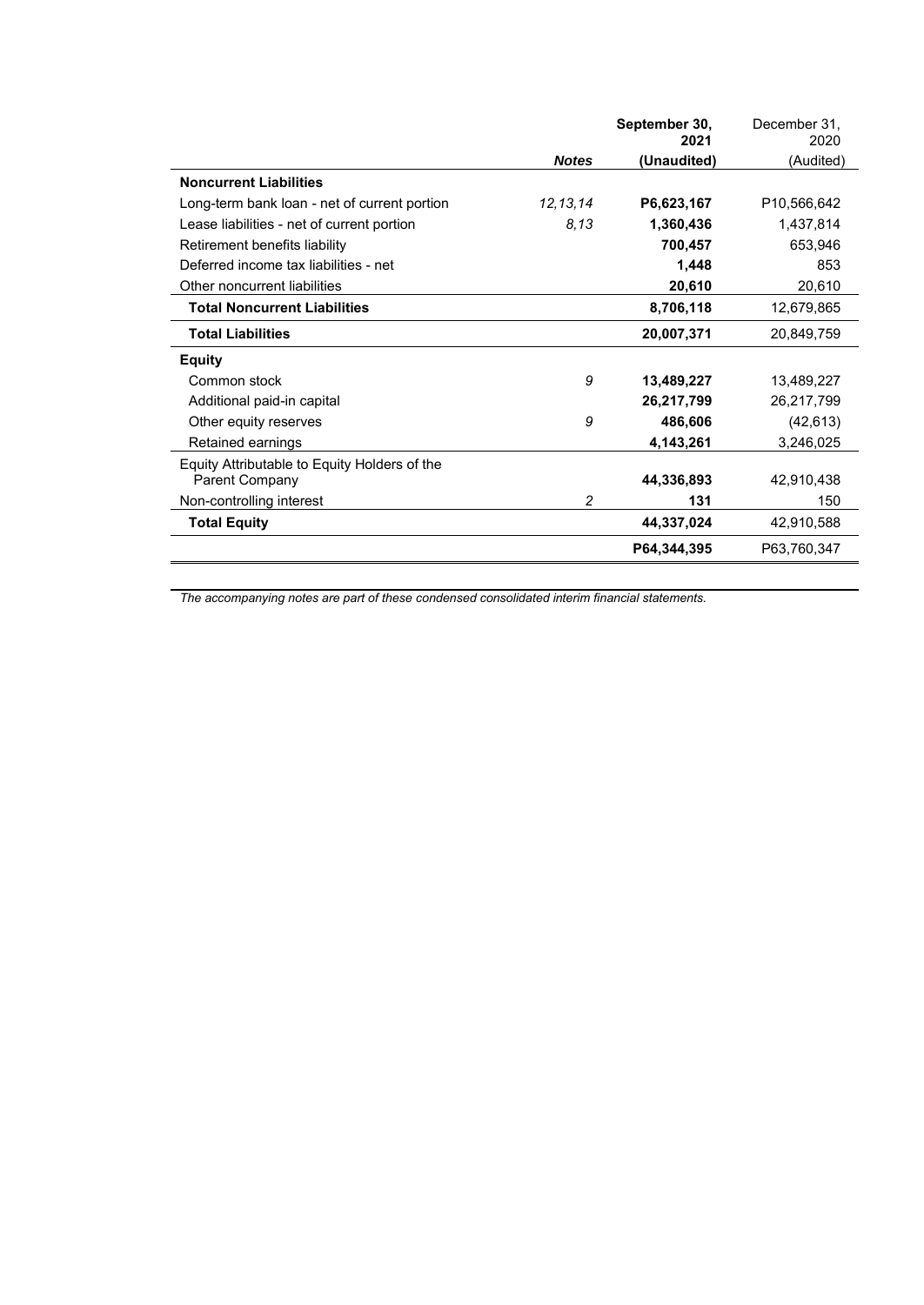# **CEMEX HOLDINGS PHILIPPINES, INC. AND SUBSIDIARIES CONDENSED CONSOLIDATED INTERIM STATEMENTS OF COMPREHENSIVE INCOME**

(Amounts in Thousands, Except Per Share Data)

(Unaudited)

|                                                                                                                      |              | For the Nine Months Ended | September 30  | For the Three Months Ended | September 30 |
|----------------------------------------------------------------------------------------------------------------------|--------------|---------------------------|---------------|----------------------------|--------------|
|                                                                                                                      | <b>Notes</b> | 2021                      | 2020          | 2021                       | 2020         |
| <b>REVENUES</b>                                                                                                      | 4            | P16,308,455               | P15,142,304   | P5,414,362                 | P5,519,262   |
| <b>COST OF SALES</b>                                                                                                 |              | (9,808,216)               | (8,829,342)   | (3,335,332)                | (2,990,622)  |
| <b>GROSS PROFIT</b>                                                                                                  |              | 6,500,239                 | 6,312,962     | 2,079,030                  | 2,528,640    |
| <b>OPERATING EXPENSES</b>                                                                                            |              |                           |               |                            |              |
| Distribution expenses                                                                                                |              | (2,459,798)               | (2,688,895)   | (787, 413)                 | (935,069)    |
| Administrative and selling expenses                                                                                  |              | (2, 192, 126)             | (2, 131, 900) | (735, 712)                 | (753, 967)   |
| <b>TOTAL OPERATING EXPENSES</b>                                                                                      |              | (4,651,924)               | (4,820,795)   | (1,523,125)                | (1,689,036)  |
| <b>OPERATING INCOME BEFORE OTHER</b><br><b>INCOME (EXPENSES) - Net</b>                                               |              | 1,848,315                 | 1,492,167     | 555,905                    | 839,604      |
| Other income (expenses) - net                                                                                        |              | 27,282                    | (4, 309)      | (9,633)                    | (2,936)      |
| <b>OPERATING INCOME AFTER OTHER</b><br><b>INCOME (EXPENSES) - Net</b>                                                |              | 1,875,597                 | 1,487,858     | 546,272                    | 836,668      |
| Foreign exchange gain (loss) - net                                                                                   |              | (447, 045)                | 133,009       | (331, 928)                 | 133,314      |
| Financial and other financial expenses - net                                                                         |              | (194, 633)                | (707, 223)    | (79, 681)                  | (173,099)    |
| <b>PROFIT BEFORE INCOME TAX</b>                                                                                      |              | 1,233,919                 | 913,644       | 134,663                    | 796,883      |
| <b>PROVISION FOR INCOME TAX</b>                                                                                      | 18           | (336, 702)                | (155, 512)    | (41, 117)                  | (173, 768)   |
| <b>PROFIT</b>                                                                                                        |              | 897,217                   | 758,132       | 93,546                     | 623,115      |
| <b>OTHER COMPREHENSIVE INCOME</b><br>(LOSS)<br>Items that will not be reclassified subsequently to<br>profit or loss |              |                           |               |                            |              |
| Gain (Loss) on remeasurement on<br>retirement benefits liability                                                     |              | (3,805)                   | (8,896)       | 7,723                      | 1,853        |
| Tax effect                                                                                                           |              | 951                       | 2,669         | (1, 931)                   | (556)        |
| Tax effect due to enactment of Corporate<br>Recovery and Tax Incentives for<br>Enterprises Act (CREATE)              |              | (6,040)                   |               |                            |              |
|                                                                                                                      |              | (8, 894)                  | (6, 227)      | 5,792                      | 1,297        |
| Items that will be reclassified subsequently to<br>profit or loss                                                    |              |                           |               |                            |              |
| Currency translation gain (loss) of foreign<br>subsidiaries                                                          |              | 524,112                   | (310, 045)    | 384,414                    | (197, 010)   |
| Cash flow hedges - effective portion of<br>changes in fair value                                                     |              | 10,871                    | (8, 170)      | (16, 017)                  | (6, 375)     |
|                                                                                                                      |              | 534,983                   | (318, 215)    | 368,397                    | (203, 385)   |
| TOTAL OTHER COMPREHENSIVE<br><b>INCOME (LOSS), NET OF TAX</b>                                                        |              | 526,089                   | (324, 442)    | 374,189                    | (202, 088)   |
| TOTAL COMPREHENSIVE INCOME, NET<br>OF TAX<br>Non-controlling interest comprehensive                                  |              | 1,423,306                 | 433,690       | 467,735                    | 421,027      |
| loss                                                                                                                 |              | 19                        | 16            | 5                          | 4            |
| <b>CONTROLLING INTEREST IN</b><br><b>CONSOLIDATED COMPREHENSIVE</b><br><b>INCOME</b>                                 |              | P1,423,325                | P433,706      | P467,740                   | P412,031     |
| <b>Basic / Diluted Earnings Per Share</b>                                                                            | 5            | P0.07                     | P0.06         | P0.03                      | P0.05        |
|                                                                                                                      |              |                           |               |                            |              |

*The accompanying notes are part of these the condensed consolidated interim financial statements.*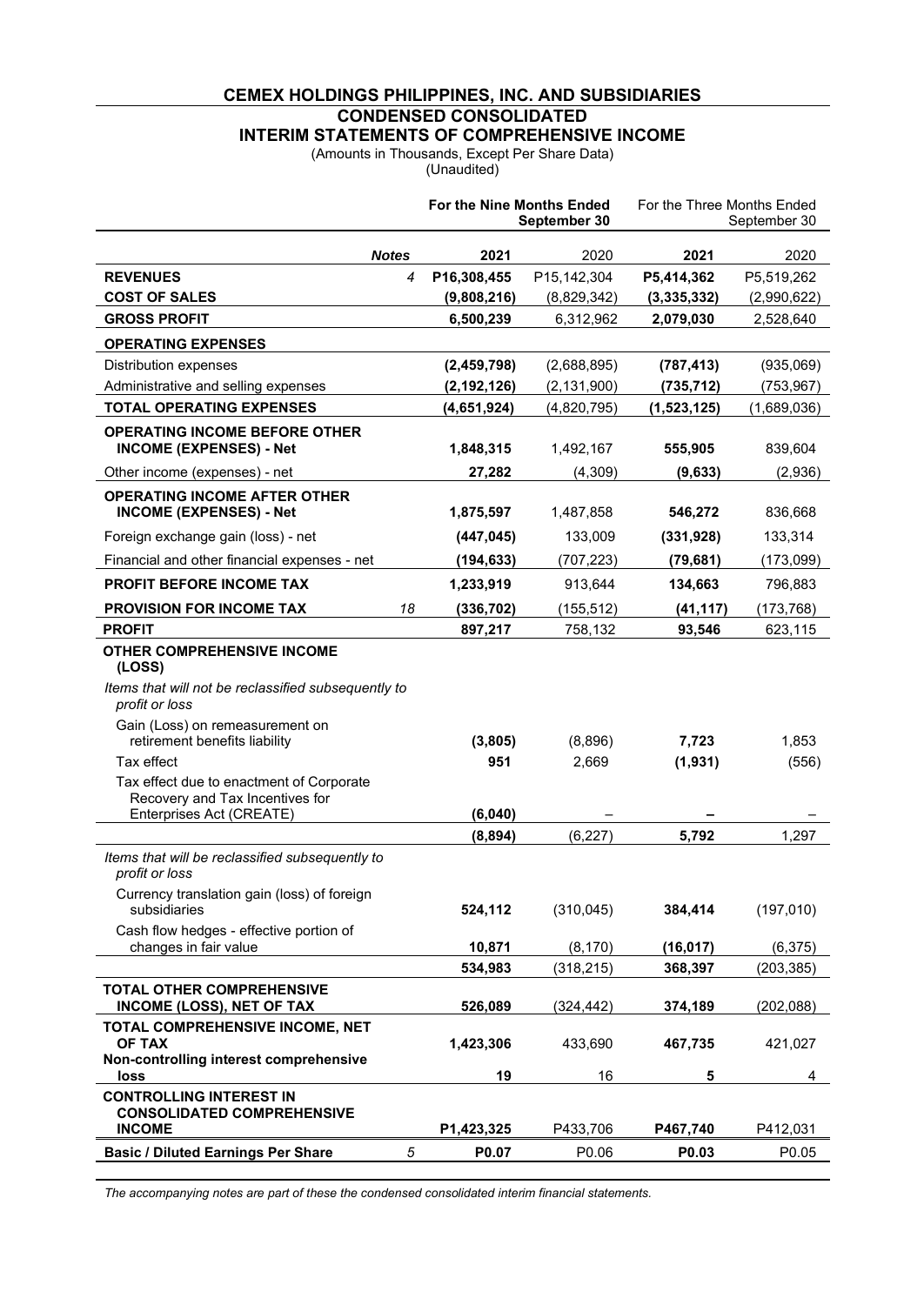# **CEMEX HOLDINGS PHILIPPINES, INC. AND SUBSIDIARIES**

**CONDENSED CONSOLIDATED INTERIM STATEMENTS OF CHANGES IN EQUITY**

(Amounts in Thousands) (Unaudited)

|                                                |                                               |                               |                                        |                                    |                                                | For the Nine Months Ended September 30, 2021 |                     |
|------------------------------------------------|-----------------------------------------------|-------------------------------|----------------------------------------|------------------------------------|------------------------------------------------|----------------------------------------------|---------------------|
|                                                | <b>Common</b><br><b>Stock</b><br>(See Note 9) | Additional<br>Paid-in Capital | <b>Other Equity</b><br><b>Reserves</b> | <b>Retained</b><br><b>Earnings</b> | Total<br><b>Controlling</b><br><b>Interest</b> | Non-controlling<br><b>Interest</b>           | <b>Total Equity</b> |
| As at January 1, 2021                          | P13,489,227                                   | P26,217,799                   | (P42,613)                              | P3,246,025                         | P42.910.438                                    | P <sub>150</sub>                             | P42,910,588         |
| Transactions with the owners of<br>the Company |                                               |                               |                                        |                                    |                                                |                                              |                     |
| Share-based compensation                       |                                               |                               | 3.130                                  | -                                  | 3,130                                          |                                              | 3,130               |
| Total comprehensive income:                    |                                               |                               |                                        |                                    |                                                |                                              |                     |
| Profit for the period                          |                                               |                               |                                        | 897,236                            | 897,236                                        | (19)                                         | 897,217             |
| Other comprehensive income<br>for the period   | -                                             | $\overline{\phantom{0}}$      | 526.089                                | -                                  | 526.089                                        |                                              | 526.089             |
| As at September 30, 2021                       | P13,489,227                                   | P26,217,799                   | P486.606                               | P4,143,261                         | P44,336,893                                    | P <sub>131</sub>                             | P44,337,024         |

|                                                |                     |                               |                          |                      |                               | For the Nine Months Ended September 30, 2020 |                     |
|------------------------------------------------|---------------------|-------------------------------|--------------------------|----------------------|-------------------------------|----------------------------------------------|---------------------|
|                                                | <b>Common Stock</b> | Additional<br>Paid-in Capital | Other Equity<br>Reserves | Retained<br>Earnings | Total Controlling<br>Interest | Non-controlling<br>Interest                  | <b>Total Equity</b> |
| As at January 1, 2020                          | P5,195,395          | P21.959.159                   | P249.852                 | P2,260,911           | P29.665.317                   | P170                                         | P29,665,487         |
| Issuance of common stock                       | 8,293,831           | 4,245,220                     |                          |                      | 12,539,051                    |                                              | 12,539,051          |
| Transactions with the owners of<br>the Company |                     |                               |                          |                      |                               |                                              |                     |
| Share-based compensation                       |                     |                               | 2.088                    |                      | 2,088                         |                                              | 2,088               |
| Total comprehensive income:                    |                     |                               |                          |                      |                               |                                              |                     |
| Profit for the period                          |                     |                               |                          | 758.148              | 758.148                       | (16)                                         | 758,132             |
| Other comprehensive loss for<br>the period     |                     |                               | (324, 442)               |                      | (324, 442)                    |                                              | (324, 442)          |
| As at September 30, 2020                       | P13,489,226         | P26,204,379                   | (P72,502)                | P3,019,059           | P42,640,162                   | P <sub>154</sub>                             | P42,640,316         |

*The accompanying notes are part of these condensed consolidated interim financial statements.*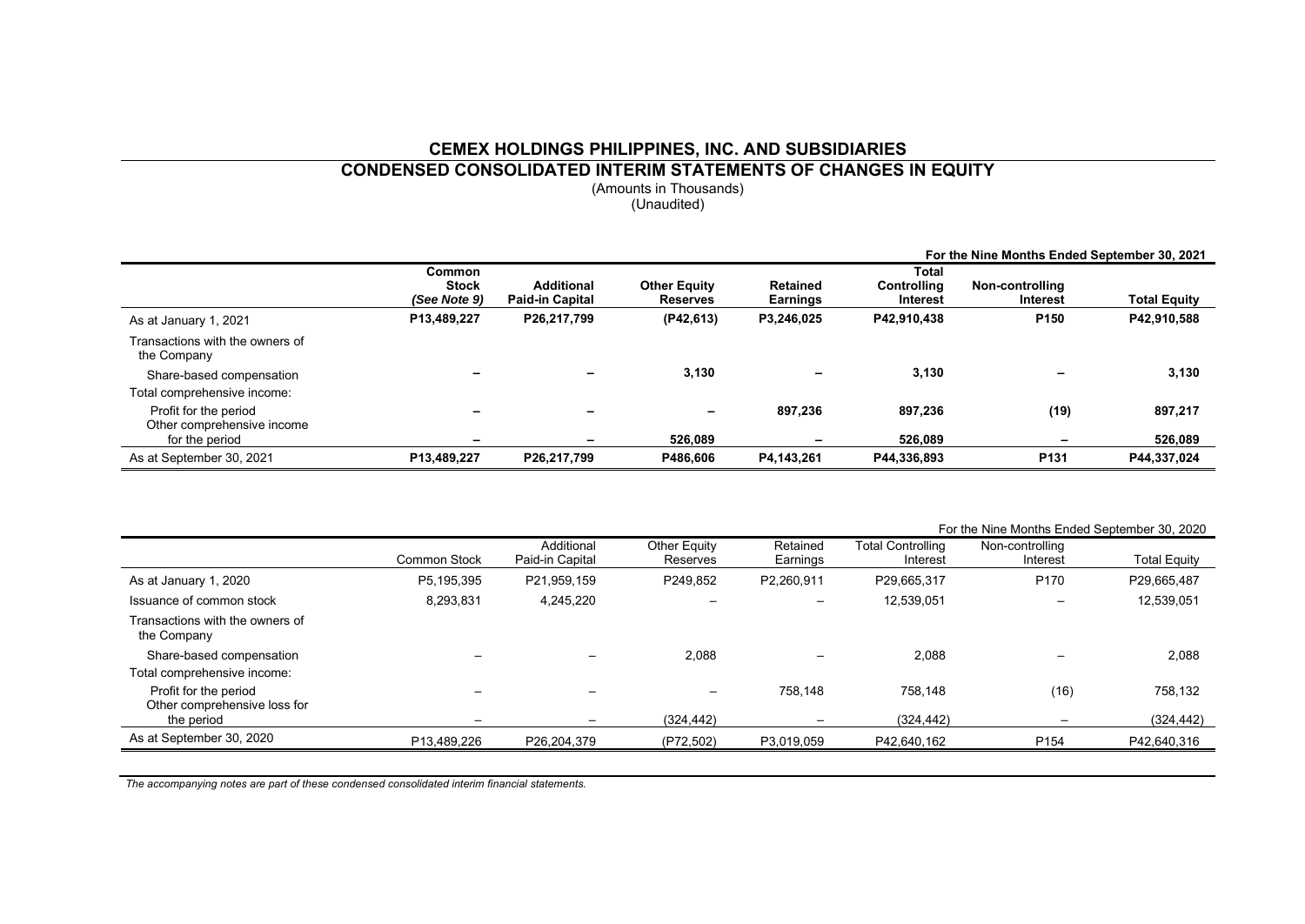# **CEMEX HOLDINGS PHILIPPINES, INC. AND SUBSIDIARIES CONDENSED CONSOLIDATED INTERIM**

**STATEMENTS OF CASH FLOWS**

(Amounts in Thousands) (Unaudited)

|                                                                                                       | For the Nine Months Ended September 30 |            |  |
|-------------------------------------------------------------------------------------------------------|----------------------------------------|------------|--|
|                                                                                                       | 2021                                   | 2020       |  |
| <b>CASH FLOWS FROM OPERATING ACTIVITIES</b>                                                           |                                        |            |  |
| Profit                                                                                                | P897,217                               | P758,132   |  |
| Adjustments for:                                                                                      |                                        |            |  |
| Depreciation and impairment of property, machinery and                                                |                                        |            |  |
| equipment and amortization of assets for the right-of-use                                             | 1,494,579                              | 1,788,987  |  |
| Financial expenses, other financial expenses (income) and                                             |                                        |            |  |
| unrealized foreign exchange results                                                                   | 502,073                                | (243, 920) |  |
| Income tax expense                                                                                    | 336,702                                | 155,512    |  |
| Retirement benefit expense                                                                            | 63,324                                 | 76,105     |  |
| Loss (gain) on disposal of property, machinery and                                                    |                                        |            |  |
| equipment                                                                                             | 4,023                                  | 141        |  |
| Share-based compensation expense                                                                      | 3,130                                  |            |  |
| Impairment loss on trade receivables and inventory<br>(reversal of) provisions during the period, net | (53, 279)                              | 10,265     |  |
| Gain on remeasurement of lease liability and assets for the                                           |                                        |            |  |
| right-of-use from lease termination                                                                   | (28, 567)                              |            |  |
| Operating profit before working capital changes                                                       | 3,219,202                              | 2,545,222  |  |
| Changes in working capital:                                                                           |                                        |            |  |
| Decrease (increase) in:                                                                               |                                        |            |  |
| Trade receivables                                                                                     | 10,155                                 | 80,898     |  |
| Due from related parties                                                                              | 541,007                                | 339,042    |  |
| Insurance claims and premiums receivable                                                              | (96, 031)                              | 270,250    |  |
| Other current accounts receivable                                                                     | 8,072                                  | 37,596     |  |
| Inventories                                                                                           | (565, 157)                             | 667,414    |  |
| Prepayments and other current assets                                                                  | 58,255                                 | 215,319    |  |
| Increase (decrease) in:                                                                               |                                        |            |  |
| Trade payables                                                                                        | 810,223                                | (673, 458) |  |
| Due to related parties                                                                                | 436,432                                | (171, 257) |  |
| Unearned income, other accounts payable and accrued                                                   |                                        |            |  |
| expenses                                                                                              | (286, 012)                             | (955, 806) |  |
| <b>Contract liabilities</b>                                                                           | 76,549                                 | 1,910      |  |
| Net cash generated from operations                                                                    | 4,212,695                              | 2,357,130  |  |
| Interest received                                                                                     | 2,858                                  | 39,199     |  |
| Interest paid                                                                                         | (408, 008)                             | (155, 035) |  |
| Income taxes paid                                                                                     | (159, 306)                             | (202, 076) |  |
| Benefits paid to employees                                                                            | (20, 618)                              | (63, 347)  |  |
| Net cash provided by operating activities                                                             | 3,627,621                              | 1,975,871  |  |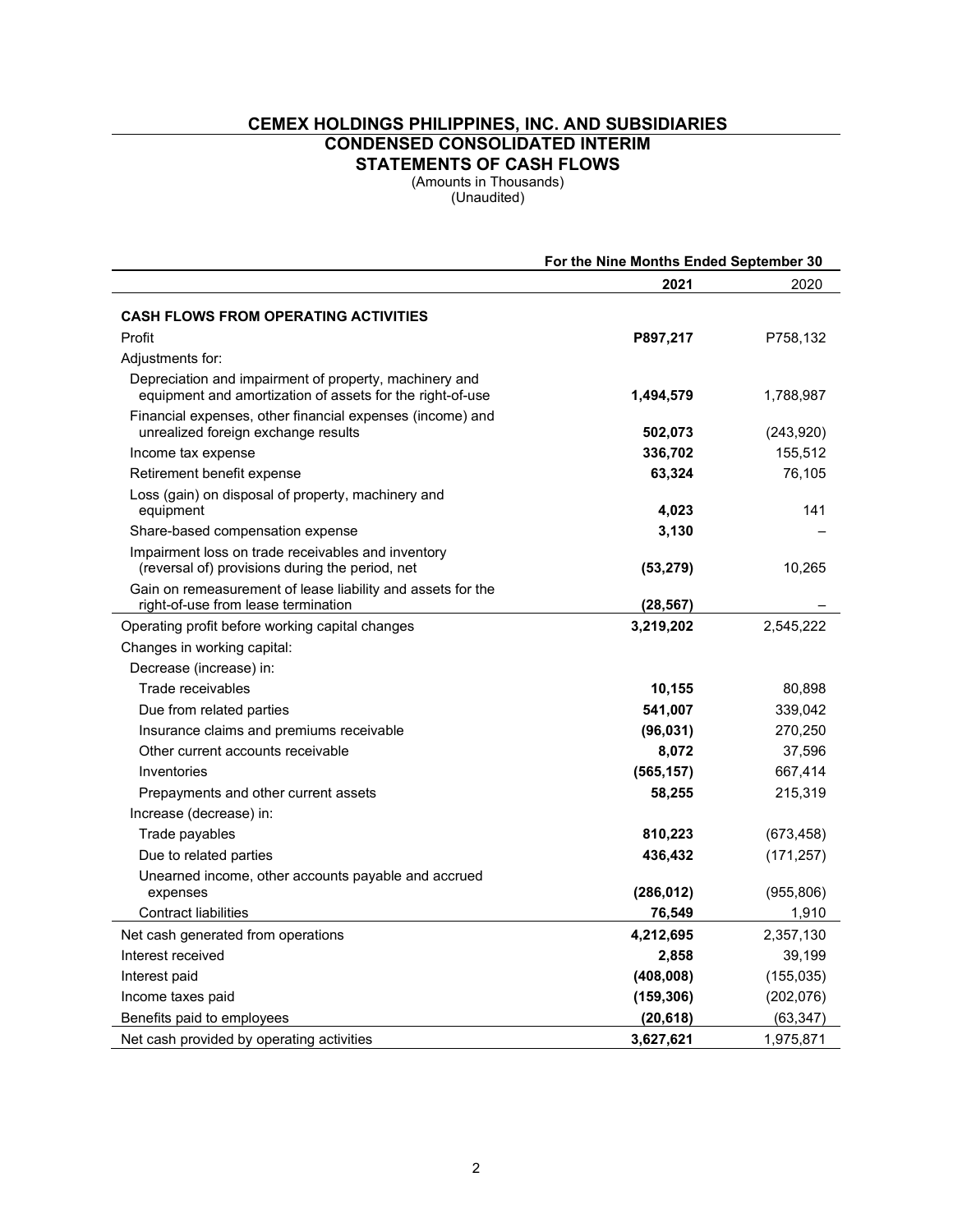|                                                                               | For the Nine Months Ended September 30 |                |              |  |
|-------------------------------------------------------------------------------|----------------------------------------|----------------|--------------|--|
|                                                                               |                                        | 2021           | 2020         |  |
| <b>CASH FLOWS FROM INVESTING ACTIVITIES</b>                                   |                                        |                |              |  |
| Additions to property, machinery and equipment                                |                                        | (P1, 515, 844) | (P2,077,839) |  |
| Increase in other assets and noncurrent accounts receivable                   |                                        | 338,100        | 37,945       |  |
| Proceeds from sale of property, machinery and equipment                       |                                        | 6,613          | 811          |  |
| Net cash used in investing activities                                         |                                        | (1, 171, 131)  | (2,039,083)  |  |
| <b>CASH FLOWS FROM FINANCING ACTIVITIES</b>                                   |                                        |                |              |  |
| Payments of:                                                                  |                                        |                |              |  |
| Bank loan                                                                     | 13                                     | (1,805,093)    | (105,092)    |  |
| Lease liabilities - net of interest                                           |                                        | (438,900)      | (606, 035)   |  |
| Long-term payable to a related party                                          |                                        |                | (7,693,933)  |  |
| Proceeds from:                                                                |                                        |                |              |  |
| Issuance of common stock                                                      |                                        |                | 12,539,051   |  |
| Long-term loan from related parties, net of issuance cost                     |                                        |                | 1,221,051    |  |
| Net cash provided by (used in) financing activities                           |                                        | (2, 243, 993)  | 5,355,042    |  |
| NET INCREASE IN CASH AND CASH EQUIVALENTS                                     |                                        | 212,497        | 5,291,830    |  |
| <b>EFFECT OF EXCHANGE RATE CHANGES ON CASH AND</b><br><b>CASH EQUIVALENTS</b> |                                        | 3,126          | (23,988)     |  |
| <b>CASH AND CASH EQUIVALENTS AT BEGINNING OF</b><br><b>PERIOD</b>             |                                        | 6,139,411      | 1,399,180    |  |
| <b>CASH AND CASH EQUIVALENTS AT END OF PERIOD</b>                             |                                        | P6,355,034     | P6,667,022   |  |

*The accompanying notes are part of these condensed consolidated interim financial statements.*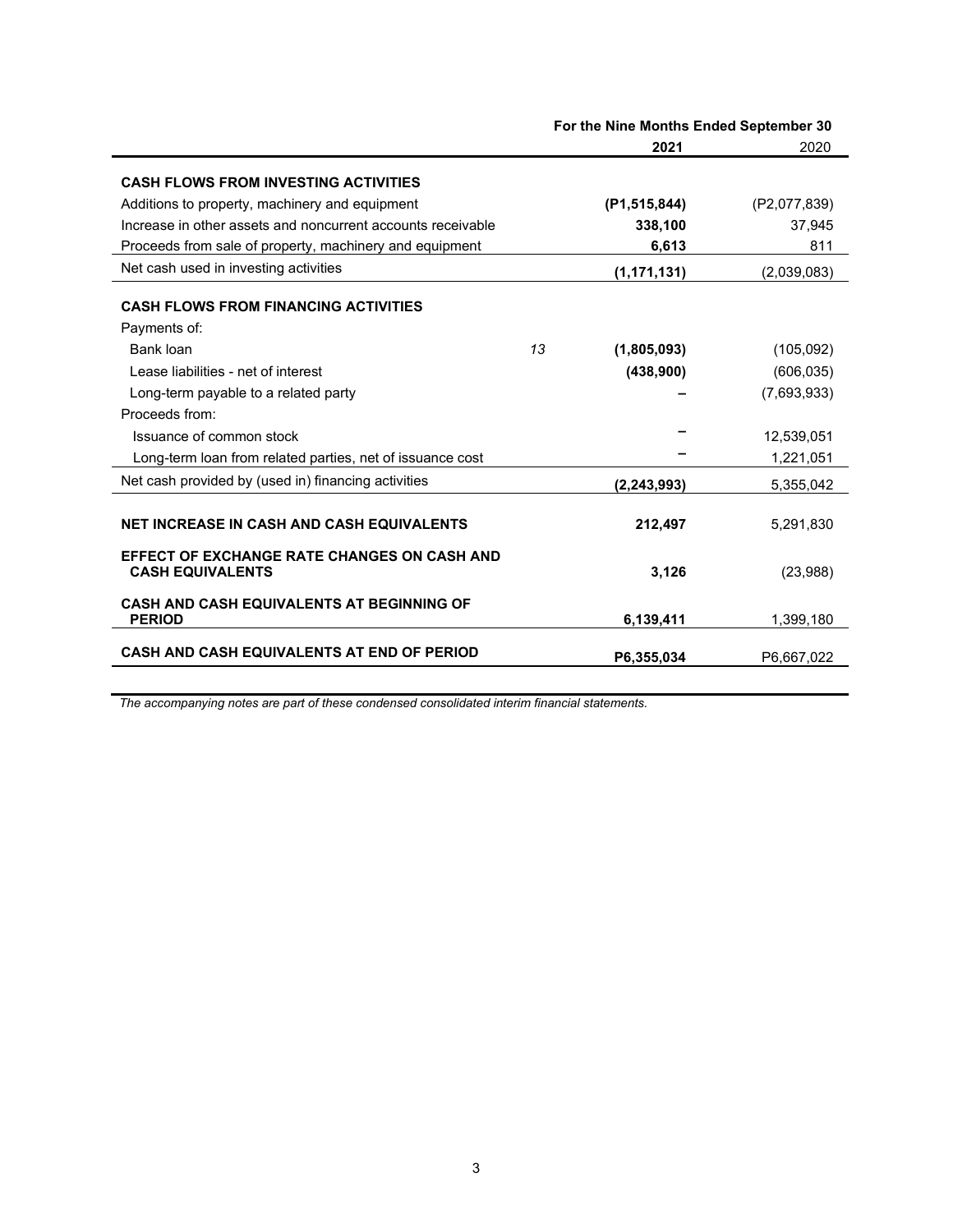# **CEMEX HOLDINGS PHILIPPINES, INC. AND SUBSIDIARIES NOTES TO THE CONDENSED CONSOLIDATED INTERIM FINANCIAL STATEMENTS**

(Amounts in Thousands, Except per Share Data, Number of Shares and When Otherwise Stated)

#### **NOTE 1 - DESCRIPTION OF BUSINESS**

CEMEX Holdings Philippines, Inc. (the "Parent Company"), a subsidiary of CEMEX Asian South East Corporation (CASEC), was incorporated as a stock corporation on September 17, 2015 under Philippine laws, primarily to invest in or purchase real or personal property; and to acquire and own, hold, use, sell, assign, transfer, mortgage all kinds of properties, such as shares of stock, bonds, debentures, notes, or other securities and obligations; provided that the Parent Company shall not engage either in the stock brokerage business or in the dealership of securities, and in the business of an open-end investment company as defined in Republic Act 2629, Investment Company Act.

CASEC was incorporated as a stock corporation on August 25, 2015 under Philippine laws.

On a consolidated group basis, the Parent Company is an indirect subsidiary of CEMEX, S.A.B. de C.V. (CEMEX), a company incorporated in Mexico with address of its principal executive office at Avenida Ricardo Margain Zozaya #325, Colonia Valle del Campestre, Garza Garcia, Nuevo León, Mexico.

The term "Parent Company" used in these accompanying notes to the condensed consolidated interim financial statements refers to CEMEX Holdings Philippines, Inc. without its subsidiaries. The term "Company" refers to CEMEX Holdings Philippines, Inc., together with its consolidated subsidiaries.

On January 1, 2016, the Parent Company became the holding company of the consolidated entities, majority of whom are doing business in the Philippines. The Parent Company's two principal manufacturing subsidiaries, i.e., APO Cement Corporation (APO) and Solid Cement Corporation (Solid), are involved in the production, marketing, distribution and sale of cement and other cement products. APO and Solid are both stock corporations organized under the laws of the Philippines. The Parent Company holds APO directly and indirectly, through Edgewater Ventures Corporation and Triple Dime Holdings, Inc., whereas the Parent Company holds Solid and Solid's subsidiaries directly and indirectly, through Bedrock Holdings, Inc. and Sandstone Strategic Holdings, Inc.

The Company also includes CEMEX Asia Research AG (CAR), a wholly-owned subsidiary incorporated in December 2015 under the laws of Switzerland. Pursuant to license agreements that CAR entered into with CEMEX Research Group AG (CRG) and CEMEX, respectively, CAR became a licensee for certain trademarks, including the CEMEX trademark, and other intangible assets forming part of the intellectual property portfolio owned and developed by CRG and CEMEX. CAR is engaged primarily in the development, maintenance and customization of these intangible assets for the Asia Region and it in turn provides non-exclusive licenses to Solid and APO to use the CEMEX trademark and other trademarks and intangible assets of CEMEX. CRG, an entity under common control of CEMEX, was organized under the laws of Switzerland. CRG develops and manages CEMEX's research and development initiatives.

In May 2016, the Parent Company incorporated a wholly-owned subsidiary named Falcon Re Ltd. (Falcon) under the Companies Act of Barbados. Falcon is registered to conduct general insurance business, all risk property insurance, political risks insurance and non-damage business interruption insurance, and received its license to operate as an insurance company in July 2016. Falcon acts as a re-insurer to the extent of 10% of the risks associated with the property insurance coverage and 100% of the risks associated with political violence and non-damage business interruption programs, professional liability program, and cyber risks for the operating subsidiaries of the Parent Company.

On June 30, 2016, the Philippine Securities and Exchange Commission (SEC) resolved to render effective the Registration Statement of the Parent Company and issued a Certificate of Permit to Offer Securities for Sale in favor of the Parent Company. On July 18, 2016, the Parent Company's initial public offering (IPO) of 2,337,927,954 common shares at P10.75 per share culminated with the listing and trading of shares of stocks under the Main Board of the Philippine Stock Exchange (PSE), resulting in an increase in capital stock of P2,337,928 and additional paid-in capital of P21,959,159, net of P835,639 transaction cost that is accounted for as a reduction in equity.

On April 2, 2019 and October 16, 2019, the Board of Directors (BOD) and stockholders of the Parent Company, respectively, approved the amendment of the Seventh Article of the Amended Articles of Incorporation of the Parent Company to reflect an increase in the Parent Company's authorized capital stock (ACS) from P5,195,395, consisting of 5,195,395,454 common shares with a par value of P1 per share, to P18,310,395, consisting of 18,310,395,454 common shares with a par value of P1 per share. In connection with the proposed capital increase, a stock rights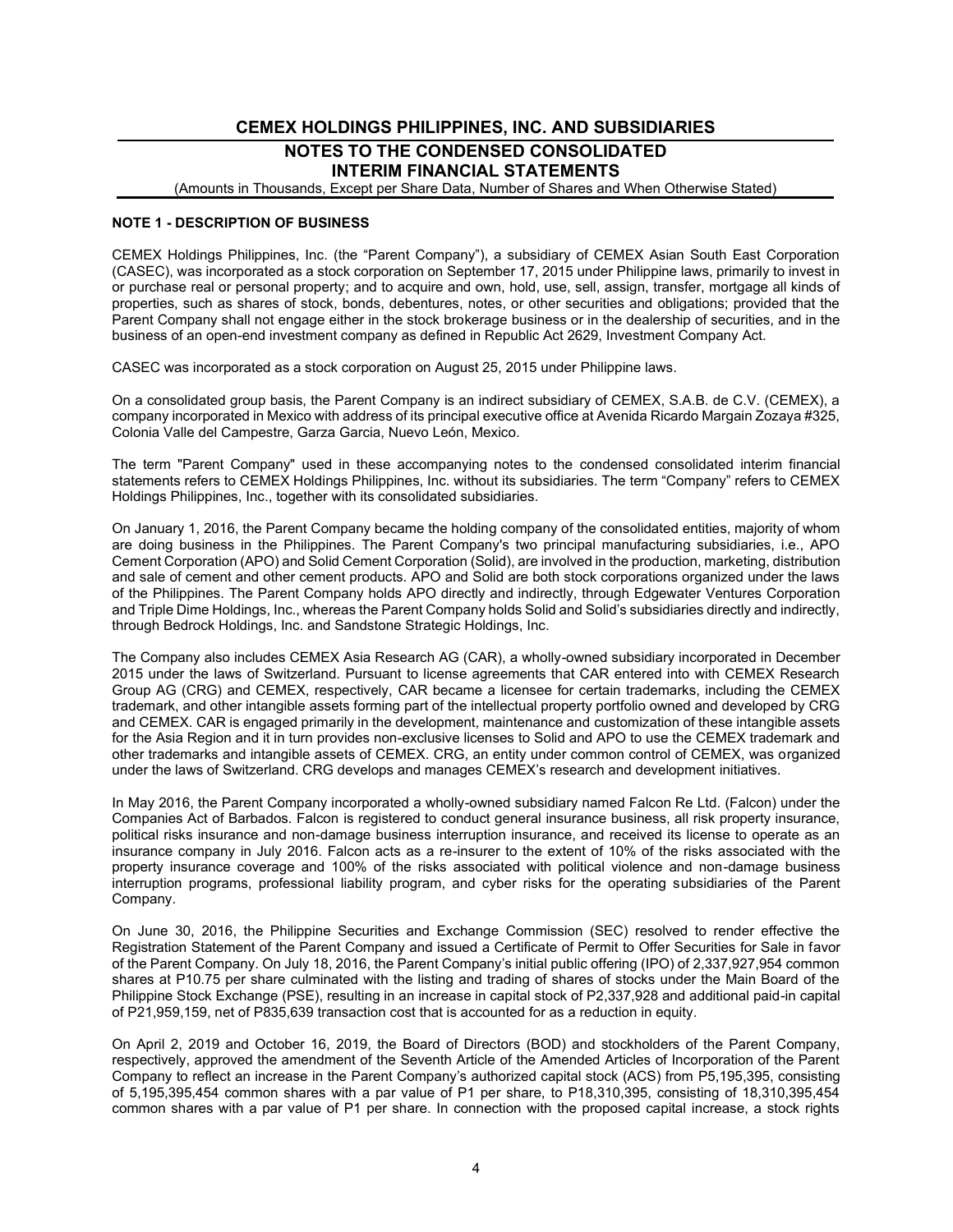offering (SRO) was pursued by the Parent Company. On December 11, 2019, the SEC issued a Notice of Confirmation of Exempt Transaction, confirming that the SRO is exempt from the registration requirements of the Securities Regulation Code of the Philippines, and the board of directors of the PSE approved the Parent Company's application for listing of the shares to be offered in the SRO, subject to the fulfillment of certain listing conditions, such as but not limited to the Parent Company having obtained the SEC's approval of the increase in its ACS.

On January 6, 2020, the Parent Company defined the final terms of the SRO which involved 8,293,831,169 common shares which was sourced from the increase in the Parent Company's ACS, with an offer price of P1.54 per share during an offer period from January 20 to 24, 2020. On February 27, 2020, the SEC approved the increase in ACS of the Parent Company from 5,195,395,454 at P1 par value to 18,310,395,454 at P1 par value. The SRO offer period was concluded resulting in the full subscription of 8,293,831,169 common shares. After the SRO and the approval from the SEC of the Parent Company's application for increase in ACS, the total number of issued and outstanding shares of the Parent Company is 13,489,226,623 common shares. On March 4, 2020, the 8, 293,831,169 common shares comprising the rights shares were listed under the Main Board of the PSE.

The Parent Company's principal office is at 34th Floor Petron Mega Plaza Building, 358 Sen. Gil J. Puyat Avenue, Makati City, Philippines.

#### **NOTE 2 - BASIS OF PREPARATION**

### **A) STATEMENT OF COMPLIANCE**

These condensed consolidated interim financial statements have been prepared in accordance with Philippine Accounting Standard (PAS) 34, *Interim Financial Reporting*. These condensed consolidated interim financial statements do not include all of the information required for a complete set of financial statements and should be read in conjunction with the annual consolidated financial statements of the company as at and for the year ended December 31, 2020.

#### **B) BASIS OF MEASUREMENT**

The condensed consolidated interim financial statements have been prepared on the historical cost basis of accounting, except for retirement benefits liability which is measured at the present value of the defined benefit obligation less the fair value of plan assets and derivative financial asset and other investments, under "Investment in an associate and other investments", that are measured at fair value.

#### **C) PRINCIPLES OF CONSOLIDATION**

The condensed consolidated interim financial statements, includes those of the Parent Company and those of the subsidiaries in which the Parent Company exercises control by means of which the Parent Company is exposed, or has rights, to variable returns from its involvement with the investee and has the ability to affect those returns through its power over the investee. In assessing control, potential voting rights that are presently exercisable or convertible are taken into account. Among other factors, control is evidenced when the Parent Company: a) holds directly or through subsidiaries, more than 50% of an entity's common stock; or b) has the power, directly or indirectly, to govern the administrative, financial and operating policies of an entity.

When the Company has less than a majority of the voting or similar rights of an investee, the Company considers all relevant facts and circumstances in assessing whether it has power over an investee, including:

- The contractual arrangement with the other vote holders of the investee;
- Rights arising from other contractual arrangements; and
- The Company's voting rights and potential voting rights.

The financial statements of the subsidiaries are included in the consolidated financial statements from the date when the Company obtains control and continue to be consolidated until the date that such control ceases.

The condensed consolidated interim financial statements of the Company are prepared for the same reporting period as the Parent Company, using uniform accounting policies for like transactions and other events in similar circumstances. Non-controlling interest is the equity in a subsidiary not attributable, directly or indirectly, to a parent. It is measured at its proportionate share of the acquiree's identifiable net assets at the acquisition date. Changes in the Parent Company's interest in a subsidiary that do not result in a loss of control are accounted for as equity transactions. Any difference between the amount by which the non-controlling interests are adjusted and the fair value of the consideration paid or received is recognized directly in equity and attributed to the Company.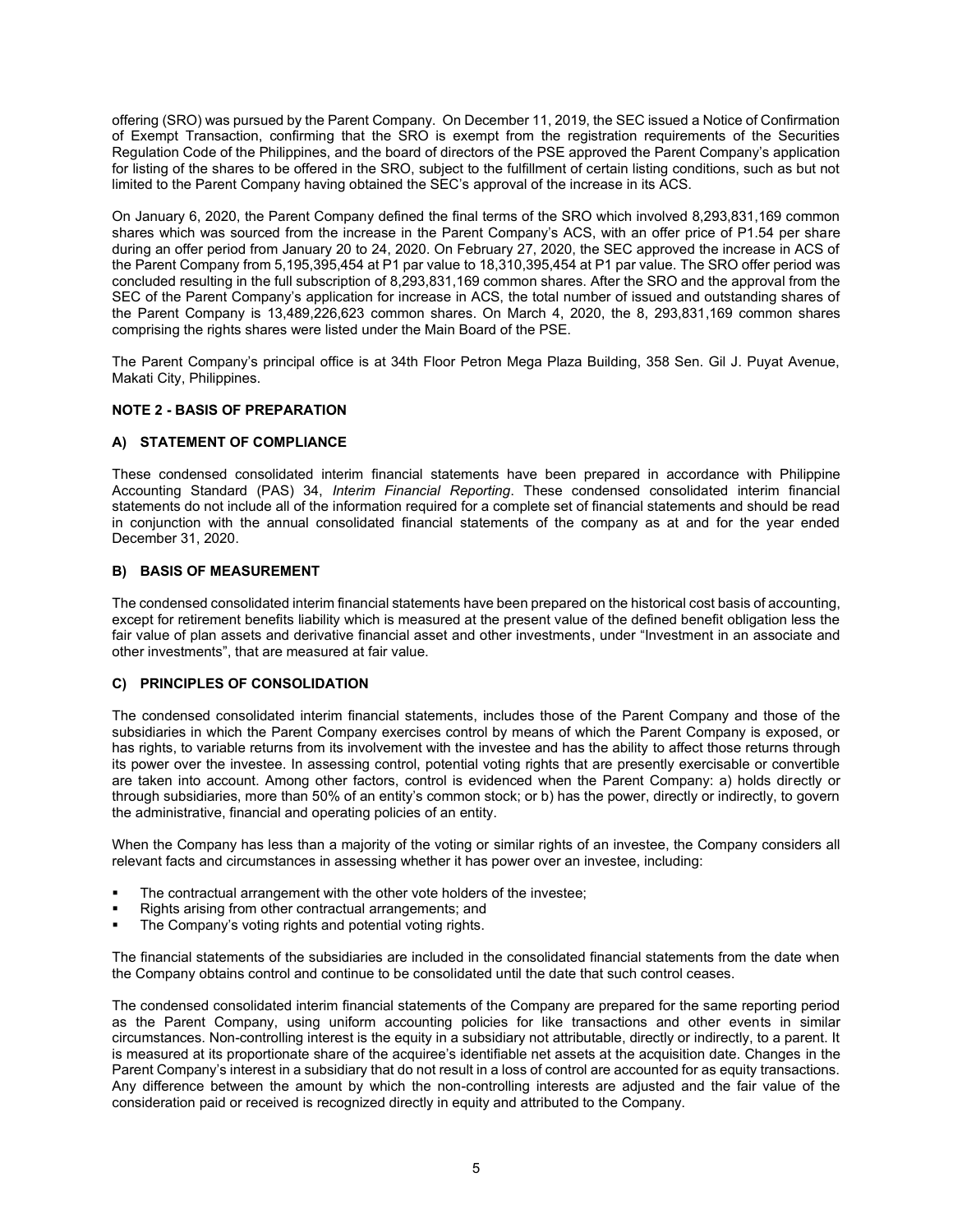If the Company loses control over a subsidiary, it:

- derecognizes the assets (including goodwill) and liabilities of the subsidiary;
- derecognizes the carrying amount of any non-controlling interest;
- derecognizes the related other comprehensive income (OCI) recorded in equity and recycles the same to profit or loss or retained earnings;
- recognizes the fair value of the consideration received;
- recognizes the fair value of any investment retained; and
- recognizes any surplus or deficit in profit or loss.

The Company has P131 and P150 non-controlling interest as at September 30, 2021 and December 31, 2020, respectively.

All intragroup transactions, balances and income and expenses are eliminated in consolidation. Each subsidiary is a legally responsible separate entity and maintains custody of its own financial resources.

# **D) DEFINITION OF TERMS**

When reference is made to "P", it means Philippine Peso. Unless otherwise indicated, the Philippine Peso amounts in the condensed consolidated interim financial statements and the accompanying notes are stated in thousands. When reference is made to "US\$" or dollar, "€" or euro, "Mex\$" or MXN and "AU\$" or AUD, it means thousands of:

- Dollars of United States of America (the "United States" or "U.S."),
- Euros of the European Union.
- Mexican Peso which is the official currency of Mexico, and
- Australian dollars of Australia, respectively.

#### **E) FUNCTIONAL AND PRESENTATION CURRENCY**

These condensed consolidated interim financial statements of the Company are presented in Philippine Peso, the functional currency of the Parent Company and each of its subsidiaries, except for Falcon and CAR whose functional currencies are both in U.S. dollar. All values are rounded to the nearest thousands, except when otherwise stated.

#### **F) USE OF JUDGMENTS, ESTIMATES AND ASSUMPTIONS**

The preparation of the condensed consolidated interim financial statements requires management to make judgments, estimates and use assumptions that affect the application of the Company's accounting policies and the reported amounts of assets, liabilities, income and expenses. These assumptions are reviewed on an ongoing basis using available information. Actual results may differ from these estimates.

The significant judgments and estimates made by management in applying the Company's accounting policies and the key sources of estimation uncertainty were the same as those that were applied to the annual consolidated financial statements.

#### *Determining Functional Currency*

PAS 21, *The Effects of Changes in Foreign Exchange Rates*, requires the management to use its judgment to determine an entity's functional currency such that it most faithfully represents the economic effects of the underlying transactions, events and conditions that are relevant to the entity. In making this judgment, each of the consolidated entities in the Company considers the following:

- a) The currency that mainly influences sales prices for goods and services (this will often be the currency in which sales prices for its goods and services are denominated and settled);
- b) The currency in which funds from financing activities are generated; and
- c) The currency in which receipts from operating activities are usually retained.

In case of a subsidiary, the principal consideration of management is whether it is an extension of the Parent Company and performing the functions of the Parent Company - i.e., whether its role is simply to hold the investment in, or provide finance to, the foreign operation on behalf of the Parent Company or whether its functions are essentially an extension of a local operation (e.g., performing selling, payroll or similar activities for that operation) or indeed it is undertaking activities on its own account. In the former case, the functional currency of the entity is the same with that of the Parent Company; while in the latter case, the functional currency of the entity would be assessed separately.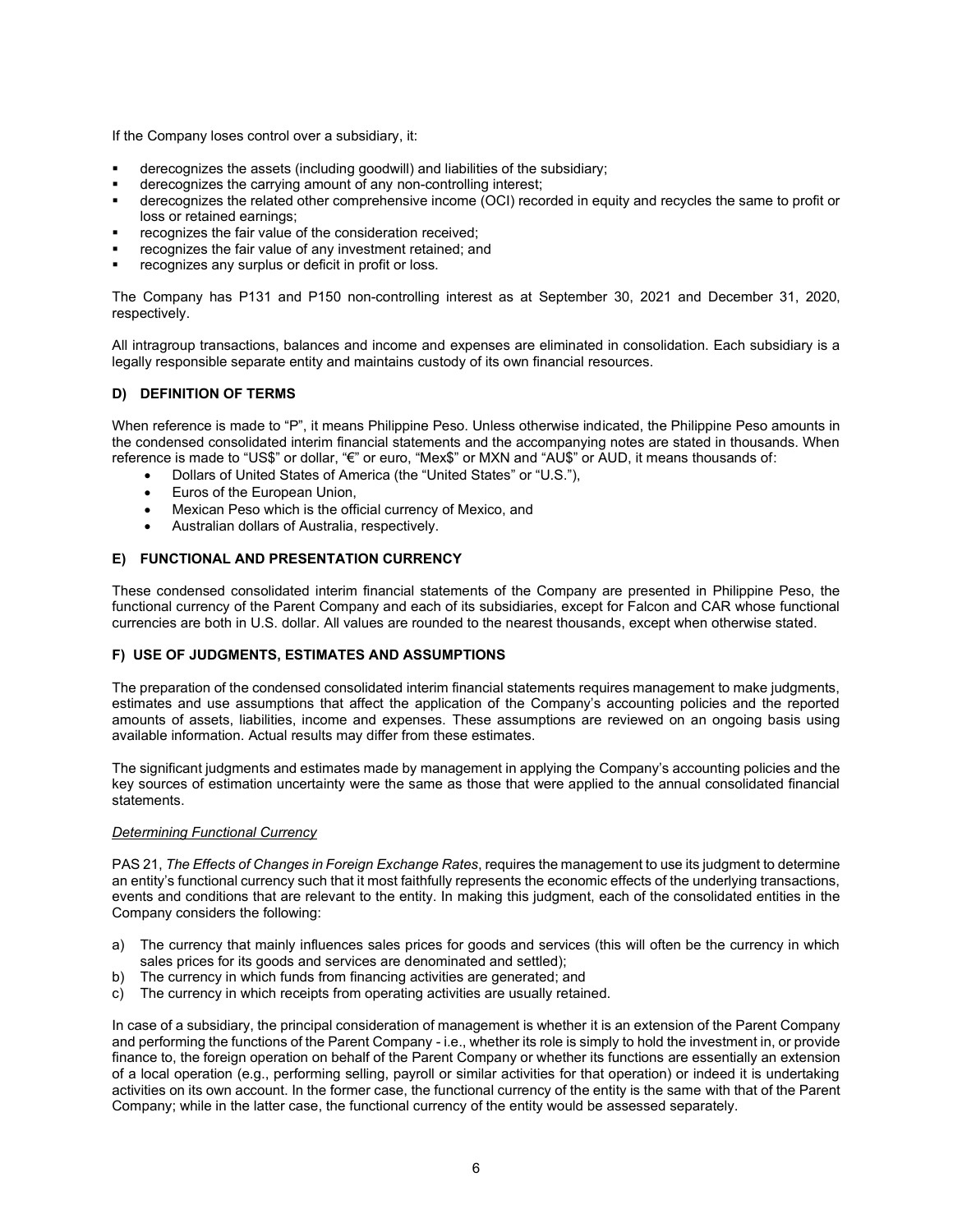#### *Judgment on the lease term to be considered in computing for lease liabilities*

The Company determines the lease term as the non-cancellable term of the lease, together with any periods covered by an option to extend the lease if it is reasonably certain to be exercised. The Company has contracts that include extension option to lease parcels of land. The Company applies judgment in evaluating whether it is reasonably certain whether or not to exercise the option to renew the lease. That is, it considers all relevant factors that create an economic incentive for it to exercise the renewal. The Company included the complete renewal period as part of the lease term for such leases of parcels of land as this is reasonably certain to be exercised considering the costs and business disruption required to replace the leased asset. After the commencement date, the Company reassesses the lease term if there is a significant event or change in circumstances that is within its control and affects its ability to exercise or not to exercise the option to renew.

#### *Estimating allowance for impairment losses on trade receivables*

During the nine months ended September 30, 2021, management reassessed its estimates in respect of the allowance for impairment losses on receivables. As at September 30, 2021 and December 31, 2020, allowance for impairment losses on receivables amounted to P26,823 and P26,728, respectively (see Note 13).

#### **NOTE 3 – SIGNIFICANT ACCOUNTING POLICIES**

#### **A) CHANGES IN ACCOUNTING POLICIES**

The accounting policies adopted in the preparation of the condensed consolidated interim financial statements are consistent with those followed in the preparation of the audited annual consolidated financial statements as of and for the year ended December 31, 2020. Except as otherwise indicated, the adoption of these amendments to standards did not have any significant impact on the Company's consolidated financial statements.

#### **1. Adoption of Amendments to Standards**

*1.1 Amendments to References to Conceptual Framework in PFRS Standards* sets out amendments to PFRS Standards, their accompanying documents and PFRS practice statements to reflect the issuance of the revised Conceptual Framework). Framework for Financial Reporting in 2018 (2018 Conceptual Framework). The 2018 Conceptual Framework includes:

- a new chapter on measurement;
- guidance on reporting financial performance;
- improved definitions of an asset and a liability, and guidance supporting these definitions; and
- clarifications in important areas, such as the roles of stewardship, prudence and measurement uncertainty in financial reporting.

Some Standards, their accompanying documents and PFRS practice statements contain references to, or quotations from, the International Accounting Standards Committee (IASC)'s Framework for the Preparation and Presentation of Financial Statements adopted by the IASB in 2001 or the Conceptual Framework for Financial Reporting issued in 2010. The amendments update some of those references and quotations so that they refer to the 2018 Conceptual Framework, and makes other amendments to clarify which version of the Conceptual Framework is referred to in particular documents.

*1.2 Definition of Material (Amendments to PAS 1, Presentation of Financial Statements, and PAS 8, Accounting Policies, Changes in Accounting Estimates and Errors).* The amendments refine the definition of material. The amended definition of material states that information is material if omitting, misstating or obscuring it could reasonably be expected to influence the decisions that the primary users of general purpose financial statements make on the basis of those financial statements, which provide financial information about a specific reporting entity. The amendments clarify the definition of material and its application by:

- raising the threshold at which information becomes material by replacing the term 'could influence' with 'could reasonably be expected to influence';
- including the concept of 'obscuring information' alongside the concept of 'omitting' and 'misstating' information in the definition;
- clarifying that the users to which the definition refers are the primary users of general purpose financial statements referred to in the Conceptual Framework;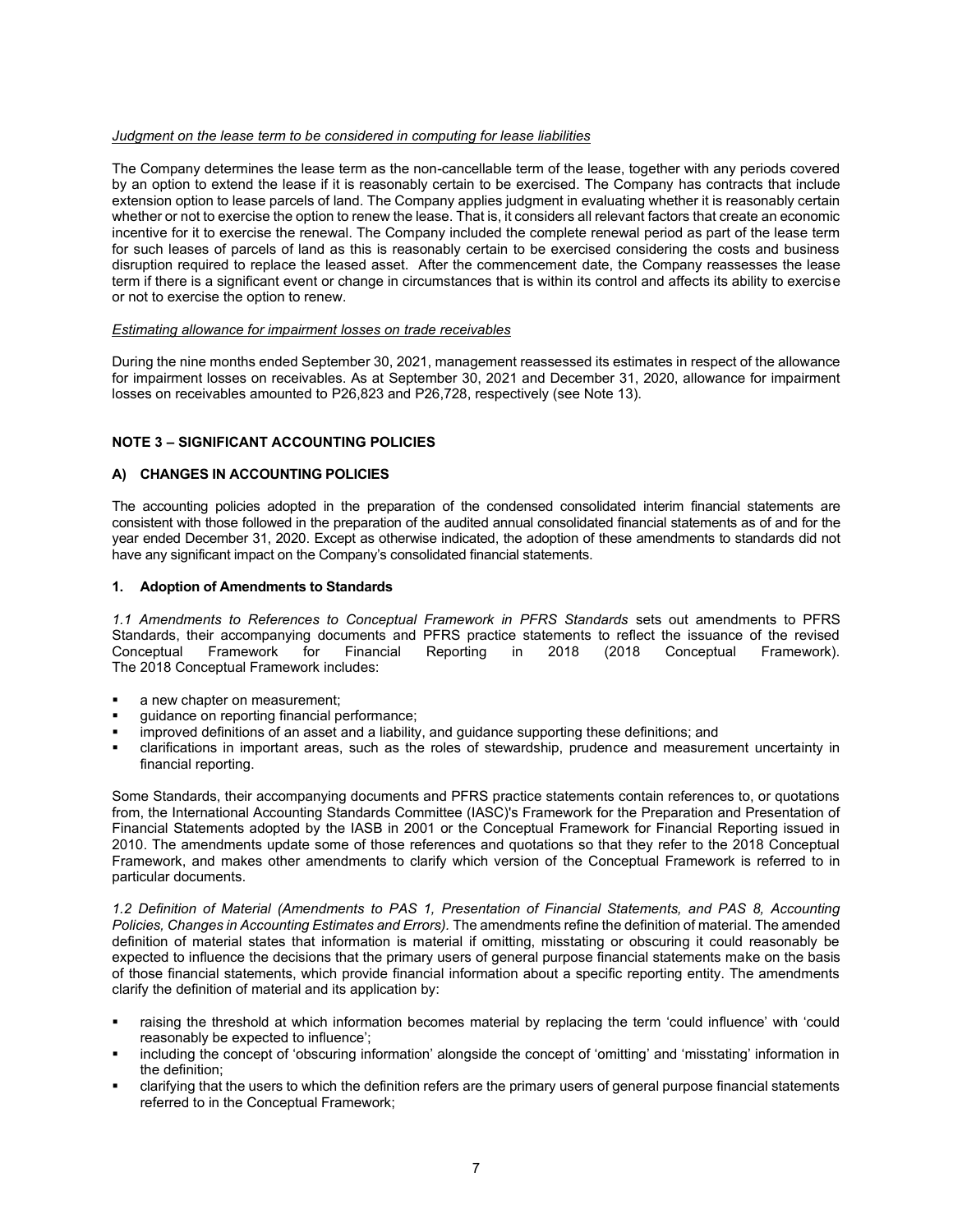- clarifying the explanatory paragraphs accompanying the definition; and
- aligning the wording of the definition of material across PFRS Standards and other publications.

The amendments are expected to help entities make better materiality judgments without substantively changing existing requirements.

*1.3 COVID-19 - Related Rent Concessions (Amendment to PFRS 16, Leases).* The amendments introduce an optional practical expedient that simplifies how a lessee accounts for rent concessions that are a direct consequence of COVID-19. A lessee that applies the practical expedient is not required to assess whether eligible rent concessions are lease modifications, and accounts for them in accordance with other applicable guidance. The practical expedient apply if:

- the revised consideration is substantially the same or less than the original consideration;
- the reduction in lease payments relates to payments due on or before September 30, 2021; and
- no other substantive changes have been made to the terms of the lease.

Lessees applying the practical expedient are required to disclose that fact, whether they have applied the practical expedient to all eligible rent concessions and, if not, the nature of the contracts to which they have applied the practical expedient; and the amount recognized in profit or loss for the reporting period arising from application of the practical expedient. No practical expedient is provided for lessors.

#### **2. Standards Issued But Not Yet Adopted**

A number of new standards and amendments to standards are effective for annual periods beginning after January 1, 2020. However, the Company has not early adopted the following new or amended standards in preparing these condensed consolidated interim financial statements. Unless otherwise stated, none of these are expected to have a significant impact on the Company's condensed consolidated interim financial statements. The Company will adopt the following new and amendments to standards in their respective effective dates.

*2.1 Property, Plant and Equipment - Proceeds before Intended Use (Amendments to PAS 16, Property, Plant and Equipment).* The amendments prohibit an entity from deducting from the cost of an item of property, plant and equipment the proceeds from selling items produced before that asset is available for use. The proceeds before intended use should be recognized in profit or loss, together with the costs of producing those items which are identified and measured in accordance with PAS 2, *Inventories*.

The amendments also clarify that testing whether an item of property, plant and equipment is functioning properly means assessing its technical and physical performance rather than assessing its financial performance.

For the sale of items that are not part of a company's ordinary activities, the amendments require the company to disclose separately the sales proceeds and related production cost recognized in profit or loss and specify the line items in which such proceeds and costs are included in the statement of comprehensive income. This disclosure is not required if such proceeds and cost are presented separately in the statement of comprehensive income.

The amendments are effective for annual reporting periods beginning on or after January 1, 2022. Earlier application is permitted. The amendments apply retrospectively, but only to items of property, plant and equipment made available for use on or after the beginning of the earliest period presented in the financial statements in which the company first applies the amendments.

*2.2 Onerous Contracts - Cost of Fulfilling a Contract (Amendment to PAS 37, Provisions, Contingent Liabilities and Contingent Assets).* The amendments clarify that the cost of fulfilling a contract when assessing whether a contract is onerous includes all costs that relate directly to a contract – i.e. it comprise both incremental costs and an allocation of other direct costs.

The amendments are effective for annual reporting periods beginning on or after January 1, 2022 to contracts existing at the date when the amendments are first applied. At the date of initial application, the cumulative effect of applying the amendments is recognized as an opening balance adjustment to retained earnings or other component of equity, as appropriate. The comparatives are not restated. Earlier application is permitted.

*2.3 Annual Improvements to PFRS Standards 2018-2020.* This cycle of improvements contains amendments to the following relevant standards:

Fees in the '10 per cent' Test for Derecognition of Financial Liabilities (Amendment to PFRS 9, Financial *Instruments).* The amendment clarifies that for the purpose of performing the '10 per cent' test for derecognition of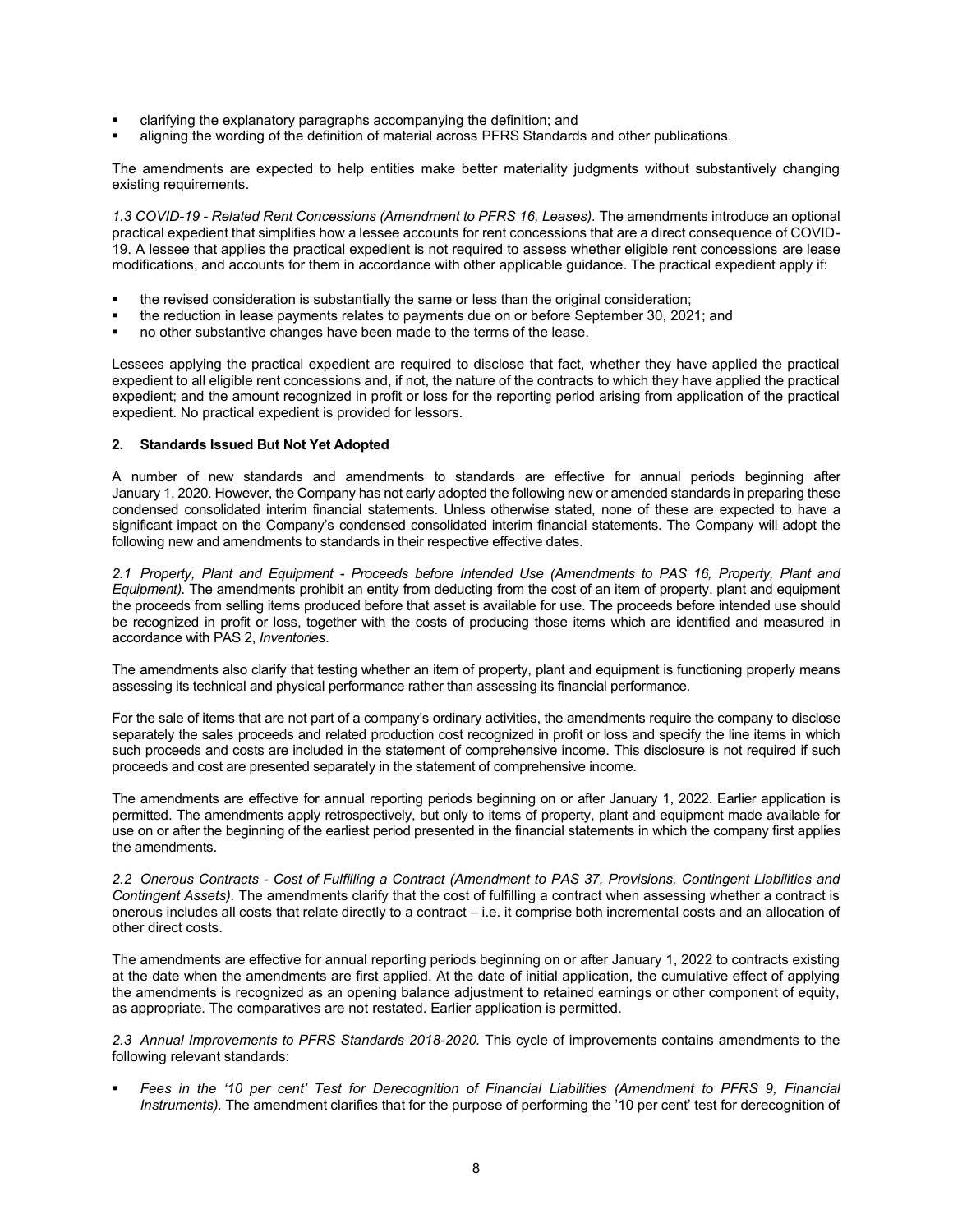financial liabilities, the fees paid net of fees received included in the discounted cash flows include only fees paid or received between the borrower and the lender, including fees paid or received by either the borrower or lender on the other's behalf.

Lease Incentives (Amendment to Illustrative Examples accompanying PFRS 16). The amendment deletes from the Illustrative Example 13 the reimbursement relating to leasehold improvements to remove the potential for confusion because the example had not explained clearly enough the conclusion as to whether the reimbursement would meet the definition of a lease incentive in PFRS 16.

The amendments are effective for annual reporting periods beginning on or after January 1, 2022. Earlier application is permitted.

*2.4 Classification of Liabilities as Current or Non-current (Amendments to PAS 1).* To promote consistency in application and clarify the requirements on determining whether a liability is current or non-current, the amendments:

- removed the requirement for a right to defer settlement of a liability for at least twelve months after the reporting period to be unconditional and instead requires that the right must have substance and exist at the end of the reporting period;
- clarified that a right to defer settlement exists only if the company complies with conditions specified in the loan agreement at the end of the reporting period, even if the lender does not test compliance until a later date; and
- clarified that settlement of a liability includes transferring a company's own equity instruments to the counterparty, but conversion options that are classified as equity do not affect classification of the liability as current or noncurrent.

The amendments apply retrospectively for annual reporting periods beginning on or after January 1, 2023. Earlier application is permitted.

*2.5 PFRS 17, Insurance Contracts,* replaces the interim standard, PFRS 4 Insurance Contracts. Reflecting the view that an insurance contract combines features of both a financial instrument and a service contract, and considering the fact that many insurance contracts generate cash flows with substantial variability over a long period, PFRS 17 introduces a new approach that:

- combines current measurement of the future cash flows with the recognition of profit over the period services are provided under the contract;
- presents insurance service results (including presentation of insurance revenue) separately from insurance finance income or expenses; and
- requires an entity to make an accounting policy choice portfolio-by-portfolio of whether to recognize all insurance finance income or expenses for the reporting period in profit or loss or to recognize some of that income or expenses in other comprehensive income.

Under PFRS 17, groups of insurance contracts are measured based on fulfilment cash flows, which represent the riskadjusted present value of the entity's rights and obligations to the policy holders, and a contractual service margin, which represents the unearned profit the entity will recognize as it provides services over the coverage period. Subsequent to initial recognition, the liability of a group of insurance contracts represents the liability for remaining coverage and the liability for incurred claims, with the fulfilment cash flows remeasured at each reporting date to reflect current estimates.

Simplifications or modifications to the general measurement model apply to groups of insurance contracts measured using the 'premium allocation approach', investment contracts with discretionary participation features, and reinsurance contracts held.

PFRS 17 brings greater comparability and transparency about the profitability of new and in-force business and gives users of financial statements more insight into an insurer's financial health. Separate presentation of underwriting and financial results will give added transparency about the sources of profits and quality of earnings.

PFRS 17 is effective for annual periods beginning on or after January 1, 2025. Full retrospective application is required, unless it is impracticable, in which case the entity chooses to apply the modified retrospective approach or the fair value approach. However, if the entity cannot obtain reasonable and supportable information necessary to apply the modified retrospective approach, then it applies the fair value approach. Early application is permitted for entities that apply PFRS 9 on or before the date of initial application of PFRS 17.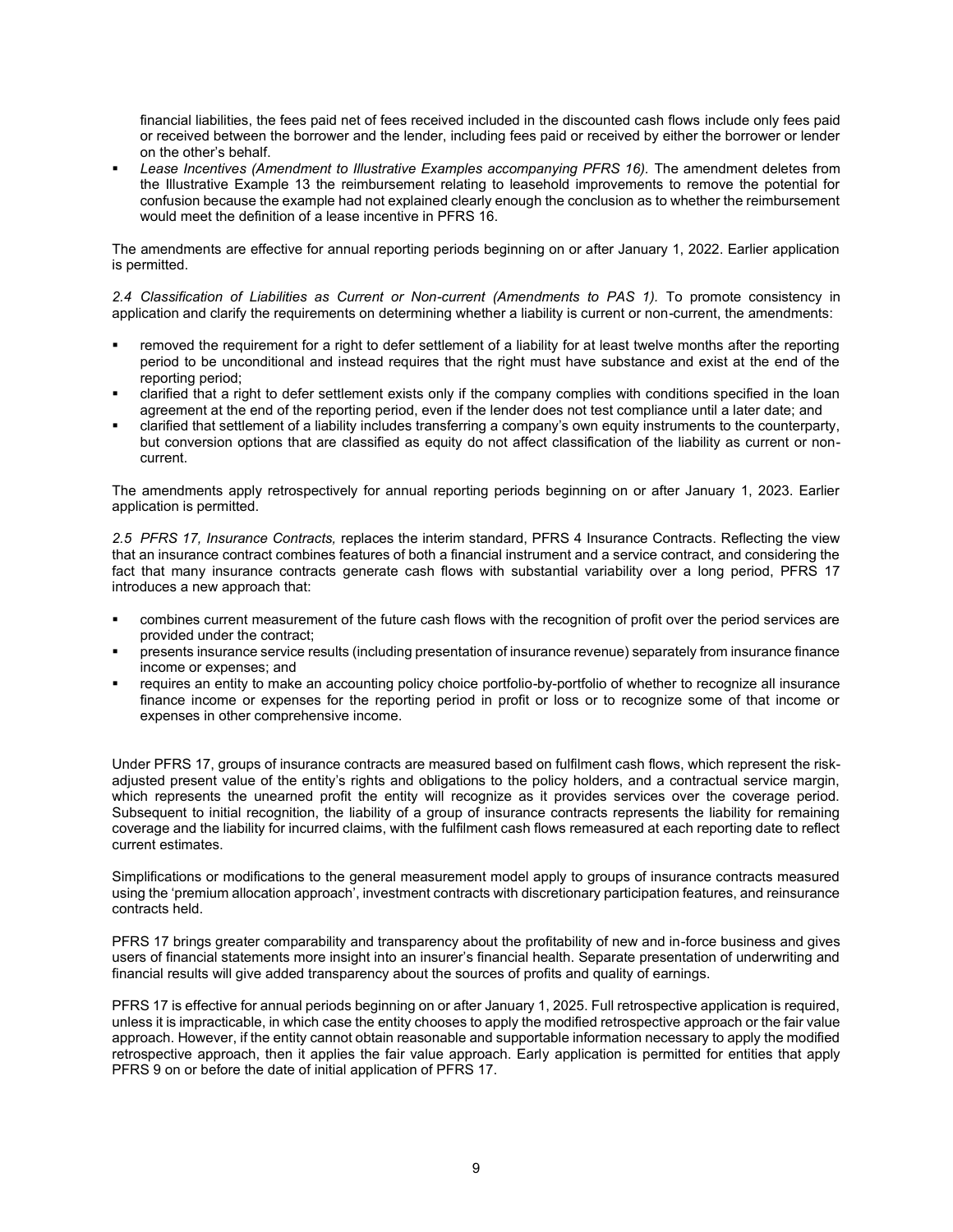*Deferral of the local implementation of Amendments to PFRS 10, Consolidated Financial Statements, and PAS 28: Sale or Contribution of Assets between an Investor and its Associate or Joint Venture.* The amendments address an inconsistency between the requirements in PFRS 10 and in PAS 28, in dealing with the sale or contribution of assets between an investor and its associate or joint venture.

The amendments require that a full gain or loss is recognized when a transaction involves a business (whether it is housed in a subsidiary or not). A partial gain or loss is recognized when a transaction involves assets that do not constitute a business, even if these assets are housed in a subsidiary.

Originally, the amendments apply prospectively for annual periods beginning on or after January 1, 2016 with early adoption permitted. However, on January 13, 2016, the FRSC decided to postpone the effective date of these amendments until the IASB has completed its broader review of the research project on equity accounting that may result in the simplification of accounting for such transactions and of other aspects of accounting for associates and joint ventures.

### **NOTE 4 - REVENUES**

*Disaggregation of Revenues from Contracts with Customers*

Revenues for the nine months ended September 30, 2021 and 2020 are detailed by major product lines and timing of revenue recognition as follows:

|                                   | Timing of revenue<br>recognition |   | September 30,<br>2021 | September 30,<br>2020 |
|-----------------------------------|----------------------------------|---|-----------------------|-----------------------|
| Revenue from sale of goods        |                                  |   |                       |                       |
|                                   | At a point in time               | Р | 16,250,856            | 15,139,766            |
| Gypsum, admixtures and others     | At a point in time               |   | 36,740                |                       |
|                                   |                                  |   | 16,287,596            | 15,142,304            |
| Revenue from services             |                                  |   |                       |                       |
| Co-processing of alternative fuel |                                  |   |                       |                       |
| resources                         | Over time                        |   | 20,859                |                       |
|                                   |                                  | Р | 16,308,455            | 15.142.304            |

Breakdown of cement sales per customer for the nine-month period ended September 30, 2021 and 2020 is as follows:

|                  |   | September 30, | September 30, |
|------------------|---|---------------|---------------|
|                  |   | 2021          |               |
| <b>Retailers</b> | D | 12.912.451    | 12.244.064    |
|                  |   | 3,155,190     | 2,823,614     |
| Others           |   | 183.215       | 72.088        |
| Total            |   | 16.250.856    | 15,139,766    |

The Company does not depend on any single or few customers, and no single customer represented more than 10% of the Company's consolidated revenue.

#### *Contract Balances*

The following table provides information about the opening and closing balances of trade receivables - net and contract liabilities from contracts with customers:

|                             | September 30, | December 31, |
|-----------------------------|---------------|--------------|
|                             | 2021          | 2020         |
|                             | 689.824       | 700,162      |
| <b>Contract liabilities</b> |               |              |
|                             | 366,435       | 280.249      |
|                             | 15.245        | 24.882       |
|                             | 381.680       | 305.131      |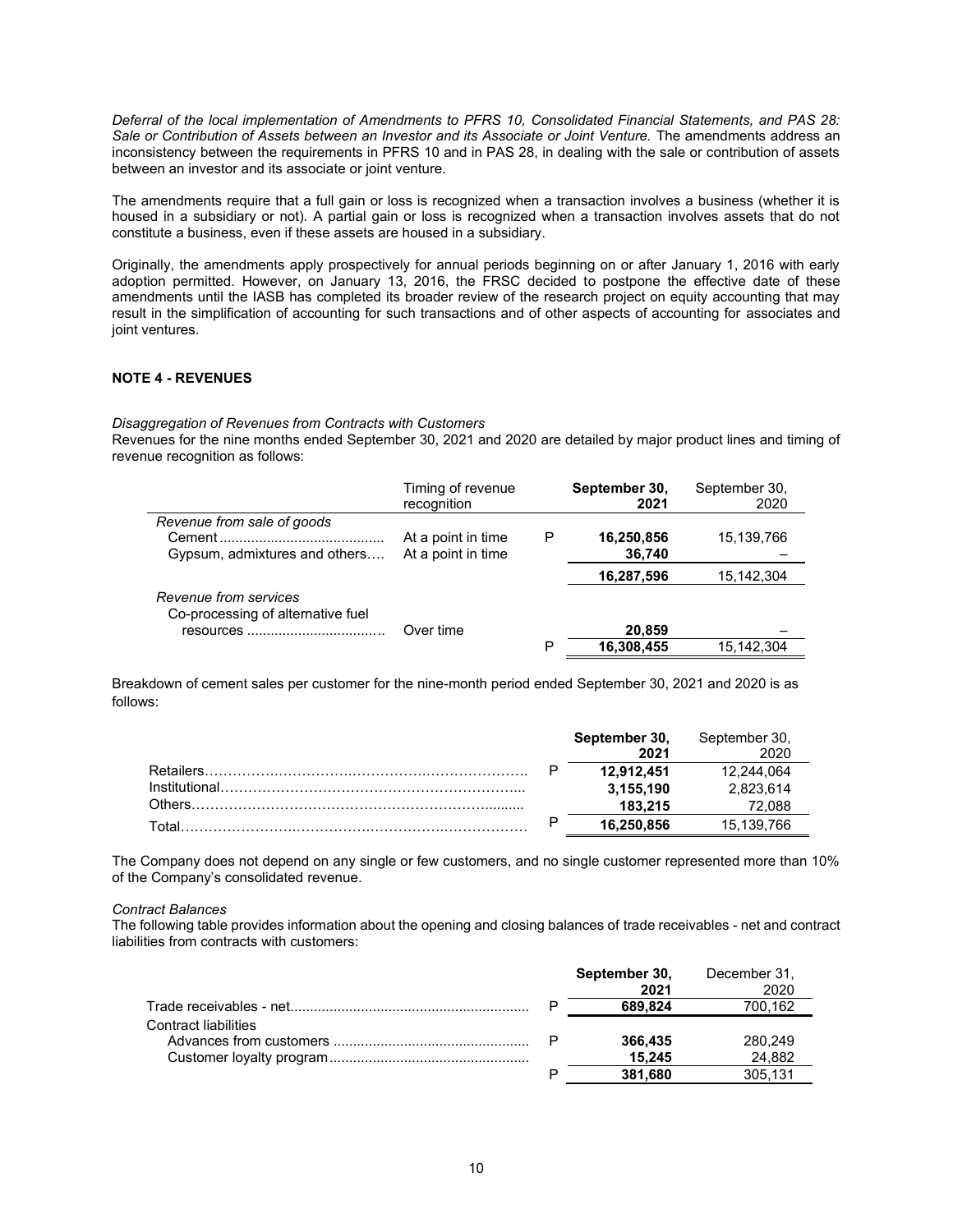The contract liabilities comprised of unredeemed customer loyalty points and advances from customers. These will be recognized as revenue when the points are redeemed by customers or when the goods are delivered to the customer, which is expected to occur the following year. Contract liabilities as at September 30, 2021 are expected to be recognized as revenue within 12 months. The amount recognized in contract liabilities as at December 31, 2020 is expected to be recognized as revenue within 12 months from the reporting date. There is no other unperformed obligation other than those already included in contract liabilities.

#### *Seasonality of Operations*

The Company's sales are subject to seasonality. Sales are generally higher in the hot, dry months from March through May and lower during the wetter monsoon months of June through November. While these factors lead to a natural seasonality on the Company's sales, unseasonable weather could also significantly affect sales and profitability compared to previous comparable periods. Low sales are likewise experienced around the Christmas and New Year holiday period in December through early January. Consequently, the Company's operating results may fluctuate. In addition, the Company's results may be affected by unforeseen circumstances, such as production interruptions. Due to these fluctuations, comparisons of sales and operating results between periods within a single year, or between different periods in different financial years, are not necessarily meaningful and should not be relied on as indicators of the Company's performance.

#### **NOTE 5 – BASIC/ DILUTED EARNINGS PER SHARE**

For the nine months ended September 30, 2021 and 2020, basic and diluted earnings per share is computed as follows:

|                                                    |   | September 30,  | September 30,  |
|----------------------------------------------------|---|----------------|----------------|
|                                                    |   | 2021           | 2020           |
| Profit                                             | P | 897,217        | 758,132        |
| Add: non-controlling interest loss                 |   | 19             | 16             |
| Controlling interest in profit (a)                 |   | 897,236        | 758,148        |
| Weighted average number of shares outstanding -    |   |                |                |
| Basic/Diluted                                      |   | 13,489,226,623 | 11,763,867,584 |
| Bonus element of SRO <sup>1</sup>                  |   |                | 542,786,584    |
| Weighted average number of shares outstanding      |   |                |                |
| adjusted for the effect of bonus factor - issuance |   |                |                |
| from $SRO1$ (b)                                    |   | 13,489,226,623 | 12,306,654,168 |
| Basic/Diluted EPS (a/b)                            | Ρ | 0.07           | 0.06           |

 $1$  The weighted average number of shares takes into account the effect of the bonus element related to the issuance of stock rights.

### **NOTE 6 – CASH AND CASH EQUIVALENTS**

The cash and cash equivalents as at September 30, 2021 and December 31, 2020 consisted of:

|  | September 30,<br>2021 | December 31.<br>2020 |
|--|-----------------------|----------------------|
|  | 2.877.613             | 1.875.326            |
|  | 3.477.421             | 4.264.085            |
|  | 6.355.034             | 6.139.411            |

Cash in banks earns interest at the prevailing bank deposit rates. Short-term investments are made for varying periods of up to three months, depending on the immediate cash requirements of the Company, and earn interest ranging from less than 0.01 % to 1.25% and 0.01% to 1.63% for the nine months ended September 30, 2021 and 2020, respectively.

For the nine months ended September 30, 2021 and 2020, interest income earned on cash and cash equivalents amounted to P22,224 and P39,043, respectively. As at September 30, 2021 and December 31, 2020, short-term investments include deposits of the Company with local banks and related parties, which are considered highly liquid investments readily convertible to cash as follows: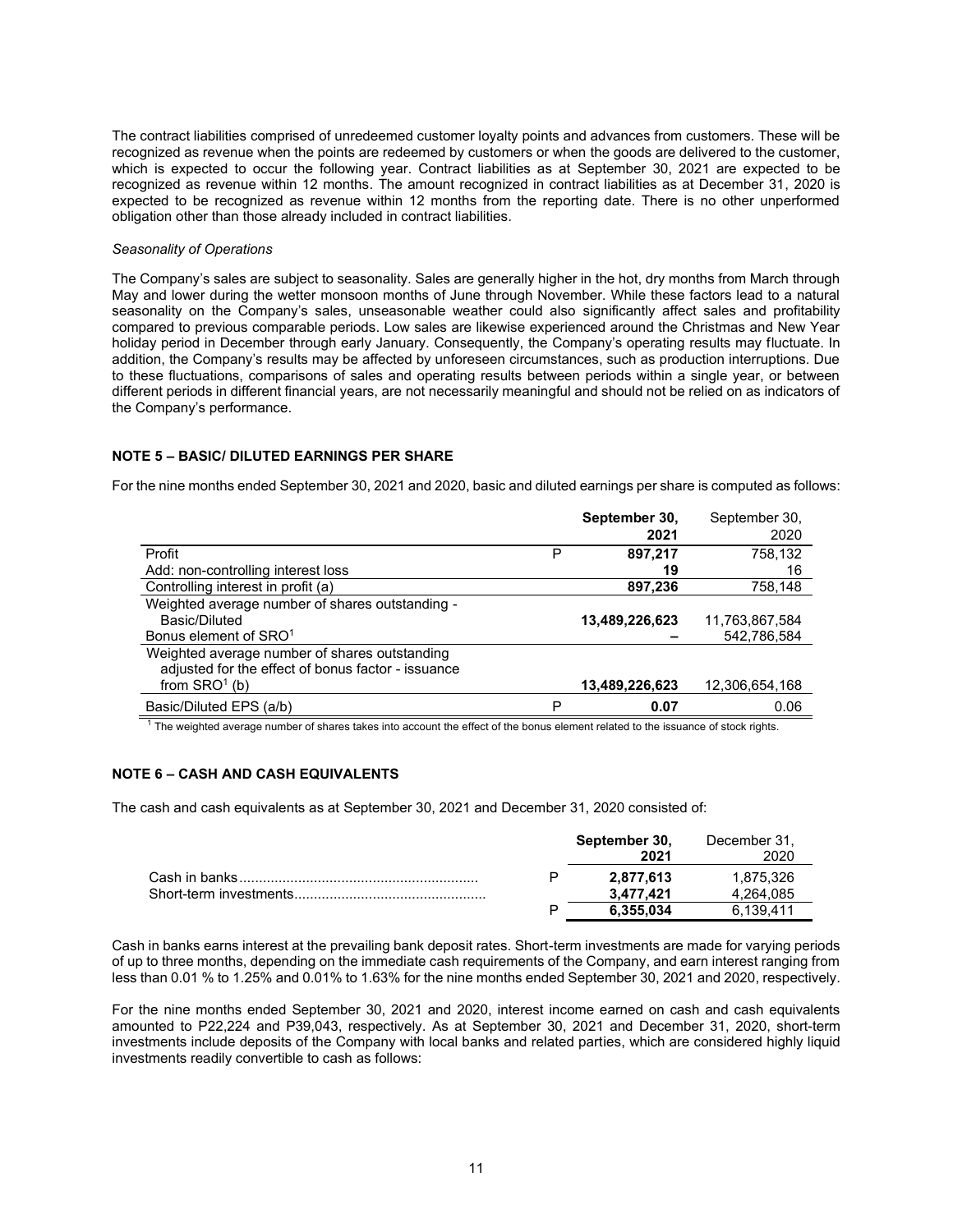|  | September 30, | December 31. |
|--|---------------|--------------|
|  | 2021          | 2020         |
|  | 3.127.421     |              |
|  | 350.000       | 50.000       |
|  |               | 4,214,085    |
|  | 3.477.421     | 4.264.085    |

Effective January 1, 2021, the short-term investments with Lomez were transferred to Cemex Innovation Holding Ltd. which also bears interest at a rate equivalent to the higher of Western Asset Institutional Liquid Reserves Fund (WAILRF) rate minus 10 basis points and zero interest.

The Company´s exposures to credit risk, foreign currency risk, and interest rate risk related to cash and cash equivalents are disclosed in Note 13 to the condensed consolidated interim financial statements.

#### **NOTE 7 – PROPERTY, MACHINERY, EQUIPMENT AND ASSETS FOR THE RIGHT-OF-USE - NET**

The consolidated balance of this item is broken down as follows:

|  | September 30, | December 31. |
|--|---------------|--------------|
|  | 2021          | 2020         |
|  | 20,729,329    | 19.908.567   |
|  | 1.448.967     | 1.790.810    |
|  | 22.178.296    | 21.699.377   |

# *Property, Machinery and Equipment*

The movements for each class of property, machinery and equipment are as follows:

|                                            |   | <b>Buildings</b><br>and<br>improvements | <b>Machinery and</b><br>equipment | <b>Construction</b><br>In-progress | Total       |
|--------------------------------------------|---|-----------------------------------------|-----------------------------------|------------------------------------|-------------|
|                                            |   |                                         |                                   |                                    |             |
| <b>Gross Carrying Amount</b>               |   |                                         |                                   |                                    |             |
| January 1, 2020                            | P | 4,403,654                               | 13,794,495                        | 4.810.422                          | 23,008,571  |
| Additions                                  |   | 54,797                                  | 153.729                           | 3,316,777                          | 3,525,303   |
|                                            |   | 94,680                                  | 163,938                           | (258, 618)                         |             |
|                                            |   | (7)                                     | (18, 221)                         |                                    | (18, 228)   |
| December 31, 2020                          |   | 4,553,124                               | 14,093,941                        | 7,868,581                          | 26,515,646  |
| Additions                                  |   | 2.901                                   | 21,198                            | 1,833,948                          | 1,858,047   |
|                                            |   | (1,900)                                 | (26, 774)                         |                                    | (28, 674)   |
|                                            |   | 22,346                                  | (10, 797)                         | (16, 643)                          | (5,094)     |
| <b>September 30, 2021</b>                  |   | 4,576,471                               | 14,077,568                        | 9,685,886                          | 28,339,925  |
| Accumulated depreciation and<br>impairment |   |                                         |                                   |                                    |             |
| January 1, 2020                            |   | (923.744)                               | (4, 108, 882)                     |                                    | (5.032.626) |
| Depreciation for the year                  |   | (347, 693)                              | (1,244,003)                       |                                    | (1,591,696) |
|                                            |   |                                         | 17,236                            |                                    | 17,243      |
| December 31, 2020                          |   | (1,271,430)                             | (5,335,649)                       |                                    | (6,607,079) |
| Depreciation for the period                |   | (151, 190)                              | (873, 493)                        |                                    | (1,024,683) |
| Impairment                                 |   |                                         | 3,128                             |                                    | 3,128       |
|                                            |   | 665                                     | 17,373                            |                                    | 18,038      |
| September 30, 2021                         |   | (1, 421, 955)                           | (6, 188, 641)                     |                                    | (7,610,596) |
| <b>Carrying Amounts</b>                    |   |                                         |                                   |                                    |             |
| December 31, 2020                          | P | 3.281.694                               | 8,758,292                         | 7,868,581                          | 19,908,567  |
| September 30, 2021                         | P | 3,154,516                               | 7,888,927                         | 9,685,886                          | 20,729,329  |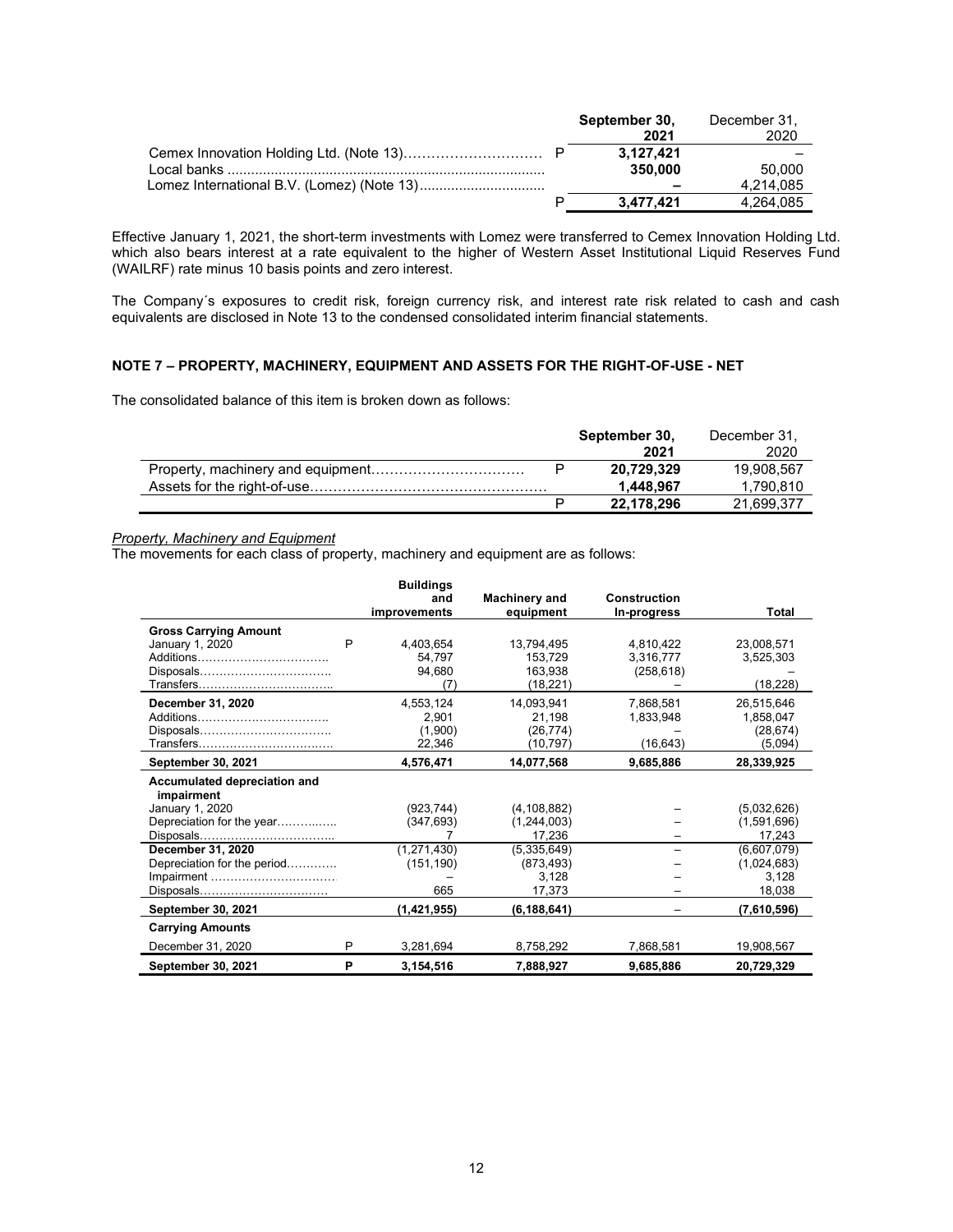In relation to Solid's construction of new production line, the Company capitalized borrowing cost amounting to P303,636 and P100,519 for the nine months ended September 30, 2021 and 2020, respectively. The average capitalization rate used to determine the amount of borrowing cost eligible for capitalization during the nine months ended September 30, 2021 and 2020 is 4.74%. and 9.07%, respectively.

### *Assets for the Right-of-Use*

The movements in the balance of assets for the right-of-use are as follows:

|                                                                                                                        |   |                  | <b>Machinery</b> |               |
|------------------------------------------------------------------------------------------------------------------------|---|------------------|------------------|---------------|
|                                                                                                                        |   | <b>Land and</b>  | and              |               |
|                                                                                                                        |   | <b>Buildings</b> | <b>Equipment</b> | <b>Total</b>  |
| <b>Gross Carrying Amount</b>                                                                                           |   |                  |                  |               |
| January 1, 2020                                                                                                        | P | 1,835,709        | 1,556,379        | 3,392,088     |
|                                                                                                                        |   | 131,459          | 426,759          | 558,218       |
|                                                                                                                        |   | (7)              |                  |               |
|                                                                                                                        |   | (72,089)         | (379, 603)       | (451,692)     |
| December 31, 2020                                                                                                      |   | 1,895,072        | 1,603,542        | 3,498,614     |
| Additions                                                                                                              |   | 64,643           | 58,172           | 122,815       |
| <u>lease termination and a contract and a contract of the set of the set of the set of the set of the set of the s</u> |   | (22, 631)        | (306,070)        | (328, 701)    |
|                                                                                                                        |   | (1,746)          | (26, 821)        | (28, 567)     |
| <b>September 30, 2021</b>                                                                                              |   | 1,935,338        | 1,328,823        | 3,264,161     |
| <b>Accumulated amortization</b>                                                                                        |   |                  |                  |               |
| January 1, 2020                                                                                                        |   | (451, 281)       | (979, 029)       | (1,430,310)   |
|                                                                                                                        |   | (179, 156)       | (536, 821)       | (715, 977)    |
|                                                                                                                        |   | 68,369           | 370,114          | 438,483       |
| December 31, 2020                                                                                                      |   | (562,068)        | (1, 145, 736)    | (1,707,804)   |
|                                                                                                                        |   | (133, 941)       | (294, 146)       | (428,087)     |
|                                                                                                                        |   | 14,627           | 306,070          | 320,697       |
| <b>September 30, 2021</b>                                                                                              |   | (681, 382)       | (1, 133, 812)    | (1, 815, 194) |
| <b>Carrying Amounts</b>                                                                                                |   |                  |                  |               |
| December 31, 2020                                                                                                      | P | 1,333,004        | 457,806          | 1,790,810     |
| September 30, 2021                                                                                                     | P | 1,253,956        | 195.011          | 1,448,967     |

# **NOTE 8 – LEASE LIABILITIES**

The roll forward analyses of opening and closing balance of lease liabilities are as follow:

|  | September 30, | December 31, |
|--|---------------|--------------|
|  | 2021          | 2020         |
|  | 2,066,112     | 2.163.251    |
|  | 120.395       | 558.218      |
|  | 86.578        | 135.249      |
|  | 17.097        | (11, 979)    |
|  | (525, 478)    | (760, 670)   |
|  | (28, 567)     | (13, 418)    |
|  |               | (4.539)      |
|  | 1,736,137     | 2,066,112    |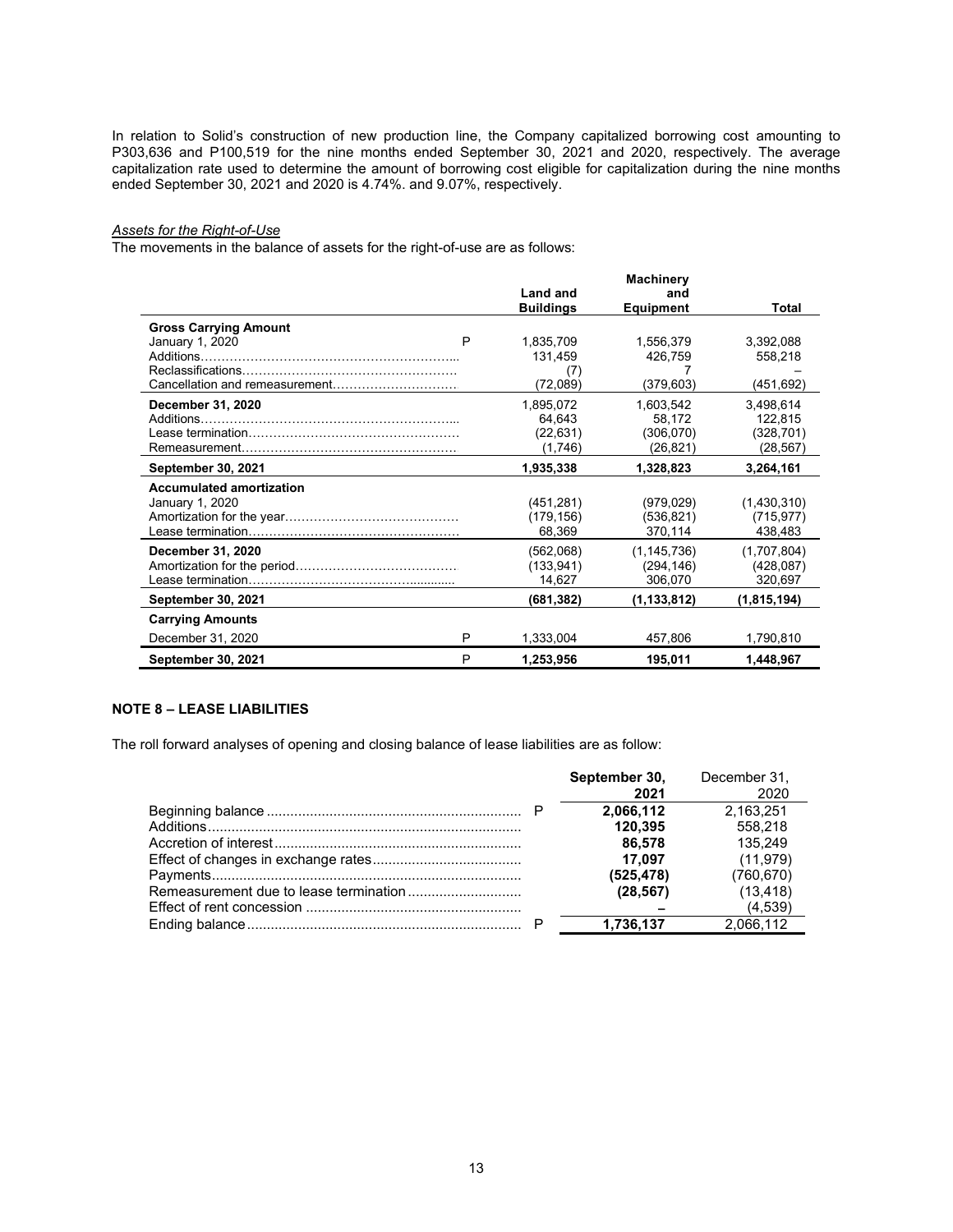### **NOTE 9 – EQUITY**

#### Common Stock

As at September 30, 2021 and December 31, 2020 the account consists of:

|                                        | Number of      |                         |
|----------------------------------------|----------------|-------------------------|
|                                        | <b>Shares</b>  | Amount                  |
| Authorized - P1.00 par value per share | 18.310.395.454 | P <sub>18.310.395</sub> |
| Paid, Issued and Outstanding shares    | 13.489.226.623 | P13.489.227             |
| Total Common Stock                     | 13.489.226.623 | P13.489.227             |

On September 17, 2015, CASEC subscribed to 376,000 shares of stock of the Parent Company at P100 par value per share. Of the agreed subscription price of P37,600 only P9,400 was paid in 2015, while the remainder of P28,200 was paid in 2016. In 2016, the Parent Company's BOD approved the amendment of and increase in the authorized capital stock of the Parent Company from P150,400, divided into 1,504,000 common shares with par value of P100 per share, to P5,195,395, divided into 5,195,395,454 common shares with par value of P1 per share.

On May 20, 2016, the SEC approved the Parent Company's application for the amendment of and increase in its authorized capital stock. Accordingly, the original subscription of CASEC changed from 376,000 common shares, with par value of P100 per share, to 37,600,000 common shares, with par value of P1 per share. Furthermore, in connection with the increase in authorized capital stock, CASEC subscribed to an additional 2,819,867,500 shares at P1 par value per share or a total par value of P2,819,867 which was fully paid. During the IPO which culminated in the listing of all of the outstanding shares of stock of the Parent Company on July 18, 2016, the Parent Company issued additional 2,337,927,954 shares at P1 par value per share or a total par value of P2,337,928 at the offer price of P10.75 per share (see Note 1).

The BOD and stockholders of the Parent Company approved on April 2, 2019 and October 16, 2019, respectively, the amendment of the Seventh Article of the Amended Articles of Incorporation of the Company, to reflect an increase in the Parent Company's ACS from P5,195,395, consisting of 5,195,395,454 common shares with a par value of P1 per share, to P18,310,395, consisting of 18,310,395,454 common shares with a par value of P1 per share.

In connection with the proposed ACS increase, the Company's BOD on September 3, 2019 approved the conduct of SRO. The shares subject of the SRO will come from an increase in Parent Company's ACS.

On December 11, 2019, the SEC issued a Notice of Confirmation of Exempt Transaction, confirming that the SRO is exempt from the registration requirements of the Securities Regulation Code of the Philippines, and the board of directors of the PSE approved the Parent Company's application for listing of the shares to be offered in the SRO, subject to the fulfillment of certain listing conditions, such as but not limited to the Parent Company having obtained the SEC's approval of the increase in the company's authorized capital stock.

As at December 31, 2019, the shareholdings in the Parent Company owned by CASEC increased to 3,469,412,498 common shares at P1 par value per share or P3,469,412. As at December 31, 2019, deferred share issuance costs relating to the stock rights offering amounted to P95,105, which is presented as "Deferred share issuance cost" under "Prepayments and other current assets" account in the condensed consolidated interim financial statements.

On January 6, 2020, the Parent Company defined the final terms of the SRO which involved 8,293,831,169 common shares which was sourced from the increase in the Parent Company's ACS, offered at an offer price of P1.54 per share during an offer period from January 20 to 24, 2020. The SRO offer period was concluded resulting in the full subscription of 8,293,831,169 common shares.

On February 27, 2020, the SEC approved the Parent Company's application for increase in ACS and on March 4, 2020, 8,293,831,169 common shares, comprising the Rights Shares, were listed under the Main Board of the Exchange. After the SRO and the approval by the SEC of the Parent Company's application for increase in ACS, the Parent Company's issued and outstanding shares totaled 13,489,226,623 common shares at P1 par value per share or a total par value of P13,489,227.

As at December 31, 2020, the shareholdings in the Parent Company owned by CASEC increased to 10,500,624,662 common shares at P1 par value per share. As at September 30, 2021, CASEC owns 10,500,624,662 common shares which correspond to approximately 77.84% of the total issued and outstanding capital stock of the Parent Company.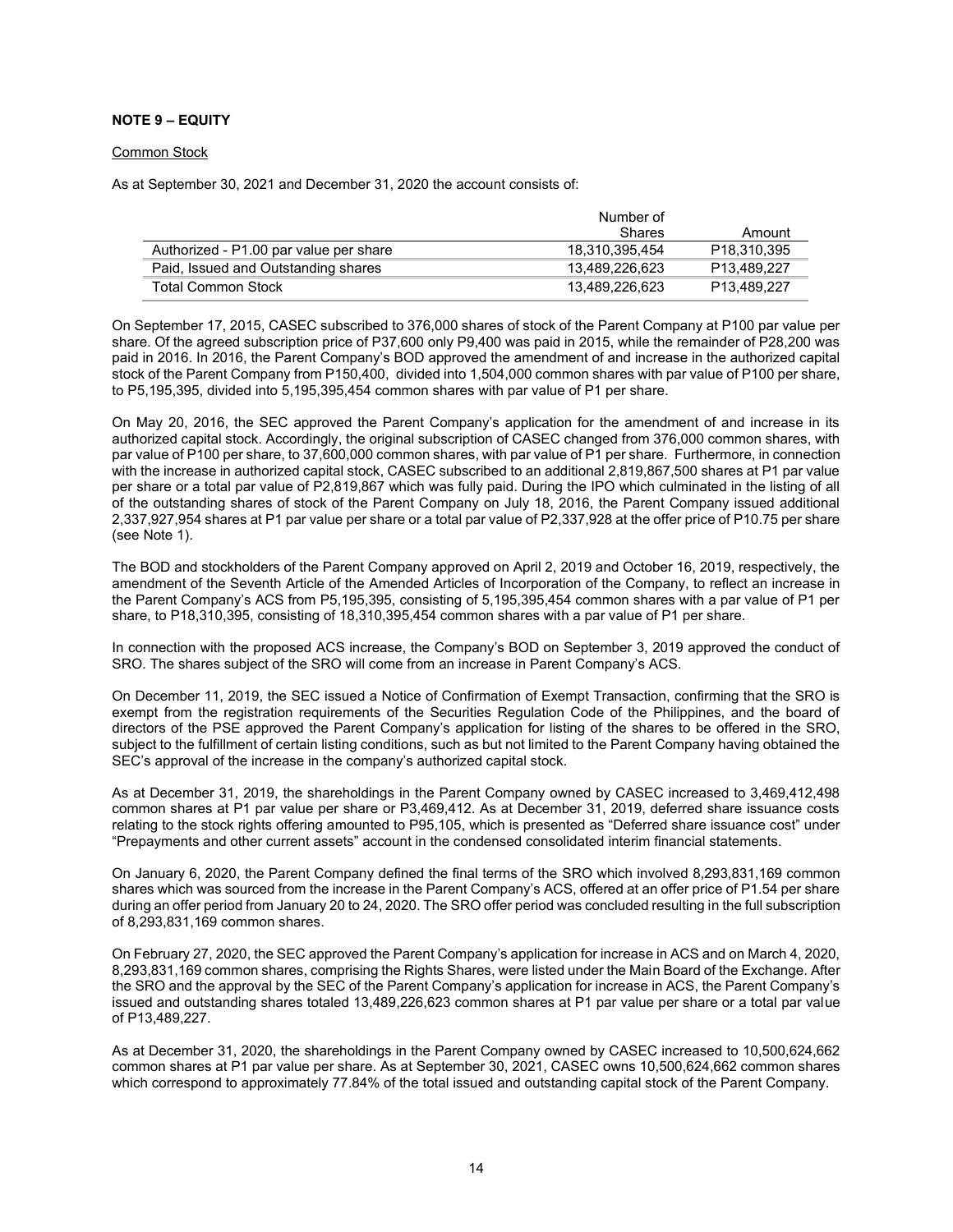### Other Equity Reserves

The movements on components of other equity reserves as at September 30, 2021 and December 31, 2020 follow:

|                                | Cumulative     |                    |              |               |            |
|--------------------------------|----------------|--------------------|--------------|---------------|------------|
|                                | translation of | Remeasurements     | Share-based  |               |            |
|                                | foreign        | on retirement      | compensation |               |            |
|                                | subsidiaries   | benefits liability | reserve      | Hedge reserve | Total      |
| Balance at January 1, 2020     | P73,306        | P106,894           | P69.652      | $P-$          | P249,852   |
| Currency translation loss of   |                |                    |              |               |            |
| foreign subsidiaries           | (381, 924)     |                    |              |               | (381, 924) |
| Gain on remeasurement on       |                |                    |              |               |            |
| retirement benefits liability  |                | 63,192             |              |               | 63,192     |
| Share-based compensation       |                |                    | 2,088        |               | 2,088      |
| Cash flow hedges - effective   |                |                    |              |               |            |
| portion of changes in fair     |                |                    |              |               |            |
| value                          |                |                    |              | 24,179        | 24,179     |
| Balance at December 31, 2020   | (308, 618)     | 170,086            | 71,740       | 24,179        | (42, 613)  |
| Currency translation gain of   |                |                    |              |               |            |
| foreign subsidiaries           | 524,112        |                    |              |               | 524,112    |
| Loss on remeasurement on       |                |                    |              |               |            |
| retirement benefits liability  |                | (2, 854)           |              |               | (2, 854)   |
| Tax effect due to enactment of |                |                    |              |               |            |
| CREATE                         |                | (6,040)            |              |               | (6,040)    |
| Share-based compensation       |                |                    | 3,130        |               | 3,130      |
| Cash flow hedges - effective   |                |                    |              |               |            |
| portion of changes in fair     |                |                    |              |               |            |
| value                          |                |                    |              | 10,871        | 10,871     |
| Balance at September 30, 2021  | P215.494       | P161,192           | P74,870      | P35,050       | P486.606   |

#### Capital Management

The Company's objectives when managing capital are to increase the value of shareholders' investment and maintain high growth by applying free cash flow to selective investments. The Company sets strategies for the Company with the objective of establishing a versatile and resourceful financial management and capital structure.

The Board of Directors has overall responsibility for the monitoring of capital in proportion to risk. Profiles for capital ratios are set in the light of changes in the Company's external environment and the risks underlying the Company's business operations and industry. The Company's capital is defined as "Equity" as shown in the condensed consolidated interim statements of financial position.

The Company is not subject to externally imposed capital requirements. The Company's net debt to equity ratio at the reporting dates is as follows:

|  | September 30,<br>2021 | December 31,<br>2020 |
|--|-----------------------|----------------------|
|  | 20,007,371            | 20,849,759           |
|  | 6,355,034             | 6.139.411            |
|  | 13,652,337            | 14.710.348           |
|  | 44,337,024            | 42,910,588           |
|  | 0.31:1                | $0.34 - 1$           |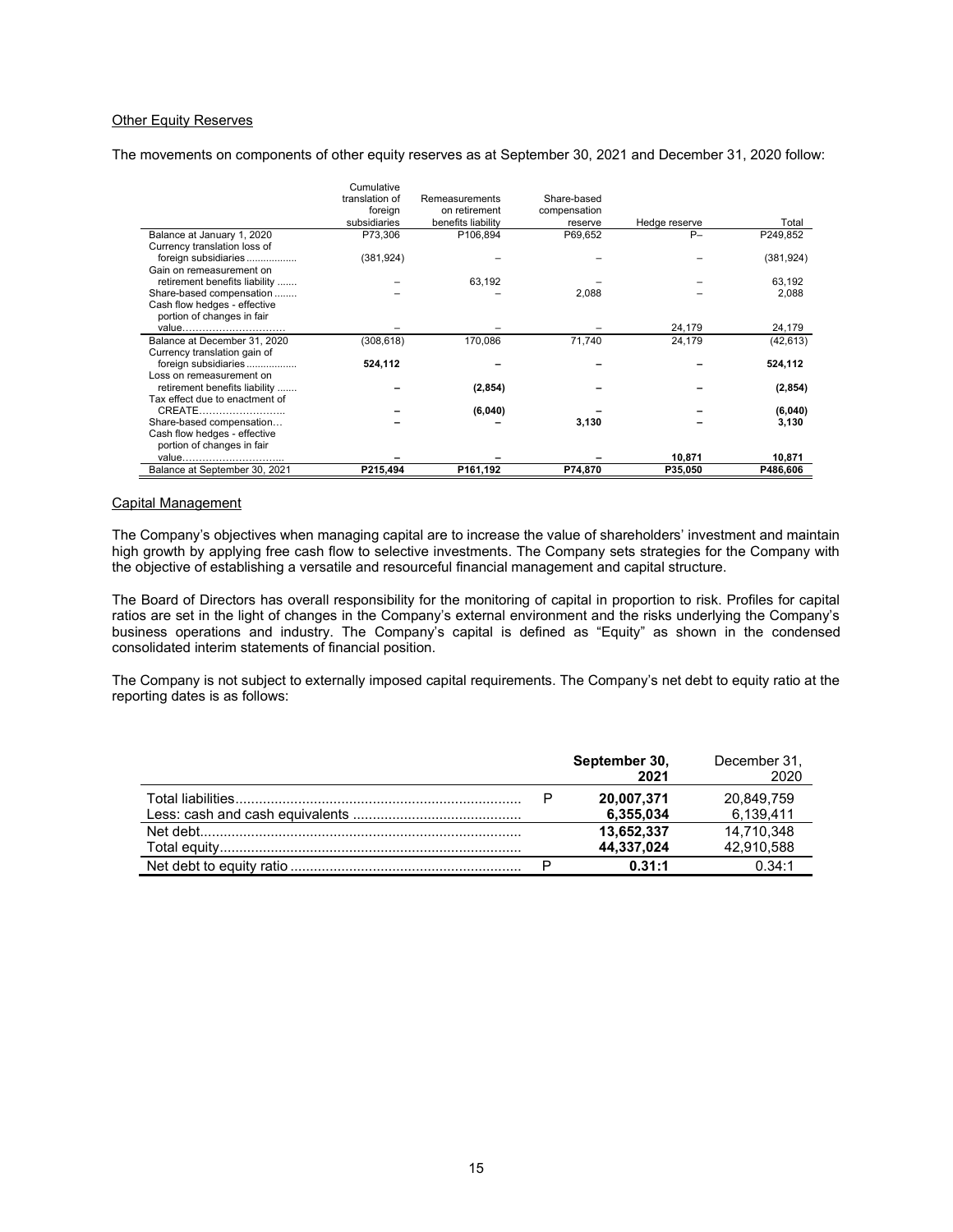#### **NOTE 10 – RELATED PARTY TRANSACTIONS**

Related party relationship exists when the other party (i) has control or joint control of the reporting entity; (ii) has significant influence over the reporting entity; or (iii) is a member of the key management personnel of the reporting entity or of a parent of the reporting entity. A related party relationship is deemed to exist when one party has the ability to control, directly or indirectly, through one or more intermediaries, the other party or exercise significant influence over the other party in making the financial and/or operating decisions. Another criteria recognizes a related party relationship, whether or not the ability to control exists, if any of the following conditions applies to an entity: (i) the entity and the reporting entity are members of the same group (which means that each parent, subsidiary and fellow subsidiary is related to the others); (ii) one entity is an associate or joint venture of the other entity (or an associate or joint venture of a member of a group of which the other entity is a member); (iii) both entities are joint ventures of the same third party; (iv) one entity is a joint venture of a third entity and the other entity is an associate of the third entity; or (v) the entity is a post-employment benefit plan for the benefit of employees of either the reporting entity or an entity related to the reporting entity (if the reporting entity is itself such a plan, the sponsoring employers are also related to the reporting entity).

The Company has an approval requirement and limits on the amount and extent of related party transactions in compliance with the Revised Securities Regulation Code Rule 68 and the SEC Memorandum Circular 10-2019 - *Rules on Material Related Party Transactions for Publicly-Listed Companies*. Transactions entered into with a related party amounting to 10% or more of the total consolidated assets based on the latest audited consolidated financial statements are considered material. All individually material related party transactions shall be reviewed and evaluated by the Audit Committee and endorsed to the BOD for approval. The material related party transaction shall require the approval of at least two-thirds (2/3) votes of the members of the BOD, with at least the majority of the independent directors voting to approve the material related party transaction. For aggregate related party transactions within 12-month period with the same related party that breaches the materiality threshold, the same review and approval procedures mentioned above is required.

Set out below are the Company's balances of related party short-term investments, due from related patties, due to related parties, and lease liabilities as at September 30, 2021 and December 31, 2020:

|                                                              |   | September 30,<br>2021 | December 31.<br>2020 |
|--------------------------------------------------------------|---|-----------------------|----------------------|
| <b>Short-term investments</b>                                |   |                       |                      |
| Other related party $20$                                     | P | 3,127,421             |                      |
|                                                              |   |                       | 4,214,085            |
|                                                              | P | 3,127,421             | 4,214,085            |
|                                                              |   |                       |                      |
| Due from related parties                                     |   |                       |                      |
| <b>Ultimate Parent</b>                                       |   |                       |                      |
| CEMEX <sup>1</sup><br>Other related parties <sup>20</sup>    | P | 10,355                |                      |
|                                                              |   | 1,875                 |                      |
|                                                              |   | 1,828                 | 71                   |
|                                                              |   | 615                   | 1.051                |
| Island Quarry and Aggregates Corporation (IQAC) <sup>3</sup> |   | 175                   | 9                    |
|                                                              |   |                       | 1,215                |
|                                                              |   |                       | 6                    |
|                                                              |   |                       | 1,443                |
|                                                              | Р | 14.848                | 3.795                |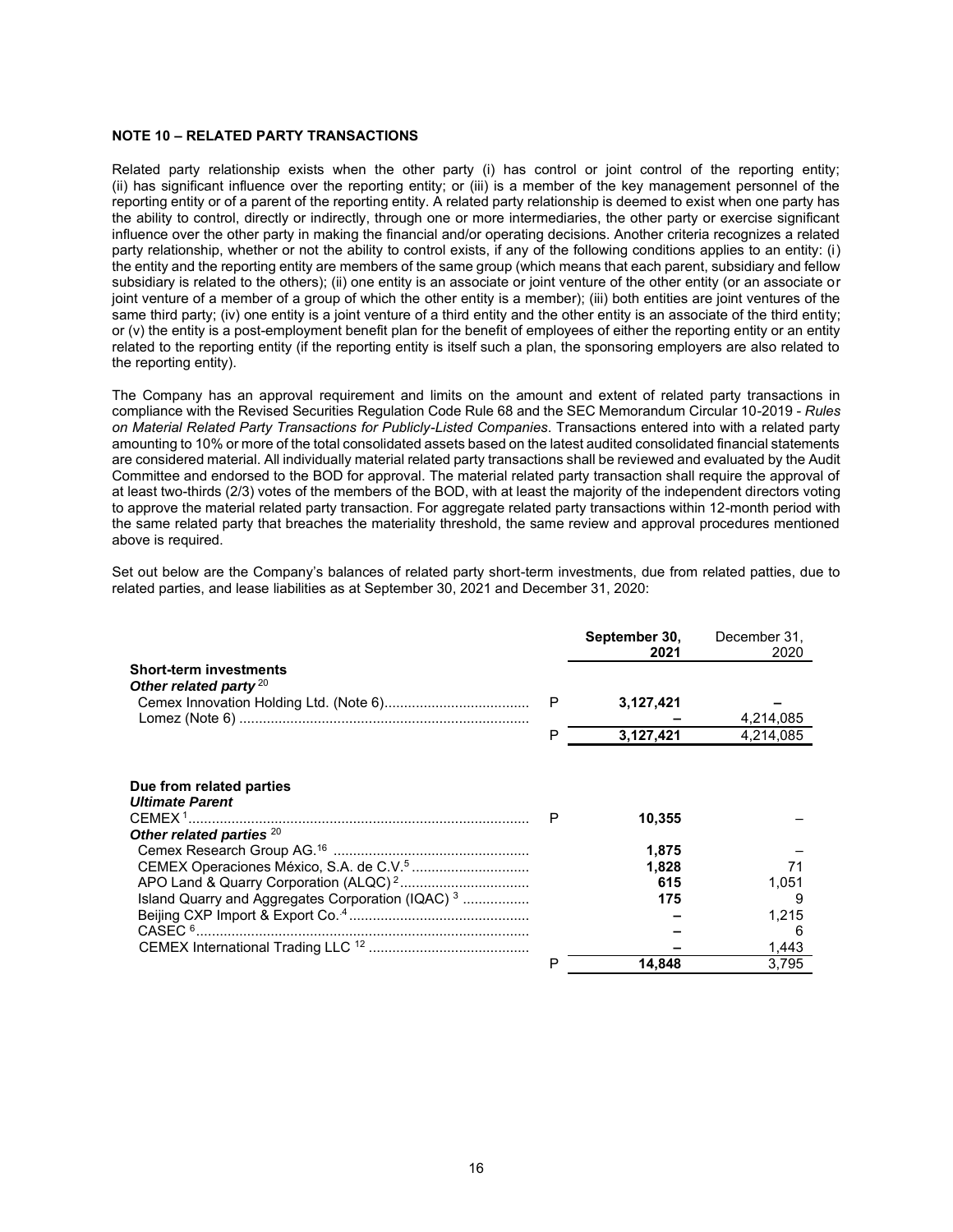|                                     |   | September 30, | December 31, |
|-------------------------------------|---|---------------|--------------|
|                                     |   | 2021          | 2020         |
|                                     |   |               |              |
| Due to related parties              |   |               |              |
| <b>Ultimate Parent</b>              |   |               |              |
|                                     | P | 7,083         | 10,952       |
| Other related parties <sup>20</sup> |   |               |              |
|                                     |   | 848,122       | 661,804      |
|                                     |   | 842,777       | 264,067      |
|                                     |   | 206,004       |              |
|                                     |   | 202.375       | 349          |
|                                     |   | 191,268       |              |
|                                     |   | 33,028        | 113,202      |
|                                     |   | 11,534        | 15,911       |
|                                     |   | 3,037         |              |
|                                     |   | 778           | 5,243        |
|                                     |   | 43            |              |
|                                     |   |               | 1.748        |
|                                     |   |               | 11,027       |
|                                     |   |               | 629          |
|                                     |   |               | 2,128        |
|                                     |   |               | 415,238      |
|                                     |   |               | 6.429        |
|                                     |   |               | 3,100        |
|                                     |   |               | 258          |
|                                     | P | 2,346,049     | 1,512,086    |
|                                     |   |               |              |
| Lease liabilities on land 17        |   |               |              |
|                                     | P | 782,375       | 784,507      |
|                                     |   | 386,941       | 390,563      |
|                                     | P | 1.169.316     | 1,175,070    |
|                                     |   |               |              |

<sup>1</sup>The due from related party balance as at September 30,2021 and December 31, 2020 pertains to the hedge settlement received by CEMEX on behalf of the Company which is due on demand and unimpaired, which amounted to the receivable of P10,355 and nil, respectively.

The due to related party balance as at September 30, 2021 and December 31. 2020 pertains to the use of CEMEX "marks" which is payable in 30 days after receipt of invoice and is unsecured and noninterest bearing which amounted to P7,083 and P10,952, respectively. On January 1, 2016, CAR entered into an agreement with CEMEX for the right to use of its "marks" and to further license the "marks" with other CEMEX group companies operating in the Asia territories.

<sup>2</sup>The due from related party balance, which is unimpaired, unsecured, noninterest-bearing and due on demand as at September 30, 2021 and December 31. 2020 includes:

a) The service agreements were entered by Solid and APO with ALQC wherein Solid and APO provides back-office and other support services to ALQC. Fees are calculated at cost incurred plus fixed mark-up. Outstanding receivable amounted to P524 and nil, respectively; and

b) Others pertaining to reimbursements and/or advances amounting to P91 and P1,051, respectively.

The due to related party balance that is unsecured, noninterest-bearing and payable upon demand as at September 30, 2021 and December 31, 2020 pertains to the purchase of raw materials which amounting to P11,534 and P15,911, respectively.

<sup>3</sup>The due from related party balance as at September 30, 2021 and December 31, 2020, which is unimpaired, unsecured, noninterest-bearing and due on demand pertains to the following:

a) reimbursable expenses amounting to P24 and P9, respectively; and b) service fee amounting to P151 and nil. respectively.

service fee amounting to P151 and nil, respectively.

In 2020, the Company paid its liability to IQAC by assigning its loan receivable from CEMEX Philippines Foundation, Inc. amounting to P39,244.

The due to related party balance as at September 30, 2021 and December 31, 2020, includes unsecured payable arising from purchase of raw materials with a 30-day term and noninterest-bearing amounting to P33,028 and P113,202, respectively. Solid purchases most of its limestone, pozzolan and clay requirements from IQAC pursuant to a long-term supply agreement.

<sup>4</sup>The due from related party balance as at September 30,2021 and December 31, 2020 pertains to advances which are unimpaired, unsecured, noninterest-bearing and due on demand amounting to nil and P1,215, respectively.

The due to related party balance as at September 30, 2021 and December 31, 2020, pertains to the outstanding liability for the purchases of materials, supplies and spare parts amounting to P778 and P5,243, respectively, which is unsecured, noninterest-bearing and payable on demand.

<sup>5</sup>The due from related party balance as at September 30,2021 and December 31, 2020, which is unimpaired, unsecured, noninterest-bearing and due on demand, pertains to reimbursement of fringe benefit tax on share-based compensation amounting to P1,828 and P71, respectively.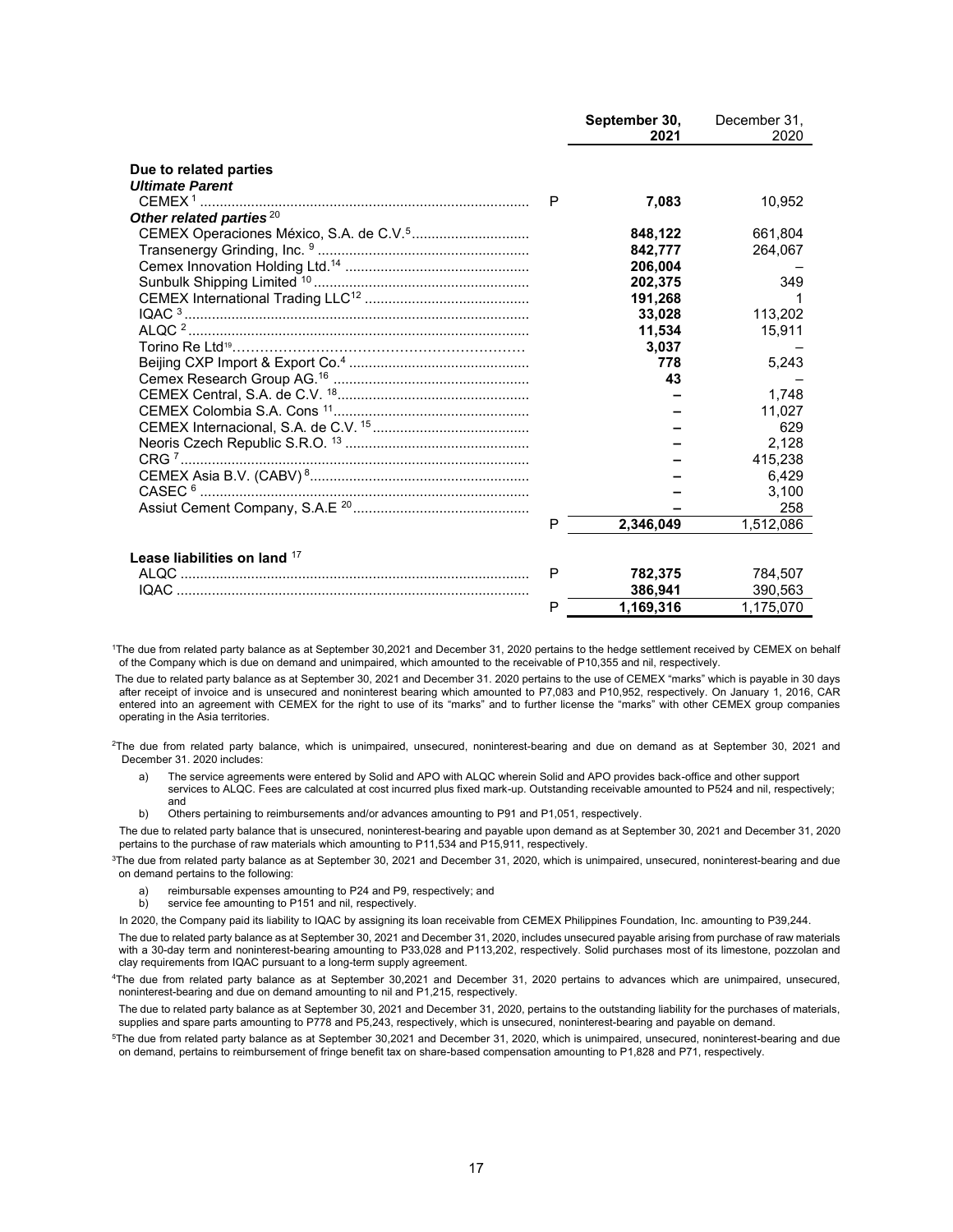The due to related party balances as at September 30, 2021 and December 31, 2020, are as follow:

- a) The business support services received by the Company which is unsecured, noninterest-bearing and payable on demand. In 2017, Solid and APO entered into separate service agreements with CEMEX Central, S.A. de C.V. ("CEMEX Central"), a CEMEX subsidiary organized and existing under the laws of Mexico, , whereby CEMEX Central shall provide to Solid and APO services relating to, among others, general administration and planning; business planning and coordination; marketing control and sales promotion and business development. In 2019, CEMEX Operaciones, S.A. de C.V. was merged with CEMEX Central, whereby CEMEX Operaciones was the surviving entity pursuant to an agreement with respect to such merger dated August 1, 2019. The payable balance amounted to P844,859 and P656,715, respectively;
- b) unsecured payable arising from reimbursement of cost incurred for Solid's new line with a 30-day term and noninterest-bearing amounting to nil and P5,089, respectively; and
- c) purchase of materials and supplies with a 30-day term and noninterest-bearing amounting to P3,263 and nil, respectively.

<sup>6</sup>The due from related party balance pertains to reimbursable expenses, which is unsecured, noninterest-bearing and due on demand. The due to related party balance pertains to non-trade advances, which is unsecured, noninterest-bearing and due on demand.

<sup>7</sup>The due to related party balance as at September 30, 2021 and December 31, 2020, which is unsecured, noninterest-bearing and payable on demand, includes:

- a) the unpaid royalties amounted to nil and P415,196, respectively; and<br>b) reimbursable fees which amounted to nil and P42 respectively
- reimbursable fees which amounted to nil and P42, respectively.

 $8$ The due to related party balance amounted to nil and P6,429 as at September 30, 2021 and December 31, 2020 pertains to reimbursable expenses related to Solid's new line expansion project, which is unsecured, noninterest-bearing and due on demand.

 $9$ The due to related party balance as at September 30, 2021 and December 31, 2020, pertains to the purchase of coal with a term of 90 days, noninterestbearing and unsecured amounting to P842,777 and P264,067, respectively.

- $^{10}$ The due to related party balance amounted to P202,375 and P349 as at September 30, 2021 and December 31, 2020, which is unimpaired, unsecured, noninterest-bearing and has 30-days term pertains to international freight services.
- <sup>11</sup>The due to related party balance as at September 30, 2021 and December 31, 2020, which is unsecured, noninterest-bearing and due on demand pertains to services acquired related to the Solid's new line expansion project, amounting to nil and P11,027, respectively.
- $12$ The due from related party balance amounting to nil and P1,443, which is unimpaired, unsecured, noninterest-bearing as at September 30, 2021 and December 31, 2020, pertains to the purchase of materials and has 30-days term.

The due to related party balance amounting to P191,268 and P1 as at September 30, 2021 and December 31, 2020, pertains to the purchase of raw materials with a 30-day term which is unsecured and noninterest-bearing.

- <sup>13</sup>The due to related party balance as at September 30, 2021 and December 31, 2020, pertains to the purchase of paperless solutions which is unsecured, noninterest-bearing and due on demand, amounting to nil and P2,128, respectively.
- <sup>14</sup>The due to related party balance which is unsecured, non-interest bearing and payable on demand as at September 30, 2021 and December 31, 2020 includes:
	- a.) unpaid royalties amounted to P205,236 and nil, respectively; and
	- b.) provision for rent of building amounting to P768 and nil, respectively.

<sup>15</sup>The due to related party balance as at September 30, 2021 and December 31, 2020 pertains to the purchase of raw materials, supplies and/or spare parts with a 30-day term which is unsecured and noninterest-bearing, which amounted to nil and P629, respectively.

<sup>16</sup>The due from related party balance as at September 30, 2021 and December 31, 2020, which is unsecured, noninterest-bearing and with a 30-day term, pertains to reimbursable expenses amounting to P1,875 and nil, respectively.

 The due to related party balance as at September 30, 2021 and December 31, 2020, which is unsecured, noninterest-bearing and payable on demand, pertains to reimbursable expenses amounting to P43 and nil, respectively.

- <sup>17</sup>The balances, which are recognized under "Lease liabilities" account, are unsecured, noninterest-bearing and payable on an annual basis. These land rentals have a 30-day term and are both noninterest-bearing and unsecured. The principal manufacturing installations of APO and Solid are located on land owned by IQAC or ALQC, respectively, under long-term lease agreements.
- $18$ The due to related party balance as at September 30, 2021 and December 31, 2020, pertains to reimbursable expenses which is unimpaired, unsecured, noninterest-bearing and due on demand amounting to nil and P1,748.
- <sup>19</sup> Torino Re Limited entered into an agreement with Falcon, effective from April 1, 2021 to March 31, 2022, in connection with the reinsurance of risks associated with the property insurance coverage for the operating subsidiaries of the Company. Pursuant to this agreement, Torino Re Limited shall pay Falcon the insurance premium in the amount of US\$ 1,488,725.00, while Falcon shall pay Torino Re Limited deferred acquisition cost of US\$59,548.98.

 The due to related party balance as at September 30, 2021 and December 31, 2020, pertains to deferred acquisition costs which is unimpaired, unsecured, noninterest-bearing and due on demand amounting to P3,037 and nil.

 $^{20}$ Other related parties pertain to entities under common control of CEMEX, except for IQAC and ALQC.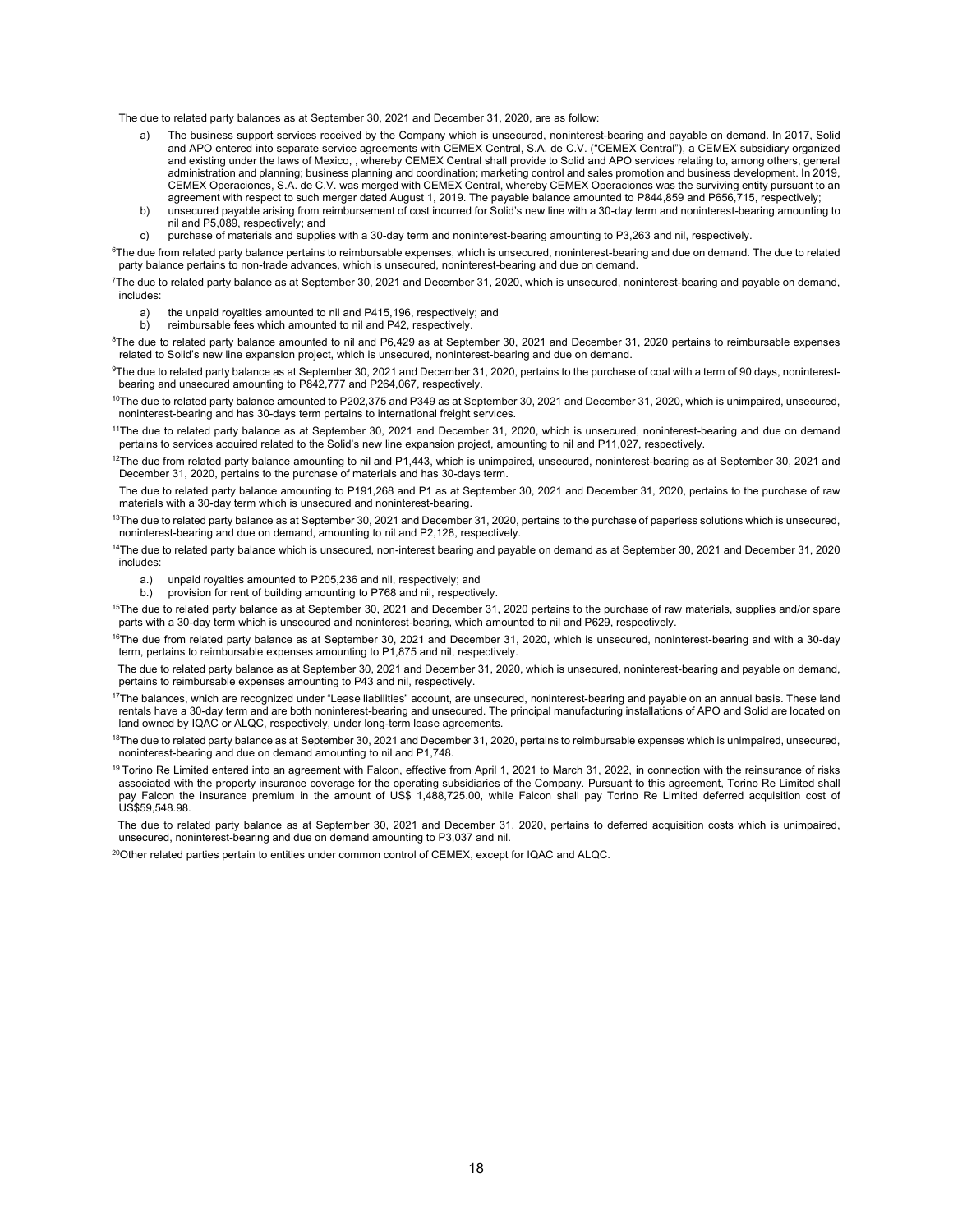The main transactions entered by the Company with related parties for the nine months ended September 30,2021 and 2020 are shown below:

|                                                                                                                 |   | September 30, September 30,<br>2021 | 2020      |
|-----------------------------------------------------------------------------------------------------------------|---|-------------------------------------|-----------|
| <b>Royalties and trademarks</b><br>Transactions with ultimate parent                                            |   |                                     |           |
|                                                                                                                 | P | 21,844                              | 16,847    |
| Transactions with other related parties <sup>4</sup>                                                            | P | 452,436<br>195,239                  | 570,344   |
|                                                                                                                 |   | 647,675                             | 587,191   |
|                                                                                                                 |   |                                     |           |
| Transactions with other related parties <sup>4</sup><br>Purchases of raw materials, supplies and/or spare parts |   |                                     |           |
|                                                                                                                 | P | 1,142,778                           | 1,156,933 |
|                                                                                                                 |   | 437,163                             | 33,734    |
|                                                                                                                 |   | 206,957                             | 218,914   |
|                                                                                                                 |   | 133,821                             | 103,120   |
|                                                                                                                 |   | 35,718                              | 34,022    |
|                                                                                                                 |   | 11,077                              | 3,019     |
|                                                                                                                 | P | 1,967,514                           | 1,549,742 |
| Loan drawdown                                                                                                   |   |                                     |           |
|                                                                                                                 | P |                                     | 1,221,051 |
| <b>Central fees</b>                                                                                             |   |                                     |           |
|                                                                                                                 |   |                                     | 169,924   |
| Interest expense                                                                                                |   |                                     |           |
| CABV <sup>1</sup>                                                                                               |   |                                     |           |
|                                                                                                                 |   | P <sub>ar</sub>                     | 149,110   |
| <b>Gross premiums written</b>                                                                                   |   |                                     |           |
|                                                                                                                 |   | 71,608<br>P <sub>a</sub>            | 103,896   |
|                                                                                                                 |   |                                     |           |
| <b>Freight services</b>                                                                                         |   | P <sub>2</sub><br>431,591           | 41,208    |
|                                                                                                                 |   |                                     |           |
| <b>Interest income</b>                                                                                          |   |                                     |           |
|                                                                                                                 | P | 19,366                              |           |
|                                                                                                                 |   |                                     | 23,816    |
|                                                                                                                 | P | 19,366                              | 23,816    |
| Corporate services and administrative income                                                                    |   |                                     |           |
|                                                                                                                 | P | 5,621                               | 7,266     |
|                                                                                                                 |   | 1,630                               | 3,066     |
|                                                                                                                 | P | 7,251                               | 10,326    |

<sup>1</sup> Please refer to the footnotes provided on the outstanding balances of related party receivables and payables.

 $^2$ The amount pertains to the interest income on short-term investments (see Note 6).

 $3$  The amount refers to gross premiums written on property insurance.

 $^4$  Other related parties pertain to entities under common control to CEMEX, except IQAC and ALQC.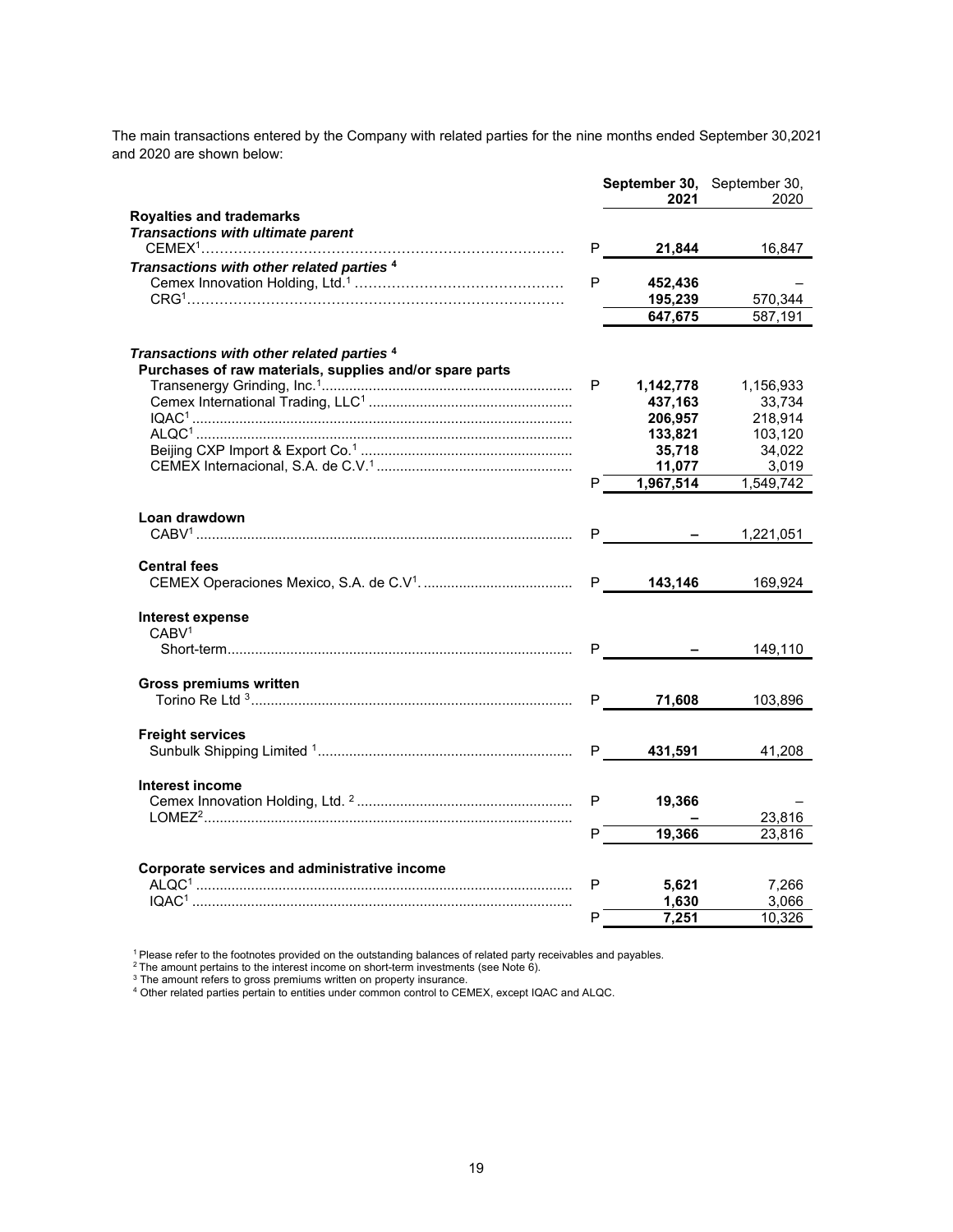#### **NOTE 11 – SEGMENT INFORMATION**

The Company applies PFRS 8, *Operating Segment,* which are defined as the components of an entity that engage in business activities from which they may earn revenues and incur expenses; whose operating results are regularly reviewed by the entity's top management to make decisions about resources to be allocated to the segments and assess their performance; and for which discrete financial information is available. The Company's results and performance is evaluated for decision-making purposes and allocation of resources is made on a per country basis. Hence, the Company represents a single geographical operating segment. The Company's main activity is oriented to the construction industry through the production, distribution, marketing and sale of cement, ready-mix concrete and other construction materials. For the nine-months period ended September 30,2021 and 2020, the cement sector represented approximately 90.27% and 89.86% respectively, of total net revenues before eliminations resulting from consolidation, and 129.00% and 129.72%, of Operating EBITDA.

The main indicator used by the Company's management to evaluate performance is "Operating EBITDA", representing operating earnings before other income - net, interest, tax, depreciation and amortization, considering that such amount represents a relevant measure for the Company's management as an indicator of the ability to internally fund capital expenditures, as well as a widely accepted financial indicator to measure the Company's ability to service or incur debt. Operating EBITDA should not be considered as an indicator of the Company's financial performance, as an alternative to cash flow, as a measure of liquidity, or as being comparable to other similarly titled measures of other companies.

#### **NOTE 12 – BANK LOAN**

On February 1, 2017, the Parent Company signed a Senior Unsecured Peso Term Loan Facility Agreement (Facility Agreement) with BDO Unibank, Inc. (BDO) for an amount of up to the Philippine Peso equivalent of US\$280,000 to refinance a majority of the Parent Company's outstanding long-term loan with New Sunward Holding B.V. The term loan provided by BDO has a tenor of seven (7) years from the date of the initial drawdown on the facility and consists of a fixed rate and a floating rate tranche based on market rates plus spread. Short-term portion of the bank loan amounted to P2,297,978 and P140,123 as at September 30,2021 and December 31,2020.

The unamortized debt issuance cost of this bank loan amounting to P60,583 and P80,055 as at September 30, 2021 and December 31, 2020, respectively, was deducted from the total loan liability. Interest expense incurred for the nine-month ended September 30, 2021 and 2020, excluding amortization of debt issuance cost, amounted to P320,250 and P424,430, respectively, which is recognized under "Financial expenses" account in the condensed consolidated interim statements comprehensive income.

The reconciliation of opening and closing balances of bank loan and the related accrued interest are as follow:

|                                 |             | Accrued   |             |
|---------------------------------|-------------|-----------|-------------|
|                                 | Bank Loan   | Interest  | Total       |
|                                 | 11.320.925  | 95.000    | 11.415.925  |
|                                 | 25.964      | 541.139   | 567.103     |
| Payment of:                     |             |           |             |
|                                 | (640, 124)  |           | (640, 124)  |
|                                 |             | (567,031) | (567,031)   |
| Balance as at December 31, 2020 | 10,706,765  | 69.108    | 10.775.873  |
|                                 | 19,473      | 320,250   | 339,723     |
| Payment of:                     |             |           |             |
|                                 | (1,805,093) |           | (1,805,093) |
|                                 |             | (321,430) | (321, 430)  |
|                                 |             | (6, 405)  | (6, 405)    |
|                                 | 8,921,145   | 61.523    | 8,982,668   |

Accrued interest from this bank loan amounting to P61,523 and P69,108 as at September 30, 2021 and December 31, 2020, respectively, are recognized under "Unearned income, other accounts payable and accrued expenses" account in the condensed consolidated interim statements of financial position.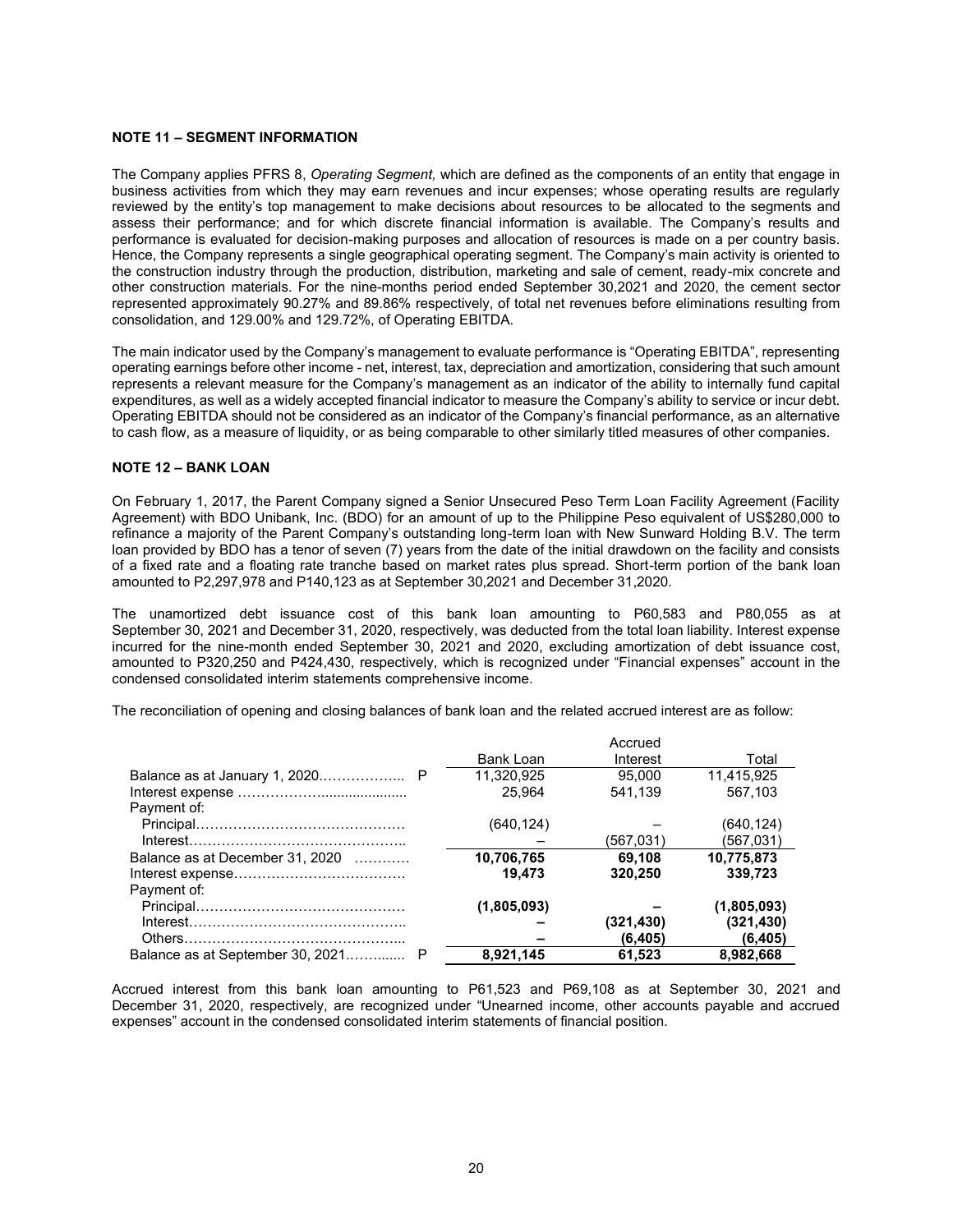The Facility Agreement also provides certain covenants. Compliance with these covenants shall be tested semiannually.

On December 8, 2017, the Parent Company entered into a Supplemental Agreement to the Facility Agreement (the 2017 Supplemental Agreement") with BDO pursuant to which, more notably, it was agreed that: (i) the commencement date for compliance with the aforementioned financial covenants under the Facility Agreement would be in June 2020; (ii) debt service reserve accounts were created; and (iii) additional debt incurrence restrictions be put in place. One of these debt incurrence restrictions agreed is based on a financial ratio that measures, on a consolidated basis, the Parent Company's ability to cover its interest expense using its Operating EBITDA (interest coverage ratio) and is measured by dividing Operating EBITDA by the financial expense for the last twelve months as of the calculation date. Operating EBITDA equals operating income before other income, net plus depreciation and amortization.

On December 14, 2018, the Parent Company entered into another Supplemental Agreement to the Facility Agreement that provides an option, only for certain potential events of default under the Facility Agreement, for the Parent Company's ultimate parent company, CEMEX, or any affiliate of CEMEX which is not a direct or indirect subsidiary of the Parent Company, to pay all amounts outstanding under the Facility Agreement before they become due and payable prior to their maturity in certain events.

On May 15, 2019, the Company signed an Amendment to the Facility and Supplemental Agreements with BDO mainly to:

- i. conform the Facility Agreement with certain changes required due to PFRS 16 entering into effect;
- ii. exclude from financial covenants in the Facility Agreement any principal and interest from certain subordinated loans and advances incurred in relation with the new cement line being built by Solid that have been made or are to be made to the Company by any subsidiary of CEMEX; and
- iii. allow for certain loans taken by the Company with any CEMEX subsidiary to be paid with the proceeds from any equity fundraising activity of the Parent Company without having to pay a prepayment fee to BDO under the Facility Agreement.

On June 30, 2020, the Parent Company entered into an agreement with BDO to further amend the Facility Agreement, which provides compliance with certain financial covenants to commence at the later date of June 30, 2021.

In accordance with the terms of the 2017 Supplemental Agreement, on August 25, 2021, BDO and the Company terminated this supplemental agreement and BDO released the debt service reserve accounts created thereunder.

The balances of the debt service reserve accounts created under the 2017 Supplemental Agreement amounted to nil and P302,462 as at September 30, 2021 and December 31, 2020, respectively.

### **NOTE 13 – FINANCIAL INSTRUMENTS AND FINANCIAL RISK MANAGEMENT**

This note presents information on the financial risk exposure of the Company relating to credit risk, foreign currency risk, interest rate risk, commodity price risk and liquidity risk; goals, policies and procedures of the Company to measure and manage such risks and the administration of the Company's resources.

The Company's management has overall responsibility for the development, implementation and monitoring of the conceptual framework and policies for an effective risk management.

The Company's risk management policies are intended to:

- a) identify and analyze the risks faced by the Company;
- b) implement appropriate risk limits and controls; and
- c) monitor the risks and the compliance with the limits.

Policies and risk management systems are regularly reviewed to reflect changes in market conditions and in the Company's activities. By means of its policies and procedures for risk management, the Company aims to develop a disciplined and constructive control environment where all employees understand their roles and obligations.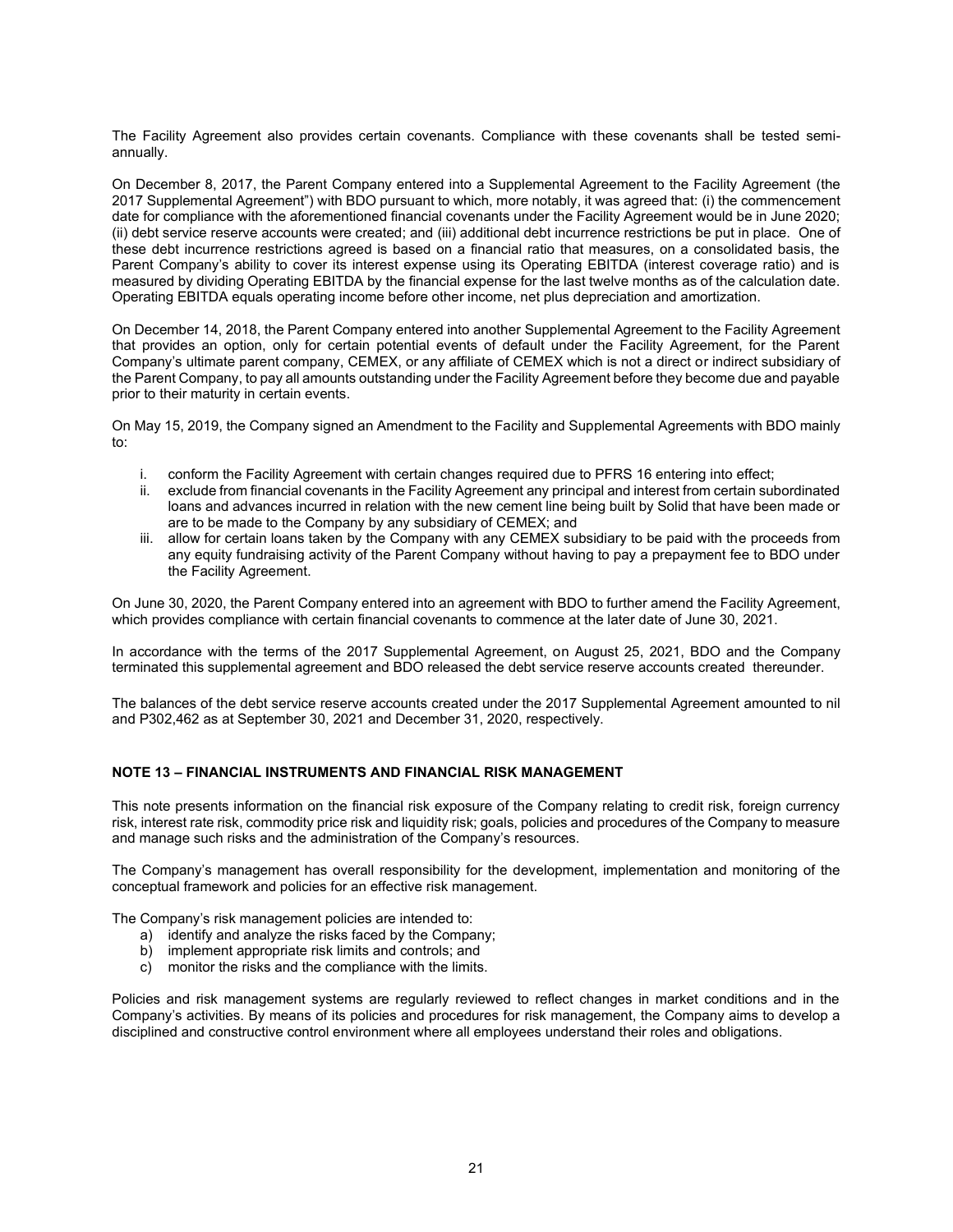#### **Credit Risk**

Credit risk is the risk of financial loss faced by the Company if a customer or counterparty of a financial instrument does not meet its contractual obligations and originates mainly from trade receivables. As at September 30, 2021 and December 31, 2020, the maximum exposure to credit risk is represented by the balance of financial assets (excluding equity investments). Management has developed policies for the authorization of credit to customers. The exposure to credit risk is monitored constantly according to the behavior of payment of the debtors. Credit is assigned on a customer-by-customer basis and is subject to assessments which consider the customers' payment capacity, as well as past behavior regarding due dates, balances past due and delinquent accounts. In cases deemed necessary, the Company's management requires cash bonds from its customers and financial counterparties with regard to financial assets, which can be called upon if the counterparty is in default under the terms of the agreement. Cash bonds received from credit customers as at September 30, 2021 and December 31, 2020 amounted to P32,624.

The Company's management has established a policy which analyzes the creditworthiness of each new client individually before offering the general conditions of payment terms and delivery, and the review includes external ratings, when references are available, and in some cases bank references. Threshold of credit limits are established for each client, which represent the maximum credit amount that requires different levels of approval. Customers who do not meet the levels of solvency requirements imposed by the Company can only carry out transactions with the Company by paying cash in advance.

The carrying amount of financial assets below represents the maximum credit exposure without taking into account the effect of collateral and any credit enhancements. The maximum exposure to credit risk as at September 30, 2021 and December 31, 2020 is as follows:

|                                    |   | <b>Gross Carrying Amount</b> |              |               |              | <b>Net Carrying Amount</b> |  |
|------------------------------------|---|------------------------------|--------------|---------------|--------------|----------------------------|--|
|                                    |   | September 30,                | December 31. | September 30, | December 31. |                            |  |
|                                    |   | 2021                         | 2020         | 2021          | 2020         |                            |  |
| Financial assets at amortized cost |   |                              |              |               |              |                            |  |
|                                    |   | 6,355,034                    | 6,139,411    | 6,355,034     | 6,139,411    |                            |  |
| Trade receivables                  |   | 716,647                      | 726,890      | 689,824       | 700,162      |                            |  |
| Due from related parties           |   | 14.848                       | 3.795        | 14.848        | 3.795        |                            |  |
| Insurance claims and premiums      |   |                              |              |               |              |                            |  |
|                                    |   | 183,600                      | 87,569       | 183,600       | 87,569       |                            |  |
| Other current accounts receivable  |   | 46.361                       | 43.717       | 46.361        | 43,717       |                            |  |
| Long-term time and rental quaranty |   |                              |              |               |              |                            |  |
|                                    |   | 196.695                      | 531,555      | 196,695       | 531,555      |                            |  |
|                                    |   | 7.513.185                    | 7.532.937    | 7.486.362     | 7.506.209    |                            |  |
|                                    |   |                              |              |               |              |                            |  |
| Financial assets at fair value     |   |                              |              |               |              |                            |  |
| (hedging instrument)               |   |                              |              |               |              |                            |  |
| Derivative asset                   |   | 35,050                       | 24,039       | 35,050        | 24,039       |                            |  |
|                                    | Р | 7.548.235                    | 7.556.976    | 7.521.412     | 7.530.248    |                            |  |

#### *Trade Receivables*

The Company applied the simplified approach in measuring ECLs which uses a lifetime expected loss allowance for all trade receivables. To measure the ECLs, trade receivables have been grouped by shared credit risk characteristics based on customer type and determines for each group an average ECL, considering actual credit loss experience over the last 12 months and the Company's view of economic conditions over the expected lives of the trade receivables. The ECL rate that is used to arrive at the ECL arising from the current year credit sales is computed as the percentage of prior year's credit sales that eventually became more than 365 days overdue. The ECL rate is 100% for the trade receivables that are 365 and more days past due. The Company has identified the GDP growth rate to be the most relevant macroeconomic factor that affects the ability of the customers to settle the receivables. However, it was assessed that the adjustment for forward-looking information is not material. The Company does not have trade receivable for which no allowance is recognized because of collateral.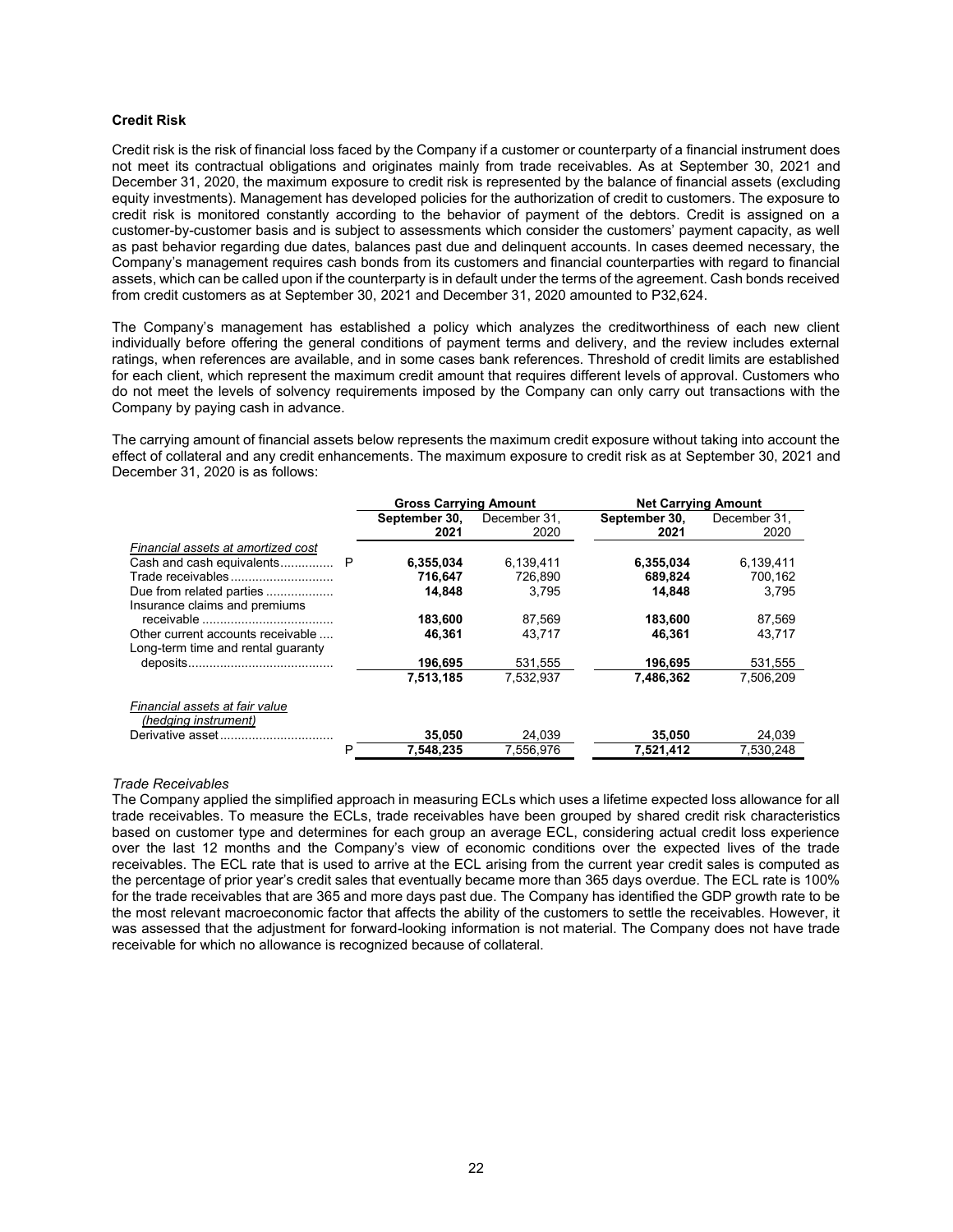The following table provides information about the exposure to credit risk and ECLs for trade receivables:

| As at September 30, 2021                                                        |   | <b>Current</b>   | 1 to 30<br>days | 31 to 60<br>days | <b>More</b><br>than 60<br>days | Total             |
|---------------------------------------------------------------------------------|---|------------------|-----------------|------------------|--------------------------------|-------------------|
|                                                                                 |   | 0.1%             | 2.0%            | 3.2%             | 92.0%                          | 3.7%              |
| Trade receivables -<br>gross carrying amount<br>Allowance for impairment losses | P | 618,395<br>646   | 43,243<br>845   | 28,469<br>913    | 26,540<br>24,419               | 716,647<br>26,823 |
|                                                                                 |   |                  | 1 to 30         | 31 to 60         | More<br>than 60                |                   |
| As at December 31, 2020                                                         |   | Current          | days            | days             | days                           | Total             |
|                                                                                 |   | 0.5%             | 0.6%            | 1.7%             | 54.6%                          | 3.7%              |
| Trade receivables -<br>gross carrying amount<br>Allowance for impairment losses | P | 594.333<br>3.177 | 66.601<br>388   | 24.256<br>415    | 41.700<br>22.748               | 726.890<br>26.728 |

#### *Other Financial Assets (excluding Equity Instruments)*

Impairment on cash and cash equivalents, long-term time deposits (recognized under "Other assets and noncurrent accounts receivable" account in the condensed consolidated interim statements of financial position) has been measured on a 12-month expected credit loss basis and reflects the short maturities of the exposures. The Company considers that these financial assets, as well as derivative asset, have low credit risk as these are held with reputable banks and financial institutions. All other debt investments and other receivables (i.e., due from related parties, insurance claims and premiums receivable, other current accounts receivable and rental guaranty deposits) that are measured at amortized cost are considered to have low credit risk, because they have low risk of default as the issuer has a strong capacity to meet its contractual cash flow obligations in the near term.

Credit risk on these financial assets has not increased significantly since their initial recognition. Hence, the loss allowance calculated was therefore limited to 12 months expected losses. The Company has determined an insignificant amount of ECL on these financial assets because of the zero-instance of default from the counterparties and the effect of forward-looking information on macro-economic factors affecting the ability of the counterparties to settle the receivables were assessed to have an insignificant impact.

The Company sells its products primarily to retailers in the construction industry, with no specific geographic concentration of credit within the country in which the Company operates. As at September 30, 2021 and December 31, 2020, no single customer individually accounted for a significant amount of the reported amounts of sales or the balances of trade receivables.

#### *Movements in the Allowance for Impairment Losses on Trade Receivables*

Changes in the allowance for impairment losses for the nine-month period ended September 30, 2021 and for the year ended December 31, 2020 are as follows:

|                                | 2021   | 2020    |
|--------------------------------|--------|---------|
|                                | 26.728 | 23.757  |
|                                | 183    | 6.206   |
| Write-off of trade receivables | (88)   | (3.235) |
|                                | 26.823 | 26.728  |

#### **Foreign Currency Risk**

Foreign currency risk is the risk that the fair value of the future cash flows of a financial instrument will fluctuate in relation to changes in exchange rates. The Company's exposure to the risk of changes in foreign exchange rates relates to its operational and financing activities. The objective of foreign currency risk management is to manage and control exposures within acceptable parameters while optimizing the return. The Company's revenue and costs are generated and settled mainly in Philippine Peso. For the nine-month period ended September 30, 2021 and for the year ended December 31, 2020 approximately less than 5% of the Company's net sales, were generated in U.S. dollars.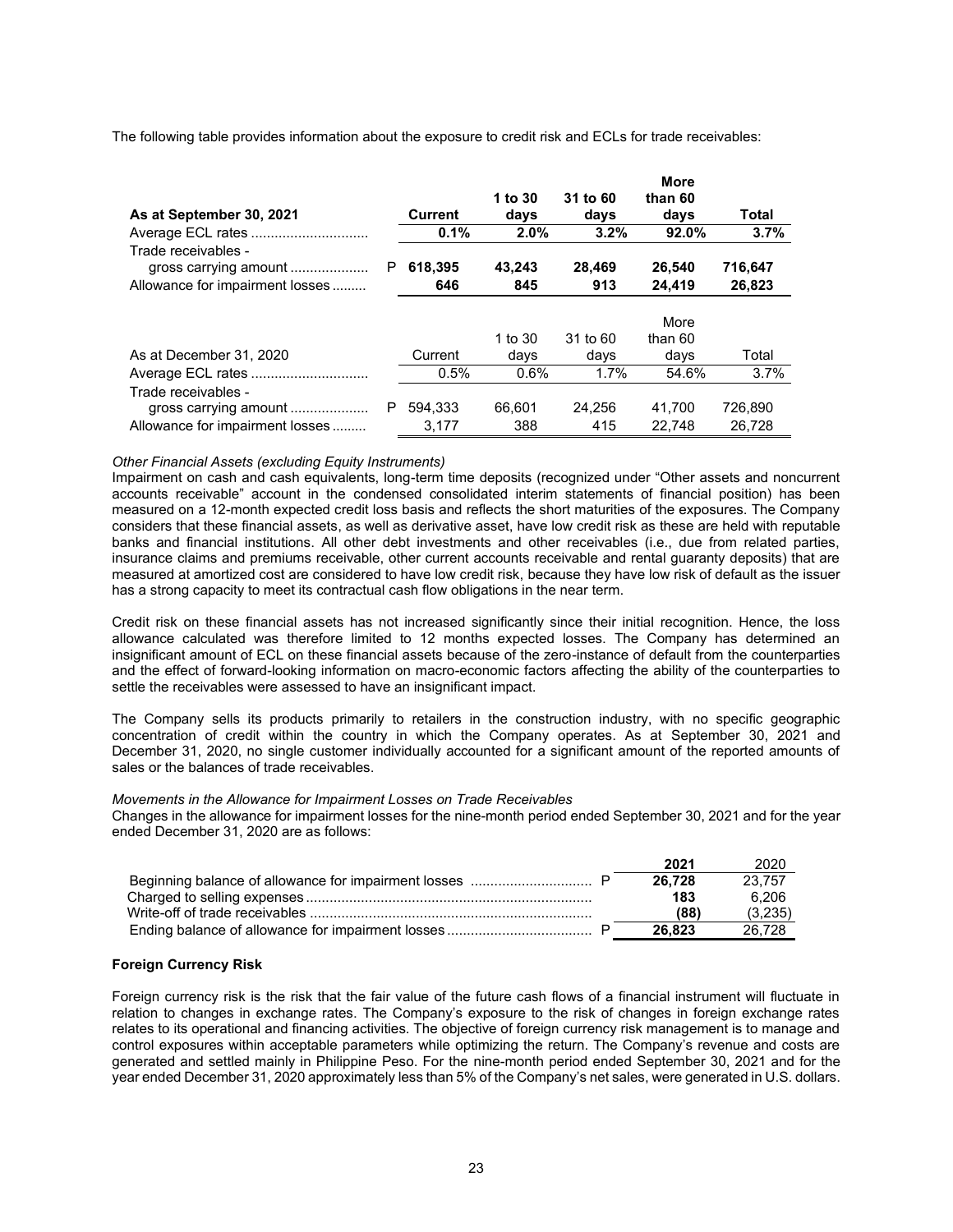The Company had an exposure arising from the dollar-denominated financial obligations as compared to the currency in which majority of the Company's revenues are generated. The Company's only revenue denominated in U.S. dollars to cover such dollar-denominated obligations are those generated by exports. As at September 30, 2021 and December 31, 2020, the Company has not implemented any derivative financing hedging strategy to address this foreign currency risk.

Foreign exchange fluctuations occur when any member of the Company incur monetary assets and liabilities in a currency different from its functional currency. These translation gains and losses are recognized in the condensed consolidated interim statements of comprehensive income.

As at September 30, 2021 and December 31, 2020, a summary of the quantitative information of the exposure of the Company due to foreign currencies is provided to the top management on the basis of its risk management policy as follows:

|                                        | As at September 30, 2021 |           |            |          |  |
|----------------------------------------|--------------------------|-----------|------------|----------|--|
|                                        | (in U.S. dollar)         | (in Euro) | (in MXN)   | (in AUD) |  |
| Cash and cash equivalents              | US\$6,621                | €–        | Mex\$-     | $AU$ \$- |  |
| Due from related parties*              | 239                      |           |            |          |  |
|                                        | (8,890)                  | (210)     | (140)      | (3)      |  |
|                                        | (40,889)                 |           |            |          |  |
|                                        | (3, 575)                 | -         |            |          |  |
| Net liabilities denominated in foreign |                          |           |            |          |  |
|                                        | (US\$46,494)             | (E210)    | (Mex\$140) | (AU\$3)  |  |

*\*Pertains to related party transactions with entities outside the Company*

|                                        | As at December 31, 2020 |           |              |          |  |
|----------------------------------------|-------------------------|-----------|--------------|----------|--|
|                                        | (in U.S. dollar)        | (in Euro) | $(in$ $MXN)$ | (in AUD) |  |
| Cash and cash equivalents              | US\$4.505               |           | $MexS-$      | $AU$-$   |  |
| Due from related parties*              | 558                     |           |              |          |  |
|                                        | (16, 715)               |           |              |          |  |
| Due to related parties*                | (19, 821)               | (142)     |              |          |  |
|                                        | (10,809)                |           |              |          |  |
| Net liabilities denominated in foreign |                         |           |              |          |  |
|                                        | (US\$42,282)            | (E142)    | Mex\$-       |          |  |

*\*Pertains to related party transactions with entities outside the Company*

The Company is also exposed to foreign currency risks on eliminated foreign currency denominated intragroup balances as follows (in U.S. dollar):

|                 |                        | September 30, | December 31, |
|-----------------|------------------------|---------------|--------------|
| Amounts owed by | <b>Amounts owed to</b> | 2021          | 2020         |
| Parent Company  | CAR                    | (US\$78,128)  | (US\$65,873) |
| Parent Company  | Falcon                 | (33,803)      | (13,003)     |
| APO             | CAR                    | (4.035)       | (4,595)      |
| Solid           | CAR                    | (1.589)       | (1,772)      |
|                 |                        | (US\$117,555) | (US\$85,243) |

The most significant closing exchange rates and the approximate average exchange rates of Philippine Peso per U.S. dollar and Euro used in the consolidated financial statements were as follows:

|                 |         | September 30.2021 | December 31, 2020  |                    |  |
|-----------------|---------|-------------------|--------------------|--------------------|--|
| <b>Currency</b> | Closina | Average           | Closina            | Average            |  |
| U.S. dollar     | P51.00  | P48.95            | P48.02             | P49.94             |  |
| <b>Euro</b>     | P59.05  | P58.43            | P <sub>58.69</sub> | P <sub>56.40</sub> |  |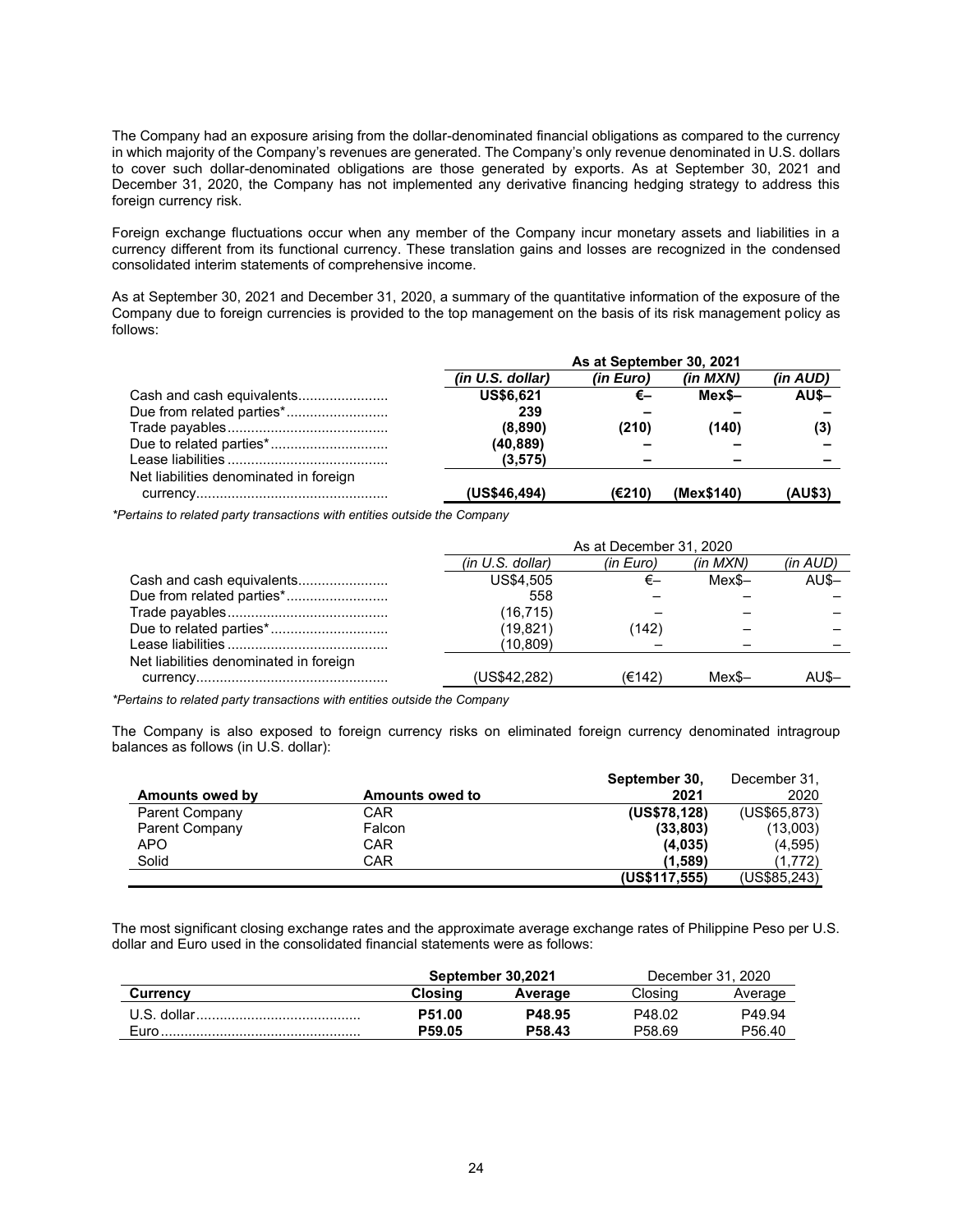#### **Sensitivity Analysis on Foreign Currency Risk**

The following table demonstrates the sensitivity to a reasonably possible change in various foreign currencies, with all other variables held constant, of the Company's profit (loss) before income tax and equity for the nine-month period ended September 30, 2021 and for the year ended December 31, 2020:

|                    | <b>Strengthening</b><br>(Weakening) | <b>Effect on</b><br><b>Earnings before</b> |                         |
|--------------------|-------------------------------------|--------------------------------------------|-------------------------|
| <b>U.S. Dollar</b> | of Philippine Peso                  | <b>Income Tax</b>                          | <b>Effect on Equity</b> |
| 2021               | $+6.20%$                            | P147.014                                   | P110,261                |
|                    | $-6.20%$                            | (147, 014)                                 | (110, 261)              |
| 2020               | $+5.20%$                            | P <sub>104.774</sub>                       | P73,342                 |
|                    | $-5.20%$                            | (104, 774)                                 | (73,342)                |
|                    | Strengthening                       | <b>Effect on</b>                           |                         |
|                    | (Weakening)                         | <b>Earnings before</b>                     |                         |
| <b>EUR</b>         | of Philippine Peso                  | <b>Income Tax</b>                          | <b>Effect on Equity</b> |
| 2021               | $+0.62%$                            | <b>P77</b>                                 | <b>P58</b>              |
|                    | $-0.62%$                            | (77)                                       | (58)                    |
| 2020               | $+3.40%$                            | P <sub>279</sub>                           | P <sub>195</sub>        |
|                    | $-3.40%$                            | (279)                                      | (195)                   |

*Sensitivity Analysis Pertaining to Eliminated Intragroup Balances*

|                    | <b>Strengthening</b> | <b>Effect on</b>       |                         |
|--------------------|----------------------|------------------------|-------------------------|
|                    | (Weakening)          | <b>Earnings before</b> |                         |
| <b>U.S. Dollar</b> | of Philippine Peso   | <b>Income Tax</b>      | <b>Effect on Equity</b> |
| 2021               | $+6.20%$             | P371,709               | P278,782                |
|                    | $-6.20%$             | (371,709)              | (278, 782)              |
| 2020               | $+5.20%$             | P211,231               | P147,862                |
|                    | $-5.20%$             | (211, 231)             | (147,862)               |

#### **Interest Rate Risk**

Interest rate risk is the risk that changes in interest rates will affect the Company's income or the value of its holdings of financial instruments. As at September 30, 2021 and December 31, 2020, the Company is exposed to interest rate risk primarily on the floating interest rate tranche corresponding to P3,617,111 and P5,380,072, respectively, of the long-term bank loan with BDO and short-term investments in Cemex Innovation Holding Ltd. and Lomez amounting to P3,127,421 and P4,214,085, respectively. The short-term investments in Lomez were transferred to Cemex Innovation Holding Ltd. which bear interest at a rate equivalent to the higher of WAILRF rate minus 10 basis points and zero interest.

#### **Sensitivity analysis on Interest Rate Risk**

As at September 30, 2021 and December 31, 2020, a hypothetical 1% increase in interest rate, with all other variables held constant, the Company's profit for the nine months ended September 30, 2021 and 2020, would have decreased by approximately P3,673 and P15,322, respectively. Conversely, a hypothetical 1% decrease in interest rate would have the opposite effect.

#### **Commodity Price Risk**

In the ordinary course of business, the Company is exposed to commodity price risk, including the exposure from diesel fuel prices, and expose the Company to variations in prices of the underlying commodity. The Company established specific policies oriented to obtain hedge with the objective of fixing diesel fuel prices. To hedge the price of diesel fuel, the Company has entered into a derivative commodity swap agreement in 2020. Through this contract, the Company fixed the price of diesel over a certain volume representing a portion of the estimated consumption of diesel fuel in the operations. The contract has been designated as cash flow hedges of diesel fuel consumption, and as such, changes in fair value are recognized temporarily through OCI and are recycled to profit or loss as the related diesel volumes are consumed.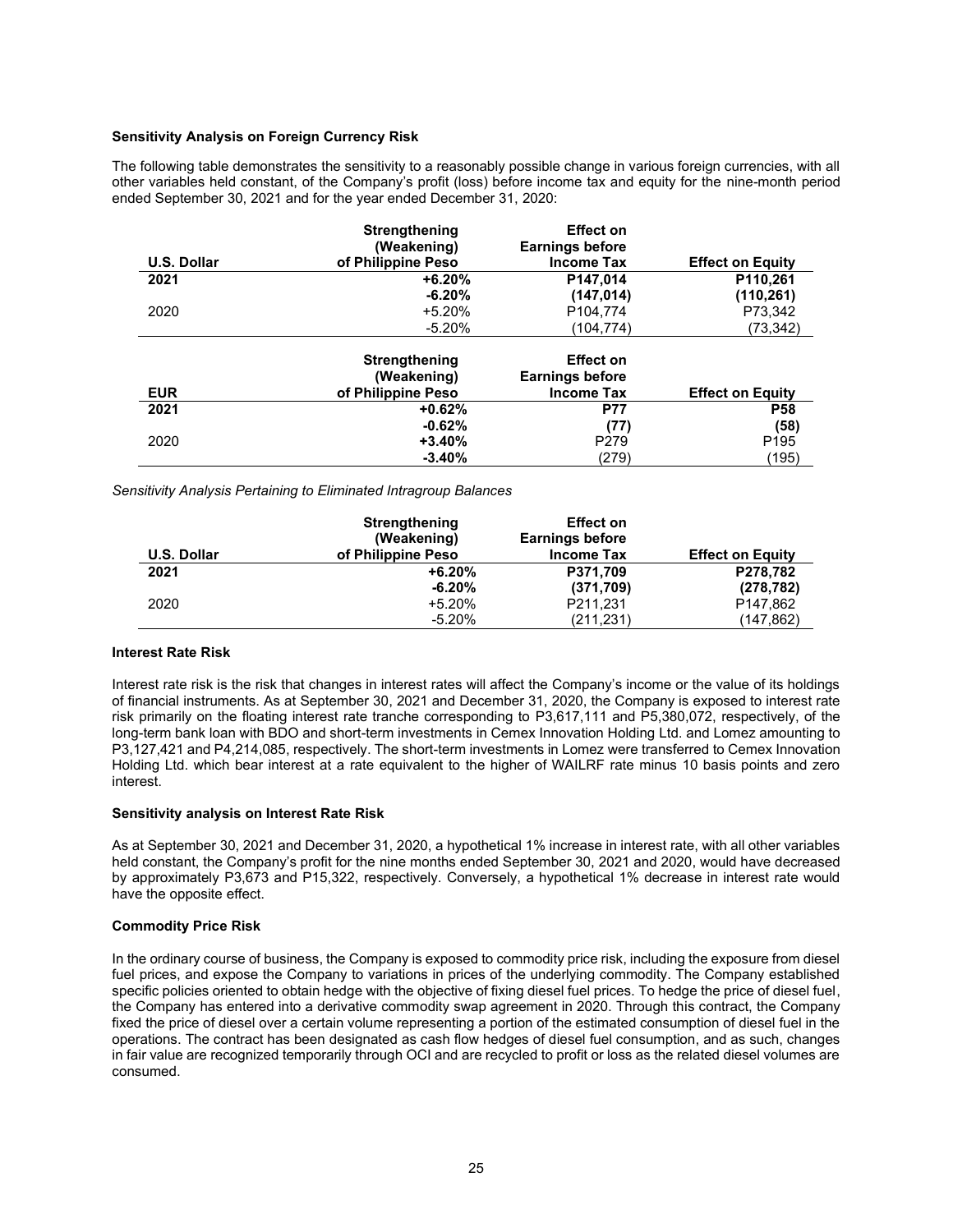The following amounts relating to items designated as hedging instruments as at September 30, 2021 and December 31, 2020 were as follows:

|                        |                 | <b>September 30, 2021</b> | December 31, 2020    |                     |  |
|------------------------|-----------------|---------------------------|----------------------|---------------------|--|
|                        | <b>Notional</b> | Carrving                  | Notional             | Carrying            |  |
|                        | amount          | amount                    | amount               | amount              |  |
| Price swap transaction | P48.731         | P35.050                   | P <sub>183.544</sub> | P <sub>24.179</sub> |  |

#### **Liquidity Risk**

Liquidity risk is the risk that the Company will not have sufficient funds available to meet its obligations. The Company has fulfilled its operational liquidity needs primarily through its own operations and expects to continue to do so for both the short and long-term liabilities. Although cash flow from the Company's operations has historically covered its overall liquidity needs for operations, servicing debt and funding capital expenditures and acquisitions, the consolidated entities are exposed to risks from changes in foreign currency exchange rates, prices and currency controls, interest rates, inflation, governmental spending, social instability and other political, economic and/or social developments in the countries in which they operate, any one of which may materially decrease the Company's net profit and reduce cash flows from operations. Accordingly, in order to meet its liquidity needs, the Company also relies on cost-control and operating improvements to optimize capacity utilization and maximize profitability. The Company's consolidated net cash flows provided by operating activities, as presented in its unaudited condensed consolidated interim statements of cash flows, amounted to P3,627,621 and P1,975,871 for the nine months period ended September 30, 2021 and 2020, respectively. In addition, there is no significant concentration of a specific supplier relating to the purchase of raw materials.

The following are the contractual maturities of financial liabilities, including estimated interest payments and excluding the impact of netting agreements:

|                                                           | As at September 30, 2021 |                                  |                      |                 |                      |  |  |
|-----------------------------------------------------------|--------------------------|----------------------------------|----------------------|-----------------|----------------------|--|--|
|                                                           | Carrying<br>Amount       | Contractual<br><b>Cash Flows</b> | 12 Months<br>or Less | 1 to 5<br>Years | More than<br>5 Years |  |  |
| Trade payables                                            | P4.896,410               | P4,896,410                       | P4,896,410           | <b>P</b> -      | $P-$                 |  |  |
| Due to related                                            |                          |                                  |                      |                 |                      |  |  |
| parties                                                   | 2,346,049                | 2,346,049                        | 2,346,049            |                 |                      |  |  |
| Unearned income, other<br>accounts payable and<br>accrued |                          |                                  |                      |                 |                      |  |  |
| $expenses$ *                                              | 574,578                  | 574,578                          | 574,578              |                 |                      |  |  |
| Lease liabilities                                         | 1,736,137                | 4,463,061                        | 470,589              | 536.994         | 3,455,478            |  |  |
| Bank loan                                                 | 8,921,145                | 9,539,331                        | 2,666,505            | 6,872,826       |                      |  |  |
| Total                                                     | P18.474.319              | P21.819.429                      | P10.954.131          | P7.409.820      | P3.455.478           |  |  |

*\*Excluding government-related payables, unearned income from insurance premiums and other non-financial liabilities amounting to P428.86 million.*

|                                                           | As at December 31, 2020                                     |             |            |             |            |  |  |  |
|-----------------------------------------------------------|-------------------------------------------------------------|-------------|------------|-------------|------------|--|--|--|
|                                                           | 12 Months<br>More than<br>Carrying<br>1 to 5<br>Contractual |             |            |             |            |  |  |  |
|                                                           | Amount                                                      | Cash Flows  | or Less    | Years       | 5 Years    |  |  |  |
| Trade payables                                            | P4.281.750                                                  | P4.281.750  | P4.281.750 | P-          | $P-$       |  |  |  |
| Due to related                                            |                                                             |             |            |             |            |  |  |  |
| parties                                                   | 1.512.086                                                   | 1.512.086   | 1.512.086  |             |            |  |  |  |
| Unearned income, other<br>accounts payable and<br>accrued |                                                             |             |            |             |            |  |  |  |
| expenses*                                                 | 516.341                                                     | 516.341     | 516.341    |             |            |  |  |  |
| Lease liabilities                                         | 2,066,112                                                   | 4,354,433   | 295.405    | 523.463     | 3,535,565  |  |  |  |
| Bank loan                                                 | 10,706,765                                                  | 11,777,572  | 588,796    | 11,188,776  |            |  |  |  |
| Total                                                     | P19,083,054                                                 | P22,442,182 | P7,194,378 | P11,712,239 | P3,535,565 |  |  |  |

*\*Excluding government-related payables, unearned income from insurance premiums and other non-financial liabilities amounting to P764.9 million.*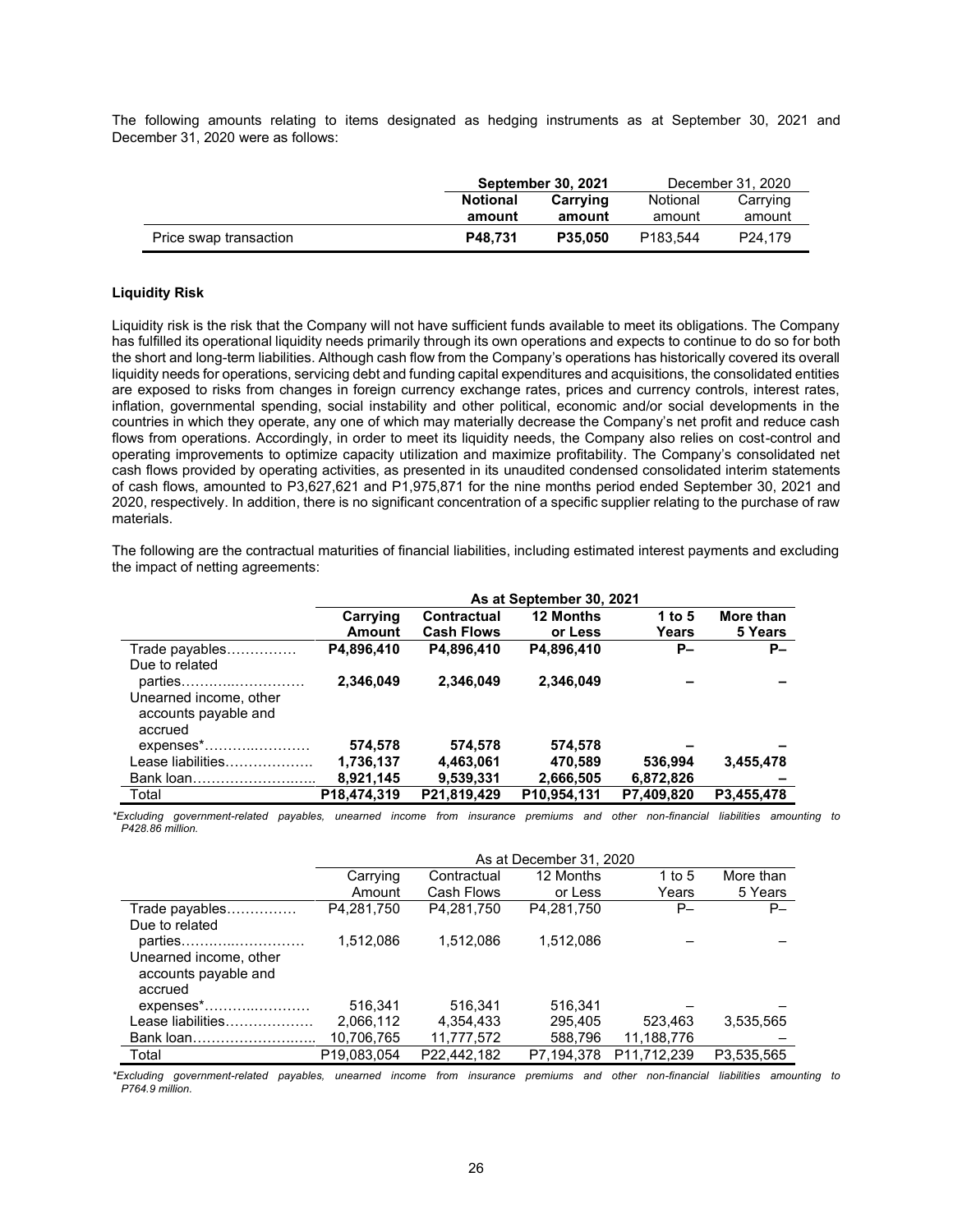The interest payments on floating rate bank loans reflect market forward interest rates at the reporting date and these amounts may change as market interest rates change. Except for this financial liability, it is not expected that the cash flows included in the maturity analysis could occur significantly earlier, or at significantly different amounts.

#### **Insurance Risk Management**

As mentioned in Note 1, the Parent Company incorporated Falcon to create its own reserves and reinsure in respect of the Company's property, non-damage business interruption and political risks insurance. Falcon is expected to retain 10% of the risk in connection with property insurance and 100% of the risk in connection with earthquake and wind stop loss, non-damage business interruption and political risks insurance of the Parent Company's operating subsidiaries. As a result of these arrangements, the Company self-insures these risks to the extent of Falcon's retained liability. There can be no assurance that the reserves established by Falcon will exceed any losses in connection with the Company's self-insured risks.

In addition, the Company's insurance coverage is subject to periodic renewal. If the availability of insurance coverage is reduced significantly for any reason, the Company may become exposed to certain risks for which it is not and, in some cases could not be, insured. Moreover, if the Company's losses exceed its insurance coverage, or if the Company's losses are not covered by the insurance policies it has taken up, or if Falcon is required to pay claims to its insurer pursuant to the reinsurance arrangements, the Company may be liable to cover any shortfall or losses. The Company's insurance premiums may also increase substantially because of such claim from the Company's insurers.

The foregoing risk exposure is mitigated, through making reasonable approximation after an evaluation of reported claims in the past of the Parent Company's operating subsidiaries, by retaining only insurance risk from insurance policies in which the operating subsidiaries have low probability of incurring losses.

#### **NOTE 14 – FAIR VALUE OF FINANCIAL ASSET AND FINANCIAL LIABILITIES**

The fair values of cash and cash equivalents, trade receivables, insurance claims and premiums receivable, amounts due from related parties, other current accounts receivable (under financial assets measured at amortized cost), trade payables, amounts due to related parties, unearned income, other accounts payable and accrued expenses (under financial liabilities measured at amortized cost) reasonably approximate their carrying amounts considering the shortterm maturities of these financial instruments.

As at September 30, 2021 and December 31, 2020, the carrying amounts and fair values of financial assets and liabilities are as follow:

|                                                                                                  |   | <b>September 30, 2021</b> |                   |   | December 31, 2020 |            |
|--------------------------------------------------------------------------------------------------|---|---------------------------|-------------------|---|-------------------|------------|
|                                                                                                  |   | Carrying                  |                   |   | Carrying          |            |
|                                                                                                  |   | amount                    | <b>Fair value</b> |   | amount            | Fair value |
| Financial assets measured at<br>amortized cost<br>Long-term time<br>and rental quaranty deposits | P | 196,695                   | 196,695           | P | 531,555           | 531,555    |
| Financial assets at fair value<br>(hedging instrument)                                           |   |                           |                   |   |                   |            |
| Derivative asset                                                                                 |   | 35,050                    | 35,050            |   | 24.039            | 24,039     |
|                                                                                                  | P | 231,745                   | 231,745           | P | 555.594           | 555,594    |
| Financial liabilities measured at<br>amortized cost                                              |   |                           |                   |   |                   |            |
| Bank loan                                                                                        | P | 8,921,145                 | 9,184,426         | P | 10,706,765        | 11,411,683 |

The fair values disclosed for the financial assets and financial liabilities above are categorized under level 2 of fair value hierarchy.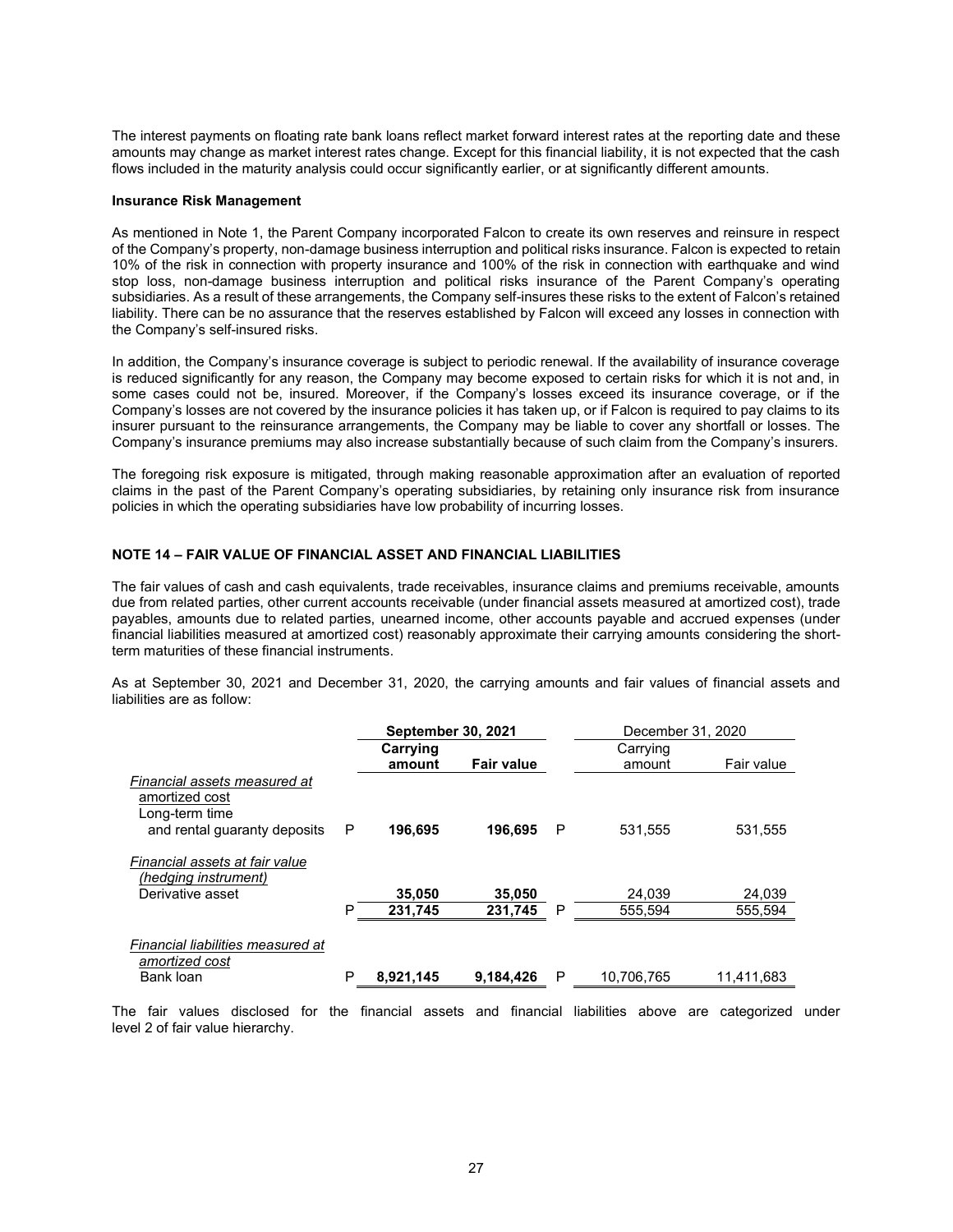The estimated fair value of the Company's long-term time and rental guaranty deposits, bank loan and long-term payable to a related party are either based on estimated market prices for such or similar instruments, considering interest rates currently available for the Company to negotiate debt with the same maturities, or determined by discounting future cash flows using market-based interest rates currently available to the Company. The estimated fair value of the derivative asset is determined by measuring the effect of the future economic variables according to the yield curved shown in the market as at the reporting date.

#### **NOTE 15 – CONTINGENCIES FROM LEGAL PROCEEDINGS**

As at September 30, 2021, the Company is involved in various legal proceedings of minor impact that have arisen in the ordinary course of business. These proceedings involve: 1) national and local tax assessments; 2) labor claims; and 3) other diverse civil actions. The Company considers that in those instances in which obligations have been incurred, the Company has accrued adequate provisions to cover the related risks. The Company believes these matters will be resolved without any significant effect on its business, consolidated financial position or consolidated financial performance. In addition, in relation to ongoing legal proceedings, the Company is able to make a reasonable estimate of the expected loss or range of possible loss, as well as disclose any provision accrued for such loss. However, for a limited number of ongoing proceedings, the Company may not be able to make a reasonable estimate of the expected loss or range of possible loss or may be able to do so but believes that disclosure of such information on a case-by-case basis would seriously prejudice Company's position in the ongoing legal proceedings or in any related settlement discussions. Accordingly, in these cases, the Company has disclosed qualitative information with respect to the nature and characteristics of the contingency but has not disclosed the estimate of the range of potential loss.

#### **NOTE 16 – RELEVANT INFORMATION REGARDING THE IMPACT OF THE LANDSLIDE**

On September 20, 2018, a landslide occurred in Sitio Sindulan, Barangay Tina-an, Naga City, Cebu, Philippines (the "Landslide"), a site located within an area covered by the mining rights of ALQC who is a principal raw material supplier of APO. The Parent Company does not own any equity stake (directly or indirectly) in ALQC or its parent company, Impact Assets Corporation. CASEC, an indirect subsidiary of CEMEX, S.A.B. de C.V. which is a majority shareholder of the Parent Company, owns a minority 40% stake in Impact Assets Corporation.

The Landslide prompted local and national authorities to order the suspension of the mining operations of ALQC. Business continuity plans were put in place by APO and implemented to address the disruption in the supply arrangement with ALQC. As a result, the Company incurred incremental costs of raw materials in production and other expenses. In addition, the Company incurred losses amounting to P83,844 on inventories which were buried during the incident. However, substantial portion of such incremental costs and losses were offset by the insurance claims recognized amounting to P662,210. Other losses as result of the landslide amounting to P71,716 were not covered by the insurance. Such loss was recognized under "Other income (expenses) - net" account in the statements of comprehensive income in 2018. As at September 30, 2021 and December 31, 2020, the outstanding claims amounted to nil and P1,126, respectively.

In 2019, the Company received the outstanding amount of its insurance claims amounting to P447,053 which includes the additional claims made during the year amounting to P123,136. The collection and recognition of additional insurance claims were offset against "Costs of Sales" account in the consolidated statements of comprehensive income for the year ended December 31, 2019.

On November 19, 2018, the Parent Company and APO Cement were served summons concerning an environmental class action lawsuit filed by 40 individuals and one legal entity (on behalf of 8,000 individuals allegedly affected by the Landslide) at the Regional Trial Court of Talisay, Cebu, against the Parent Company, APO Cement, ALQC, the Mines and Geosciences Bureau of the Department of Environment and Natural Resources, the City Government of Naga, and the Province of Cebu, for "Restitution of Damage of the Natural and Human Environment, Application for the Issuance of Environmental Protection Order against Quarry Operations in Cebu Island with Prayer for Temporary Protection Order, Writ of Continuing Mandamus for Determination of the Carrying Capacity of Cebu Island and Rehabilitation and Restoration of the Damaged Ecosystems". In the complaint, among other allegations, plaintiffs (i) claim that the Naga Landslide occurred as a result of the defendants' gross negligence; and (ii) seek, among other reliefs, (a) monetary damages in the amount of approximately 4.3 billion Philippine Pesos, (b) the establishment of a 500 million Philippine Pesos rehabilitation fund, and (c) the issuance of a Temporary Environment Protection Order against ALQC while the case is still pending. In the complaint, ALQC, APO and the Parent Company are made solidarily liable for payment of monetary damages and establishment of a rehabilitation fund. The records of the case were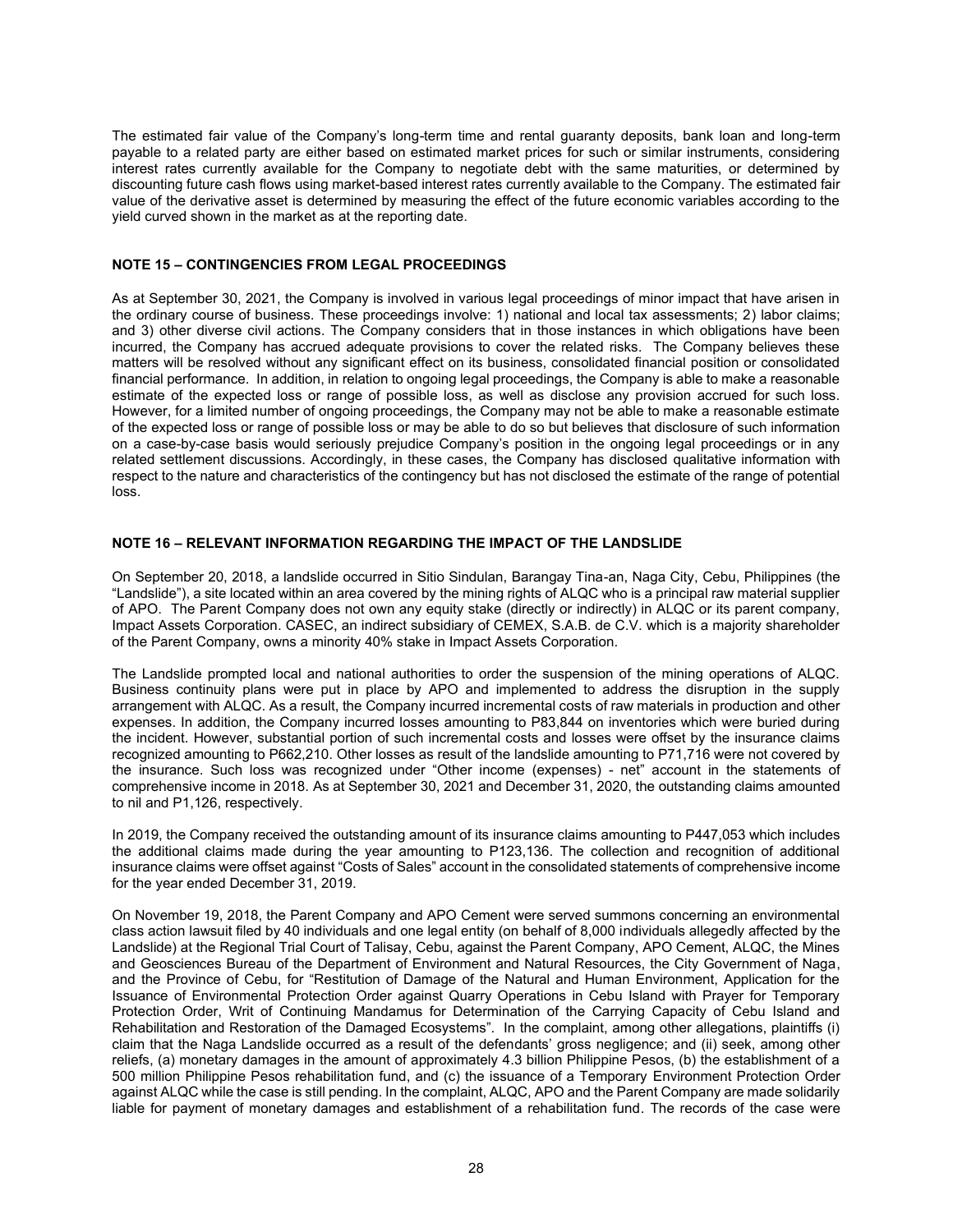subsequently transferred to the Regional Trial Court of Cebu City Branch 23.

Among other defenses and based on a report by the Mines and Geosciences Bureau of the Department of Environment and Natural Resources, the Parent Company, ALQC and APO hold the position that the landslide occurred due to natural causes and deny liability, fault and negligence. In the event a final adverse resolution is issued in this matter, plaintiffs will have the option to proceed against any one of ALQC, APO or the Parent Company for satisfaction of the entirety of the potential judgement award, without the need to proceed against any other private defendant beforehand. Thus, ALQC's, APO's or the Parent Company's assets alone could be exposed to execution proceedings.

In an order dated August 16, 2019, the Regional Trial Court denied plaintiffs' Application for Temporary Environment Protection Order. By denying such application, the Regional Trial Court found that the applicants did not sufficiently establish that they will suffer grave injustice and irreparable injury by the continued operations of ALQC while the proceedings are pending. Plaintiffs moved for reconsideration, but the Court also denied plaintiffs' motion in an Order dated September 30, 2019. Plaintiffs did not appeal this ruling, which became final as of December 5, 2020.

In an order dated September 30, 2019, the Regional Trial Court partially granted the affirmative defenses of the private defendants and ruled, among others, that the subject case against the Parent Company and APO is dismissed for failure to state a cause of action. The court also ruled that: (i) the 22 plaintiffs who failed to sign the verification and certification against forum shopping are dropped as party-plaintiffs; (ii) the subject case is not a proper class suit, and that the remaining 17 plaintiffs can only sue for their respective claims, but not as representatives of the more than 8,000 alleged victims of the landslide incident; (iii) plaintiffs' cause of action against ALQC for violation of Section 19(a) of Republic Act No. 10121 is dismissed; (iv) there is a misjoinder of causes of action between the environmental suit and the damage suit; and (v) the damage suit of the remaining plaintiffs will proceed separately upon payment of the required docket fees within 30 days from receipt of order, otherwise, the case for damages will be dismissed. The plaintiffs filed a motion for reconsideration of the court's order dated September 30, 2019, which remains pending as of the date of this report. Meanwhile, during the hearing of plaintiffs' motion for reconsideration on September 11, 2020, the Province of Cebu was officially dropped as a party-defendant in the case.

In the third quarter of 2020, local and national authorities allowed ALQC to resume its mining operations in the affected areas.

As at September 30, 2021, at this stage of the overall proceedings and considering all possible defenses that could be available, while the Company cannot assess with certainty the likelihood of an adverse result in the overall proceedings, the Company believes that a final adverse resolution in the overall proceeding is not probable, and, in turn, because the Company is not able to assess the outcome of the reconsiderations filed against the court's order, the Company is not able to determine if a final adverse resolution, if any, would have a material adverse impact on the Company's consolidated results of operations, liquidity and financial condition.

#### **NOTE 17 – IMPACTS OF COVID-19**

.

On March 11, 2020, the World Health Organization declared a pandemic the outbreak of the Coronavirus Disease 2019 (the "COVID-19 pandemic"), due to its rapid spread throughout the world, having affected as of such date more than 150 countries. In response to that, on March 16, 2020, the President of the Philippines issued Proclamation No. 929 declaring a state of calamity throughout the Philippines due to the COVID-19 Pandemic which resulted in the imposition of an Enhanced Community Quarantine ("ECQ") throughout Luzon starting midnight of March 16, 2020. The President announced several social distancing measures which were implemented including extension of suspension of classes in all levels in Metro Manila, prohibition of mass gatherings or events, imposition of community quarantine measures as necessary, restriction of mass public transport system (MRT, LRT, etc.), and suspension of land, domestic air and domestic sea travel to and from Metro Manila beginning March 16, 2020. On March 26, 2020, the Governor of Cebu Province announced the implementation of ECQ measures for the entire island of Cebu, effective March 30, 2020.

Beginning May 16, 2020, several cities and provinces (which included Metro Manila and Cebu City) were placed under modified enhanced community quarantine, while other cities and provinces (which included the Province of Rizal and other cities in the Province of Cebu) were placed under general community quarantine. Since then, provinces and cities have been placed from time to time under different community quarantine levels with corresponding restrictions, respectively. As of September 30, 2021, Metro Manila and Cebu City were under GCQ, the Provinces of Rizal (including Antipolo City), Laguna and Bulacan were under MECQ, and Province of Cebu (including Naga City) was under GCQ with heightened restrictions.

Considering the implementation of the first ECQ in Luzon, Solid temporarily suspended the production and delivery of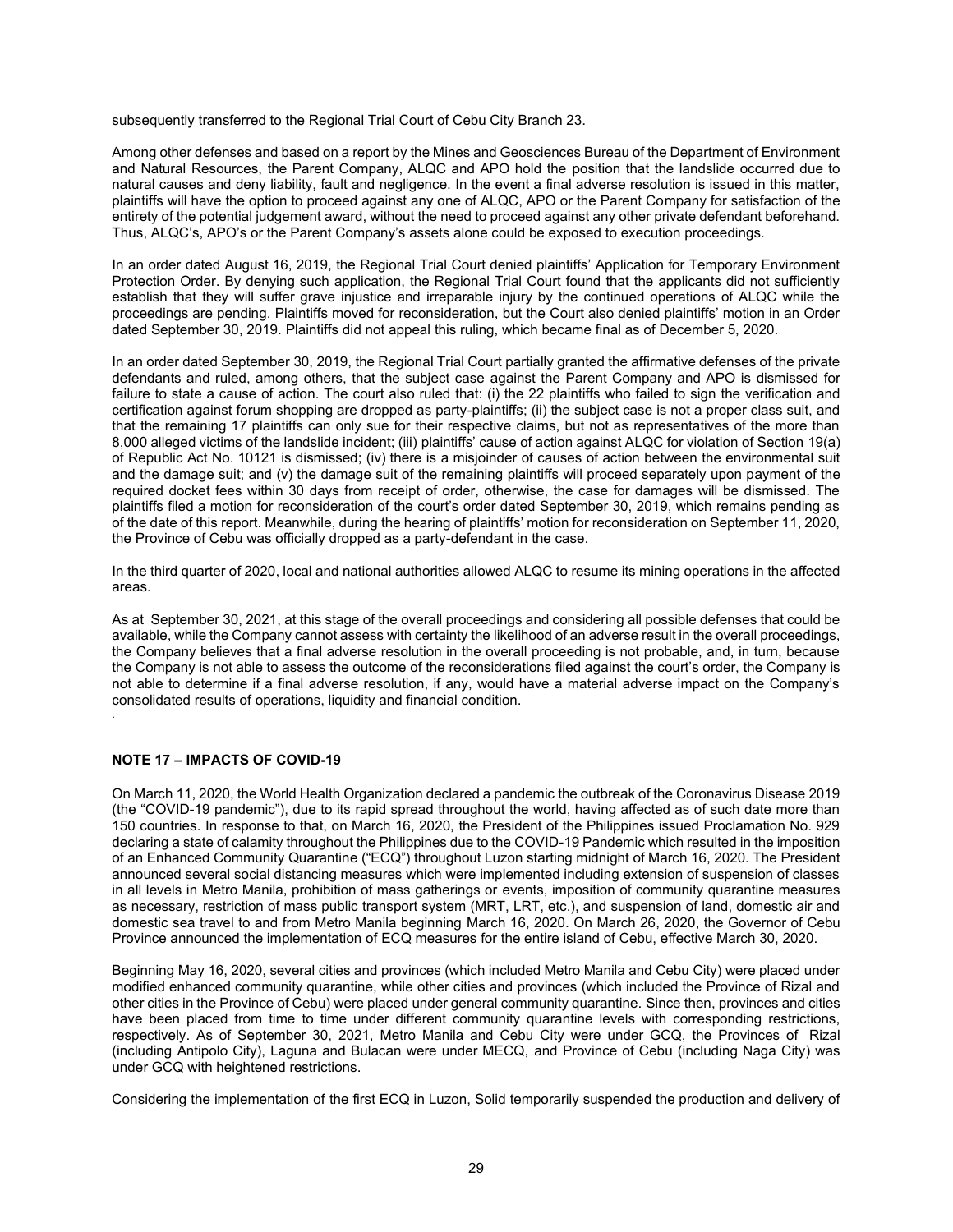cement products in the third week of March 2020 and in May 2020 resumed operations while in compliance with government regulations. APO has remained operational while also complying with all government regulations and the necessary hygiene and safety measures.

The consequences of COVID-19 Pandemic negatively affected the Company's results of operations. During the year ended December 31, 2020, consolidated revenues decreased by 16% against the previous year, caused mainly by the decrease in sales volumes from reduced operations. This decrease in revenues was partially offset by a reduction in cost of sales and operating costs and expenses, which decreased 17% and 14%, respectively, during the same period, because of reduced operations but also considering the strict control of expenditures. For the period ended September 30, 2021 and December 31, 2020, additional expenses were incurred by the Company associated with measures designed to address the adverse impact of COVID-19 pandemic amounting to P32,913 and P49,766, respectively. These additional expenses were presented under "Operating expenses and cost of sales" and "Other income (expenses) - net" account in the condensed consolidated interim statements of profit or loss and other comprehensive income for period ended September 30, 2021 and December 31, 2020, respectively.

Even prior to the imposition of ECQ, the Company implemented, and has continued to implement, strict hygiene protocols in all its operations and modified its manufacturing, sales, and delivery processes to implement physical distancing, so as to protect the health and safety of its employees and their families, customers and suppliers; and drastically reduce the possibility of contagion of the COVID-19 pandemic. The Company has undertaken and continues to explore temporary measures to address the adverse impact of the COVID-19 pandemic on its workforce and operations with the objective of re-aligning the organization's resources with the evolving conditions in the different markets in which the Company operates. The Company will continue to focus its efforts on managing the impact of the COVID-19 pandemic on its production, commercial, and financial activities. It will continue to carefully monitor this overall situation and expects to take additional steps, as could be required.

The degree to which the COVID-19 pandemic continues to affect the Company's liquidity, financial condition and results of operations will depend on future developments, some of which are highly uncertain and cannot be predicted, including, but not limited to, the duration and continued spread of the outbreak, its severity, the actions to contain the virus or treat its impact, and to how fast and to which extent the economic and operational conditions can return, within a new normality with limited activities, until medicines, vaccines and other treatments against the virus are authorized, produced, distributed and accessible to the general public in the Philippines, and also to a degree, how much of the population is willing to receive the vaccines.

In addition to risks to the health and safety of the Company's employees, customers, contractors and suppliers, the impact of pandemics, epidemics or outbreaks of infectious diseases may result in governmental measures to be implemented to attempt to contain and mitigate the effects of the disease. These measures, and the adverse effects of the pandemic, epidemic or outbreaks of infectious diseases may result, in: (i) temporary restrictions on, or suspended access to, or shutdown, or suspension or the halt of, the Company's manufacturing plants and other facilities; (ii) staffing shortages, production slowdowns or stoppages and disruptions in delivery systems; (iii) disruptions or delays in supply chains, including shortages of materials, products and services on which the Company and its businesses depend; (iv) reduced availability of land and sea transport methods to deliver products, including labor shortages, logistics constraints and increased border controls or closures; (v) increased cost of materials, products and services on which the Company and its businesses depend; (vi) reduced investor confidence and consumer spending where the Company operates; (vii) a general slowdown in economic activity, including construction, and a decrease in demand for the Company's products and industry demand generally; (viii) constraints on the availability of financing in the financial markets, if available at all, including constraints on access to credit lines and working capital facilities from financial institutions; or (ix) the Company's inability to, if required, refinance existing indebtedness on desired terms, if at all.

The Company dealt with liquidity risks during the deepest phase of suspension of activities within the COVID-19 pandemic, maintaining sufficient cash and meeting current maturing obligations. Among the initiatives taken by the Company to manage the impact of COVID-19 were: (i) the optimization of plant production and inventory levels, (ii) the suspension, deferment or reduction in capital expenditures and budgeted operating expenses (including sales and administration expenses), and installing other cost control measures to reduce discretionary expenses and capital expenditures, (iii) implementation of changes in work-deployment schedules, (iv) further emphasis on the use of the CEMEX Go platform for a digital and low-touch experience for customers, and (v) enabled additional online channels to promote engagement, manage communications and facilitate transactions with customers.

The Company projects that it will continue to generate sufficient cash flows from operations, which would enable the Company to meet its currently maturing obligations.